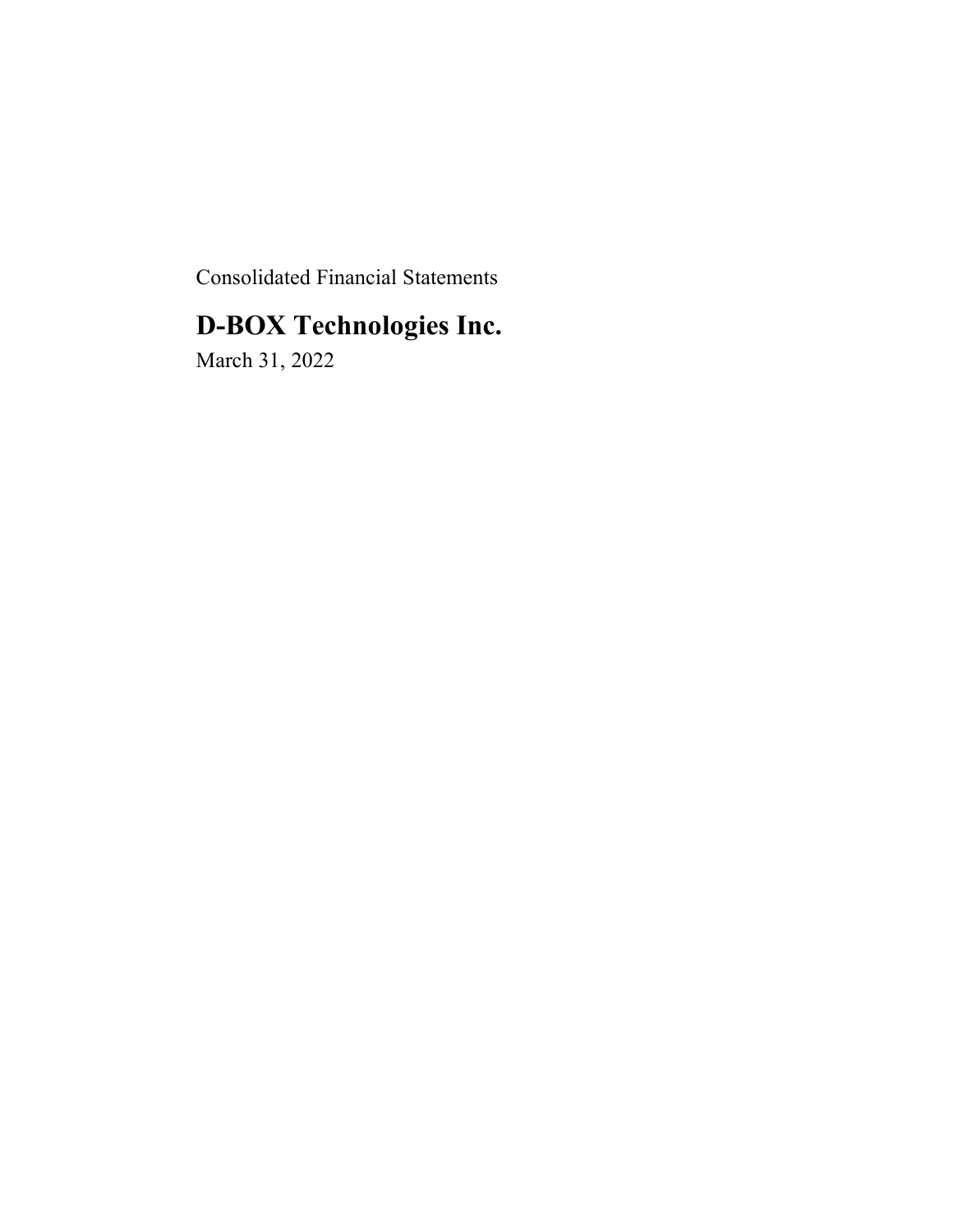## **MANAGEMENT REPORT**

The accompanying consolidated financial statements of **D-BOX Technologies Inc.** and all the information in the management's discussion and analysis ["**MD&A**"] are the responsibility of management.

The consolidated financial statements have been prepared by management in accordance with International Financial Reporting Standards ["**IFRS**"]. The consolidated financial statements include some amounts that are based on estimates and judgments. Management has determined such amounts on a reasonable basis in order to ensure that the consolidated financial statements are presented fairly, in all material respects. Financial information used elsewhere in the MD&A is consistent with that in the consolidated financial statements.

The Board of Directors is responsible for reviewing and approving the consolidated financial statements and the MD&A and ensuring that management fulfills its financial reporting responsibilities. The Board discharges its responsibility primarily through its Audit Committee.

The Audit Committee is appointed by the Board and all its members are independent directors. The Committee meets periodically with management, as well as the independent auditors, to discuss internal control over financial reporting, audit matters and financial reporting issues, to satisfy itself that each party is properly discharging its responsibilities and to review the consolidated financial statements, the independent auditor's report and the MD&A. The Committee reports its findings to the Board for consideration when it approves the consolidated financial statements and the MD&A for issuance to the shareholders.

The consolidated financial statements have been audited by Ernst & Young LLP, the independent auditor, in accordance with Canadian generally accepted auditing standards on behalf of the shareholders. The independent auditor has full and free access to the Audit Committee.

#### Signed:

Sébastien Mailhot President and Chief Executive Officer Montréal, Canada

June 2, 2022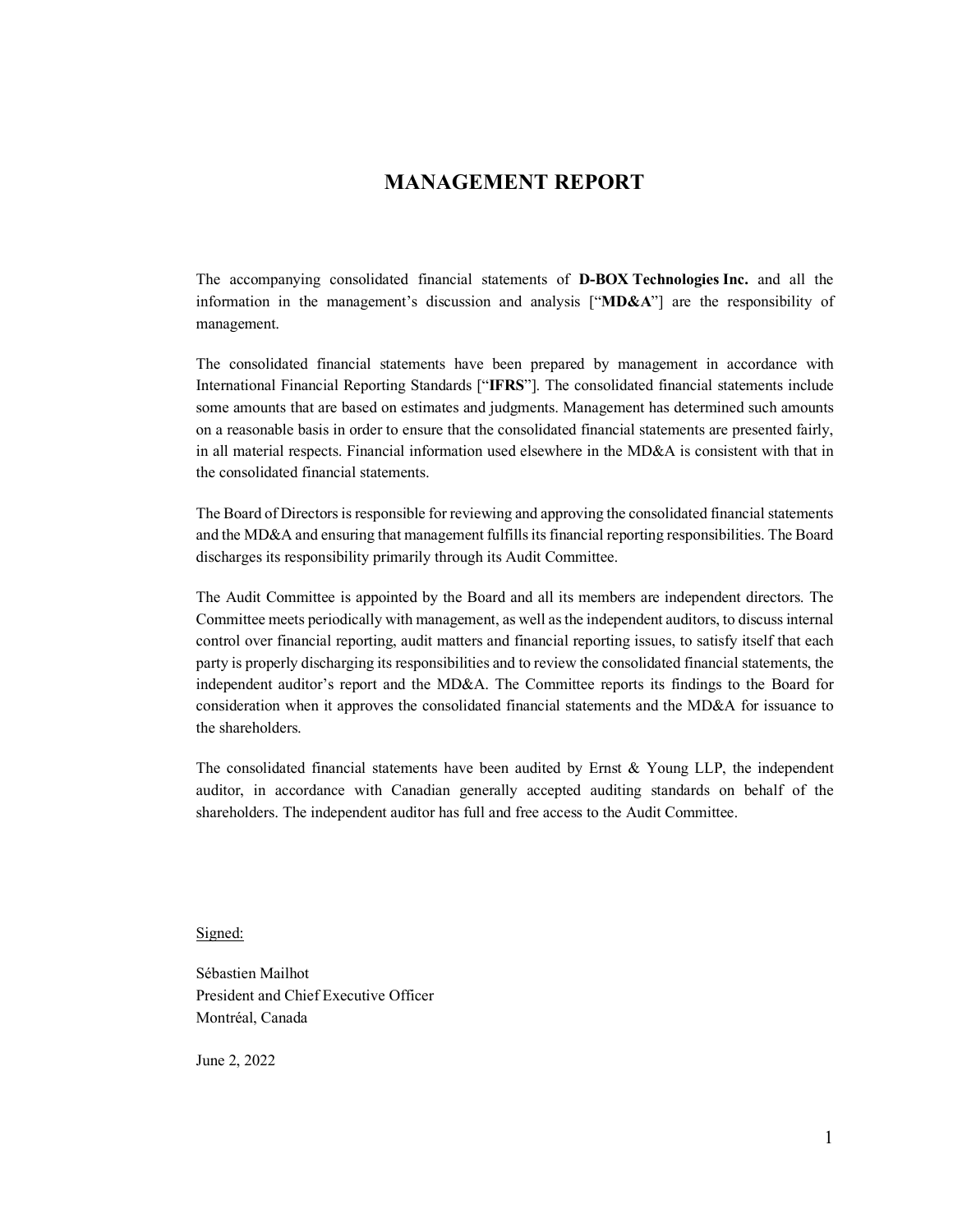# **INDEPENDENT AUDITOR'S REPORT**

### To the Shareholders of

### **D-BOX Technologies Inc.**

#### **Opinion**

We have audited the consolidated financial statements of D-BOX Technologies Inc. and its subsidiaries [the "Corporation"], which comprise the consolidated balance sheets as at March 31, 2022 and 2021, and the consolidated statements of net loss and comprehensive loss, consolidated statements of changes in equity and consolidated statements of cash flows for the years then ended, and notes to the consolidated financial statements, including a summary of significant accounting policies.

In our opinion, the accompanying consolidated financial statements present fairly, in all material respects, the consolidated financial position of the Corporation as at March 31, 2022 and 2021, and its consolidated financial performance and its consolidated cash flows for the years then ended in accordance with International Financial Reporting Standards ["IFRS"].

#### **Basis for opinion**

We conducted our audit in accordance with Canadian generally accepted auditing standards. Our responsibilities under those standards are further described in the *Auditor's responsibilities for the audit of the consolidated financial statements* section of our report. We are independent of the Corporation in accordance with the ethical requirements that are relevant to our audit of the consolidated financial statements in Canada, and we have fulfilled our ethical responsibilities in accordance with these requirements. We believe that the audit evidence we have obtained is sufficient and appropriate to provide a basis for our opinion.

### **Key audit matter**

Key audit matters are those matters that, in our professional judgment, were of most significance in our audit of the consolidated financial statements of the current period. These matters were addressed in the context of our audit of the consolidated financial statements as a whole, and in forming our opinion thereon, and we do not provide a separate opinion on these matters. For the matter below, our description of how our audit addressed the matter is provided in that context.

We have fulfilled the responsibilities described in the *Auditor's responsibilities for the audit of the consolidated financial statements* section of our report, including in relation to this matter. Accordingly, our audit included the performance of procedures designed to respond to our assessment of the risks of material misstatement of the consolidated financial statements. The results of our audit procedures, including the procedures performed to address the matter below, provide the basis for our audit opinion on the accompanying consolidated financial statements.

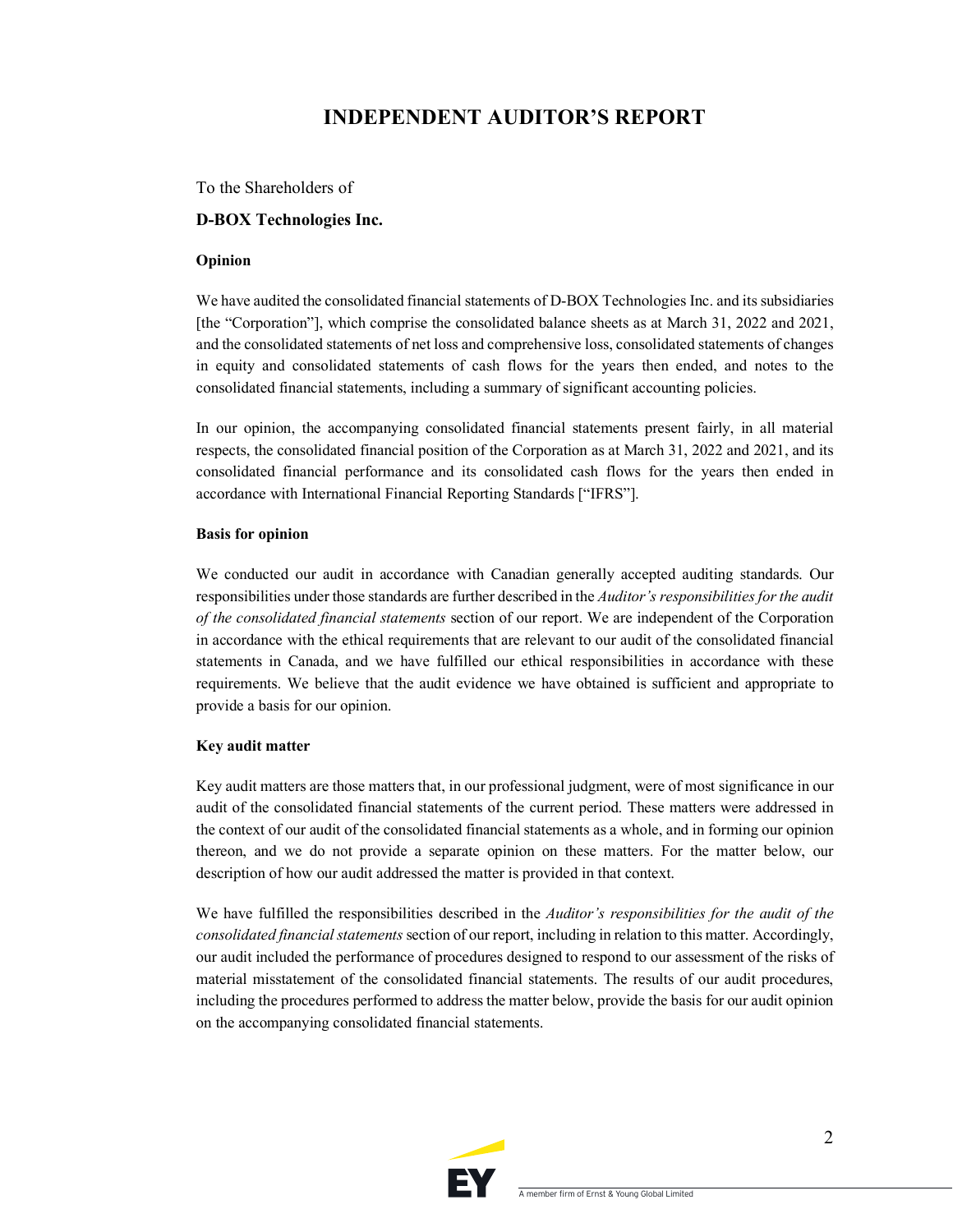#### *Assessment of indicators of impairment of longlived assets*

As at March 31, 2022, the Corporation had \$5.2 million of long-lived assets, comprised of property, equipment and intangible assets.

As disclosed in Note 2, Summary of significant accounting policies, the Corporation assesses at each reporting date whether there are potential indicators of impairment. If there are events that indicate a risk of impairment of assets, management will perform an impairment assessment to determine their recoverable amount, defined as the highest of their fair value less costs to sell and their value in use.

Accordingly, we determined that auditing the Corporation's assessment of potential indicators of impairment of long-lived assets is a key audit matter due to the significance of the balance and subjectivity in evaluating management's significant • assumptions, mainly projected revenue and EBITDA, all of which are sensitive to and affected by economic, industry and company-specific qualitative factors.

#### *How our audit addressed the key audit matter*

To evaluate the Corporation's assessment of potential indicators of impairment of long-lived assets, our audit procedures included, among others:

- Obtaining an understanding of management's impairment assessment process.
- Assessing the completeness of external or internal factors that could be considered as indicators of impairment on the Corporation's long-lived assets.
- Comparing the significant assumptions used in the impairment test performed during the year ended March 31, 2021 to the most recent forecasts presented to the Board of directors.
- Comparing the forecasted revenues and EBITDA for the year ended March 31, 2022 to the actual results to assess the Corporation's ability to accurately forecast.

#### **Other information**

Management is responsible for the other information. The other information comprises the information included in the Management's Discussion and Analysis.

Our opinion on the consolidated financial statements does not cover the other information and we do not express any form of assurance conclusion thereon.

In connection with our audit of the consolidated financial statements, our responsibility is to read the other information identified above and, in doing so, consider whether the other information is materially inconsistent with the consolidated financial statements or our knowledge obtained in the audit or otherwise appears to be materially misstated.

We obtained the Management's Discussion & Analysis prior to the date of this auditor's report. If, based on the work we have performed on this other information, we conclude that there is a material misstatement of this other information, we are required to report that fact in the auditor's report. We have nothing to report in this regard.

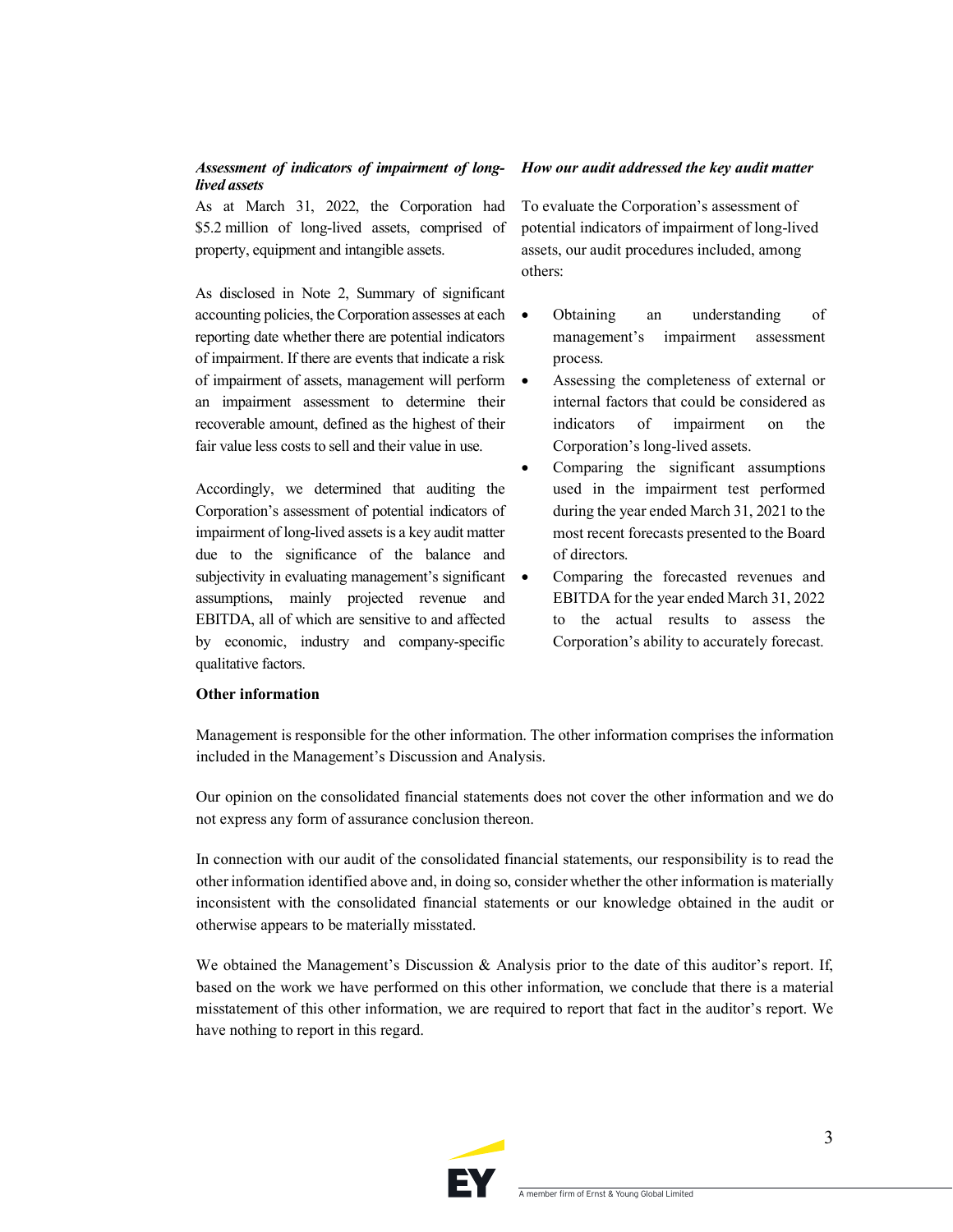### **Responsibilities of management and those charged with governance for the consolidated financial statements**

Management is responsible for the preparation and fair presentation of the consolidated financial statements in accordance with IFRS, and for such internal control as management determines is necessary to enable the preparation of consolidated financial statements that are free from material misstatement, whether due to fraud or error.

In preparing the consolidated financial statements, management is responsible for assessing the Corporation's ability to continue as a going concern, disclosing, as applicable, matters related to going concern and using the going concern basis of accounting unless management either intends to liquidate the Corporation or to cease operations, or has no realistic alternative but to do so.

Those charged with governance are responsible for overseeing the Corporation's financial reporting process.

#### **Auditor's responsibilities for the audit of the consolidated financial statements**

Our objectives are to obtain reasonable assurance about whether the consolidated financial statements as a whole are free from material misstatement, whether due to fraud or error, and to issue an auditor's report that includes our opinion. Reasonable assurance is a high level of assurance, but is not a guarantee that an audit conducted in accordance with Canadian generally accepted auditing standards will always detect a material misstatement when it exists. Misstatements can arise from fraud or error and are considered material if, individually or in the aggregate, they could reasonably be expected to influence the economic decisions of users taken on the basis of these consolidated financial statements.

As part of an audit in accordance with Canadian generally accepted auditing standards, we exercise professional judgment and maintain professional skepticism throughout the audit. We also:

- Identify and assess the risks of material misstatement of the consolidated financial statements, whether due to fraud or error, design and perform audit procedures responsive to those risks, and obtain audit evidence that is sufficient and appropriate to provide a basis for our opinion. The risk of not detecting a material misstatement resulting from fraud is higher than for one resulting from error, as fraud may involve collusion, forgery, intentional omissions, misrepresentations, or the override of internal control.
- Obtain an understanding of internal control relevant to the audit in order to design audit procedures that are appropriate in the circumstances, but not for the purpose of expressing an opinion on the effectiveness of the Corporation's internal control.
- Evaluate the appropriateness of accounting policies used and the reasonableness of accounting estimates and related disclosures made by management.

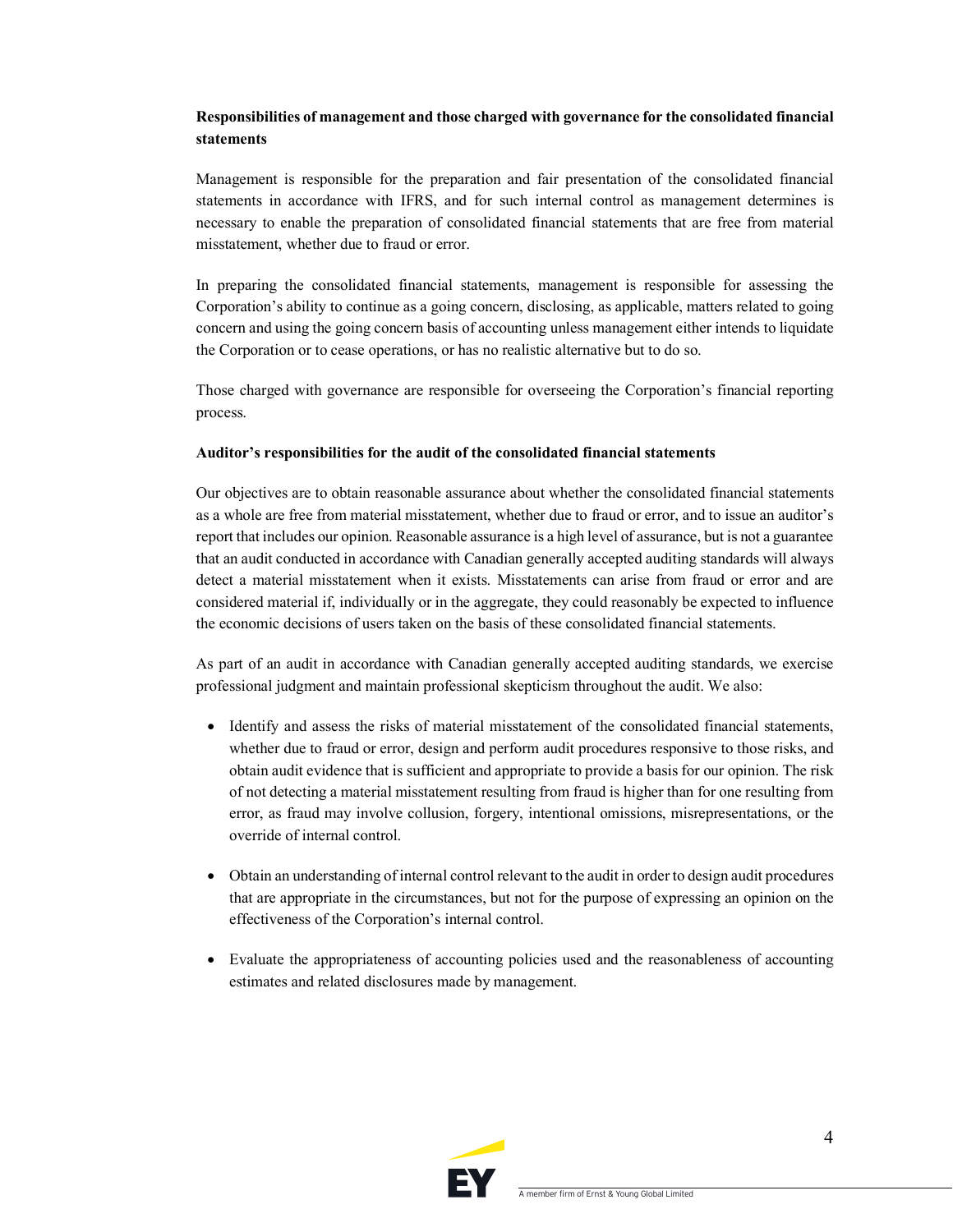- Conclude on the appropriateness of management's use of the going concern basis of accounting and, based on the audit evidence obtained, whether a material uncertainty exists related to events or conditions that may cast significant doubt on the Corporation's ability to continue as a going concern. If we conclude that a material uncertainty exists, we are required to draw attention in our auditor's report to the related disclosures in the consolidated financial statements or, if such disclosures are inadequate, to modify our opinion. Our conclusions are based on the audit evidence obtained up to the date of our auditor's report. However, future events or conditions may cause the Corporation to cease to continue as a going concern.
- Evaluate the overall presentation, structure, and content of the consolidated financial statements, including the disclosures, and whether the consolidated financial statements represent the underlying transactions and events in a manner that achieves fair presentation.

We communicate with those charged with governance regarding, among other matters, the planned scope and timing of the audit and significant audit findings, including any significant deficiencies in internal control that we identify during our audit.

We also provide those charged with governance with a statement that we have complied with relevant ethical requirements regarding independence, and to communicate with them all relationships and other matters that may reasonably be thought to bear on our independence, and where applicable, related safeguards.

From the matters communicated with those charged with governance, we determine those matters to be the most significant in the audit of the consolidated financial statements of the current period, and they are therefore the key audit matters. We describe these matters in our auditor's report unless law or regulation precludes public disclosure about the matter or when, in extremely rare circumstances, we determine that a matter should not be communicated in our report because the adverse consequences of doing so would reasonably be expected to outweigh the public interest benefits of such communication.

The engagement partner on the audit resulting in this independent auditor's report is Patrick Bertrand-Daoust.

Crnet + Young LLP

Montréal, Canada June 2, 2022

<sup>1</sup> CPA auditor, public accountancy permit no. A118785

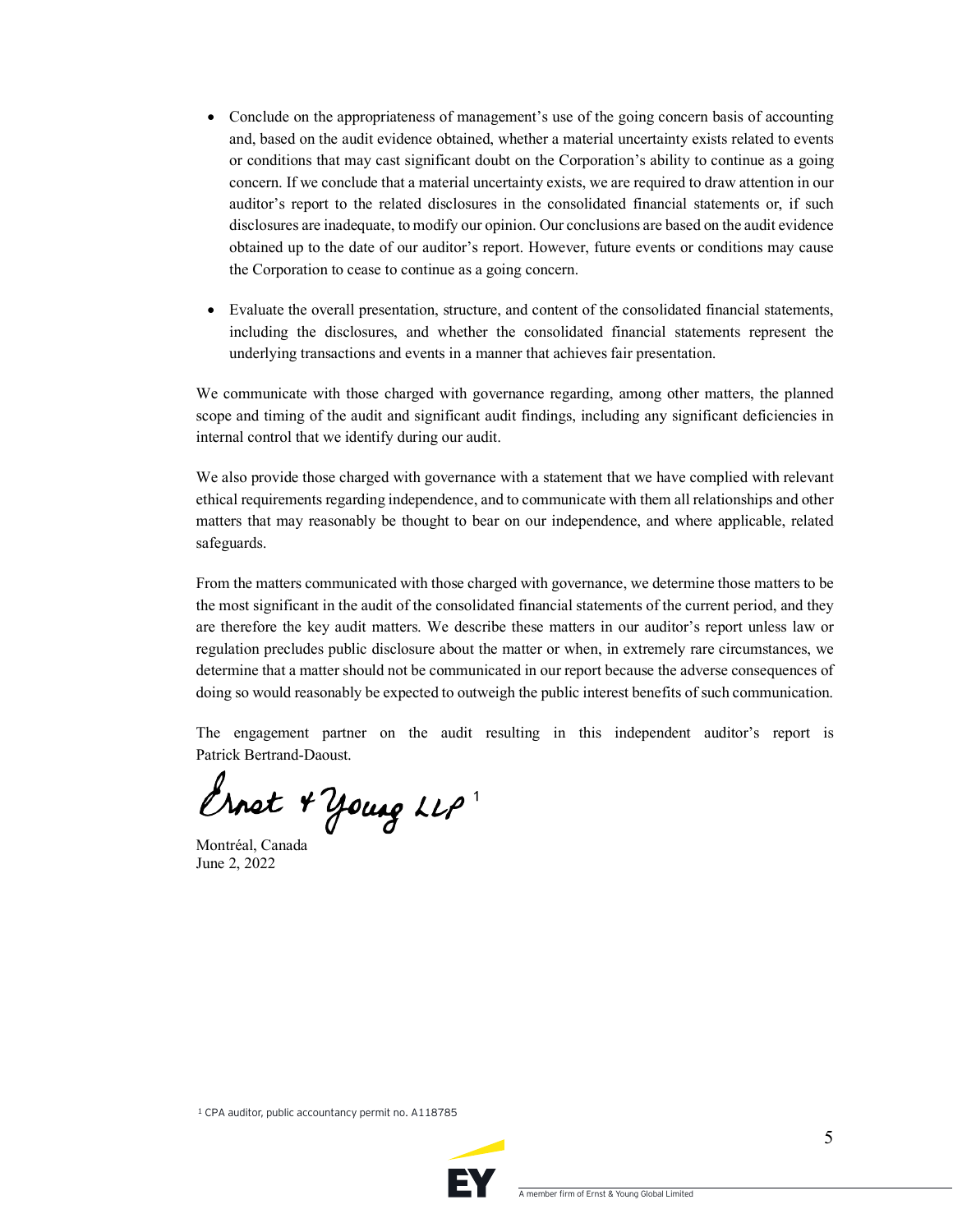# **D-BOX Technologies Inc. CONSOLIDATED BALANCE SHEETS**

As at March 31

[in thousands of Canadian dollars]

|                                              |              | 2022      | 2021      |
|----------------------------------------------|--------------|-----------|-----------|
|                                              | <b>Notes</b> | S         | S         |
| <b>ASSETS</b>                                | 11, 12       |           |           |
| <b>Current assets</b>                        |              |           |           |
| Cash and cash equivalents                    |              | 3,937     | 9,134     |
| Accounts receivable                          | 3            | 6,441     | 2,341     |
| Derivative financial instruments             | 17           | 32        | 169       |
| Inventories                                  | 4            | 5,163     | 4,547     |
| Prepaid expenses and deposits                |              | 691       | 606       |
| Current portion of finance leases receivable | 7            | 97        | 31        |
|                                              |              | 16,361    | 16,828    |
|                                              |              |           |           |
| <b>Non-current assets</b>                    |              |           |           |
| Property and equipment                       | 5            | 3,051     | 3,762     |
| Intangible assets                            | 6            | 2,162     | 2,229     |
| Finance leases receivable                    | 7            | 379       | 401       |
| Other assets                                 |              | 397       | 516       |
|                                              |              | 22,350    | 23,736    |
| <b>LIABILITIES AND EQUITY</b>                |              |           |           |
| <b>Current liabilities</b>                   |              |           |           |
| Credit facility                              | 11           | 1,060     | 2,898     |
| Accounts payable and accrued liabilities     | 8            | 4,135     | 3,518     |
| Warranty provision                           |              | 70        | 55        |
| Deferred revenues                            |              | 1,094     | 675       |
|                                              | 10           | 223       | 318       |
| Current portion of lease liabilities         |              |           |           |
| Current portion of long-term debt            | 12           | 601       | 400       |
|                                              |              | 7,183     | 7,864     |
| <b>Non-current liabilities</b>               |              |           |           |
| Lease liabilities                            | 10           | 483       | 700       |
| Long-term debt                               | 12           | 2,850     | 1,641     |
|                                              |              | 10,516    | 10,205    |
|                                              |              |           |           |
| <b>Equity</b><br>Share capital               | 13.1         | 66,227    | 66,227    |
| Share-based payments reserve                 | 13.2         | 1,220     | 2,190     |
| Warrants reserve                             | 13.3         | 1,355     | 1,355     |
|                                              |              |           |           |
| Foreign currency translation reserve         |              | (137)     | (115)     |
| Deficit                                      |              | (56, 831) | (56, 126) |
|                                              |              | 11,834    | 13,531    |
|                                              |              | 22,350    | 23,736    |

Contingency *[note 18]* 

*See accompanying notes.*

On behalf of the Board,

Denis Chamberland Sébastien Mailhot<br>Director Director Director

Director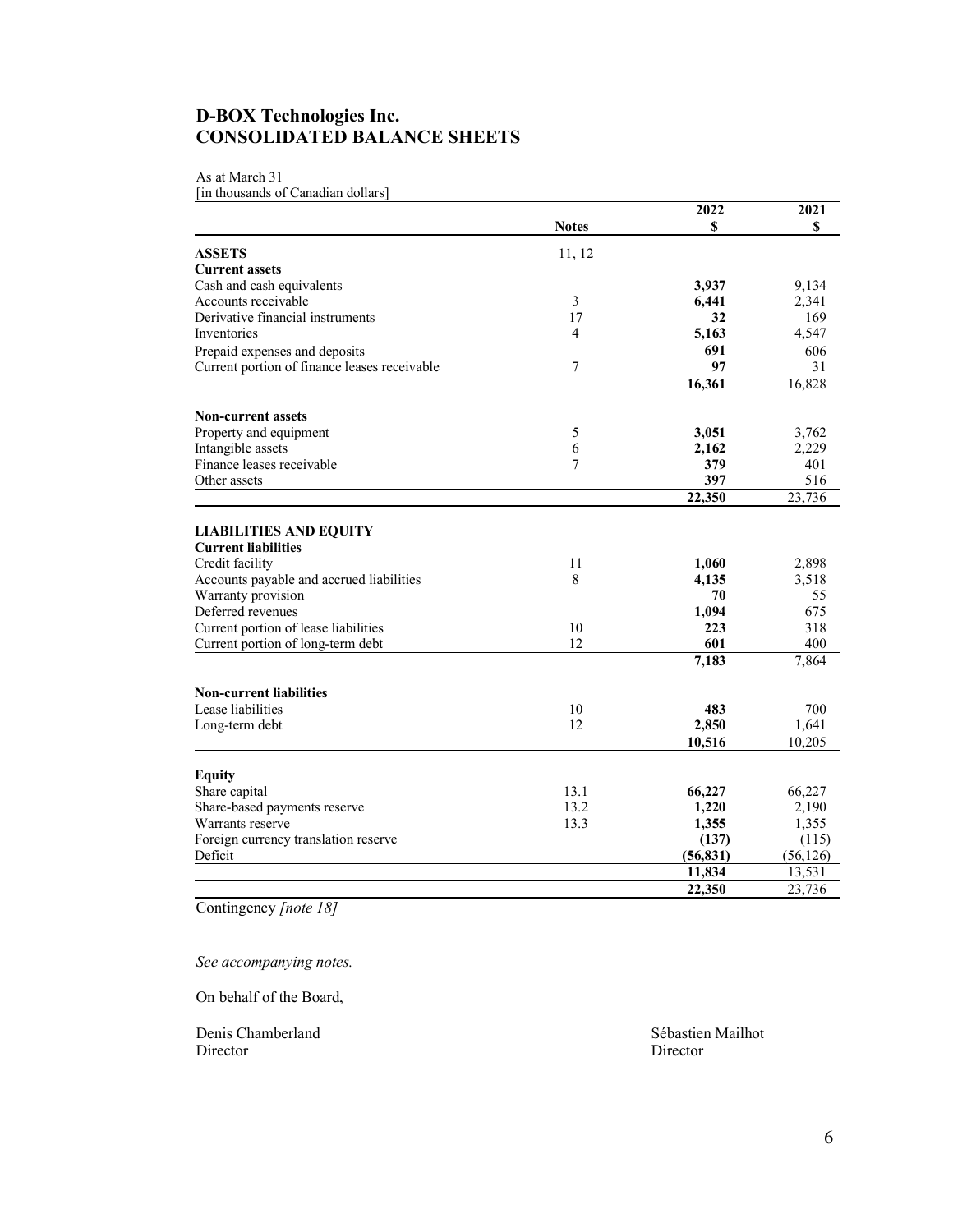## **D-BOX Technologies Inc. CONSOLIDATED STATEMENTS OF NET LOSS AND COMPREHENSIVE LOSS**

### For the years ended March 31

[in thousands of Canadian dollars, except share and per-share amounts]

|                                                                                       |              | 2022          | 2021           |
|---------------------------------------------------------------------------------------|--------------|---------------|----------------|
|                                                                                       | <b>Notes</b> | \$            | \$             |
| <b>Revenues</b>                                                                       | 14.1         |               |                |
| System sales                                                                          |              | 15,740        | 10,195         |
| Rights for use, rental and maintenance                                                |              | 5,573         | 885            |
|                                                                                       |              | 21,313        | 11.080         |
|                                                                                       |              |               |                |
| Cost of goods sold excluding amortization                                             | 4            | 8,868         | 5,987          |
| Amortization related to cost of goods sold                                            |              | 1,299         | 1,324          |
| Cost of goods sold                                                                    |              | 10,167        | 7,311          |
| <b>Gross profit</b>                                                                   |              | 11,146        | 3,769          |
|                                                                                       |              |               |                |
| <b>Other expenses</b>                                                                 |              |               |                |
| Selling and marketing                                                                 |              | 5,103         | 3,564          |
| Administration                                                                        |              | 4,966         | 3,947          |
| Research and development                                                              |              | 2,319         | 1,920          |
| Impairment of property and equipment                                                  | 5            |               | 235            |
| Impairment of intangible assets<br>Impairment (reversal) of finance leases receivable | 6<br>7       | 179           | (26)           |
| Foreign exchange loss (gain)                                                          |              | 50            |                |
|                                                                                       |              | 12,617        | (133)<br>9,507 |
| Loss before financial expenses (income) and income                                    |              |               |                |
| taxes                                                                                 |              | (1, 471)      | (5,738)        |
|                                                                                       |              |               |                |
| <b>Financial expenses (income)</b>                                                    |              |               |                |
| Financial expenses                                                                    | 14.2         | 405           | 501            |
| Interest income                                                                       |              | (9)           | (13)           |
|                                                                                       |              | 396           | 488            |
| Loss before income taxes                                                              |              | (1,867)       | (6,226)        |
| Income taxes (recovery)                                                               | 15           |               | (34)           |
| <b>Net loss</b>                                                                       |              | (1, 867)      | (6,192)        |
| Items that will be reclassified to net loss in subsequent<br>periods:                 |              |               |                |
| Foreign currency translation gain (loss)                                              |              | (22)          | 399            |
| <b>Comprehensive loss</b>                                                             |              | (1, 889)      | (5,793)        |
| Basic and diluted net loss per share                                                  |              | (0.009)       | (0.035)        |
| Weighted average number of common shares                                              |              |               |                |
| outstanding                                                                           | 13.1         | 220, 225, 573 | 179,225,710    |
|                                                                                       |              |               |                |

*See accompanying notes.*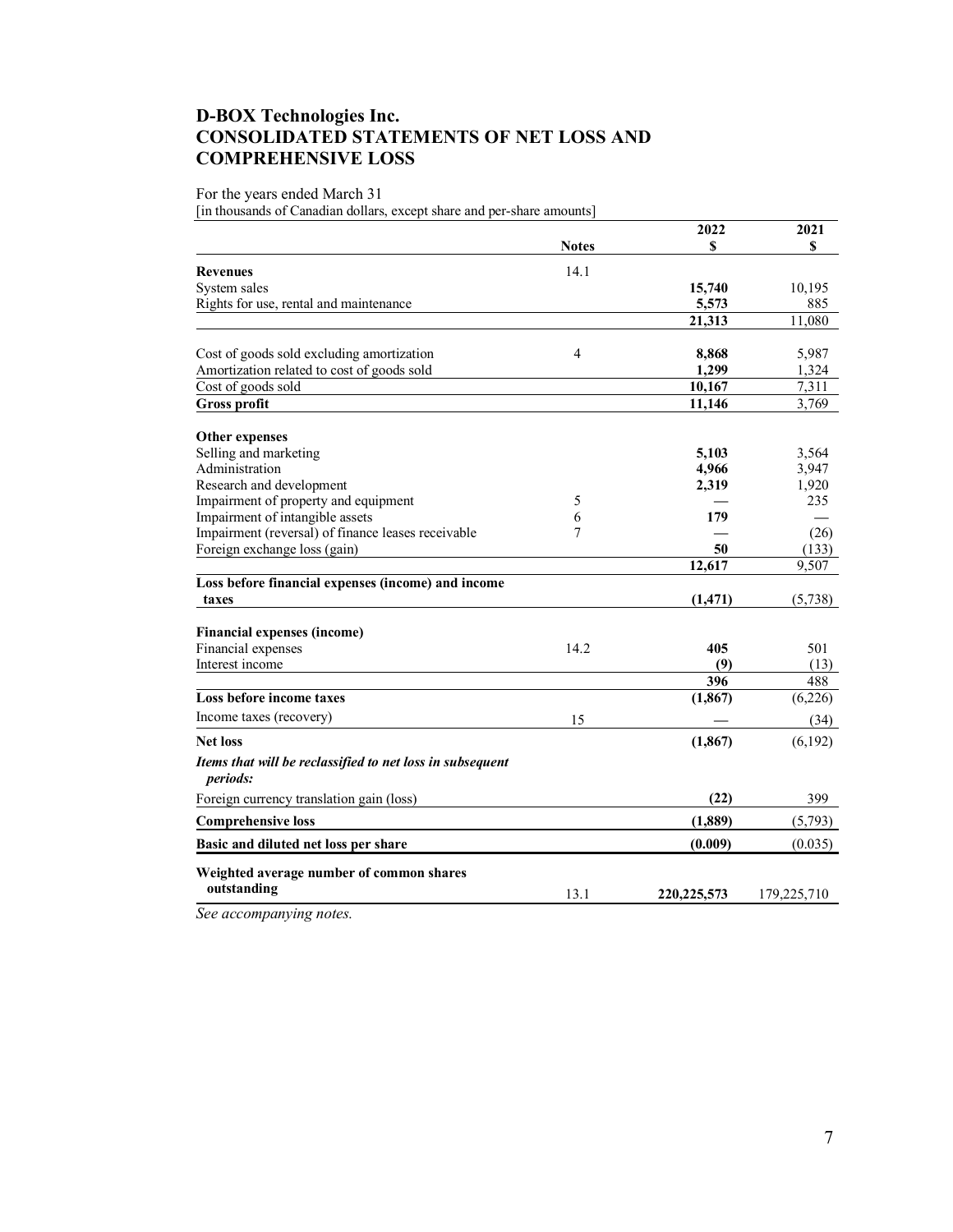# **D-BOX Technologies Inc. CONSOLIDATED STATEMENTS OF CHANGES IN EQUITY**

For the years ended March 31 [in thousands of Canadian dollars]

|                                     | <b>Notes</b> | <b>Share</b><br>capital<br>S | <b>Share-based</b><br>payments<br>reserve<br>\$ | Warrants<br>reserve<br>\$ | Foreign<br>currency<br>translation<br>reserve<br>\$ | <b>Deficit</b><br>\$ | <b>Total</b><br>\$ |
|-------------------------------------|--------------|------------------------------|-------------------------------------------------|---------------------------|-----------------------------------------------------|----------------------|--------------------|
| Balance as at March 31, 2020        |              | 62,762                       | 2,149                                           |                           | (514)                                               | (50,047)             | 14,350             |
| Net loss                            |              |                              |                                                 |                           |                                                     | (6,192)              | (6,192)            |
| Foreign currency translation loss   |              |                              |                                                 |                           | 399                                                 |                      | 399                |
| Comprehensive loss                  |              |                              |                                                 |                           | 399                                                 | (6,192)              | (5,793)            |
| Issue of Class A common share and   |              |                              |                                                 |                           |                                                     |                      |                    |
| and warrants                        | 13.1         | 4,212                        |                                                 | 1,544                     |                                                     |                      | 5,756              |
| Issue of compensation warrants to   |              |                              |                                                 |                           |                                                     |                      |                    |
| the underwriters                    | 13.1         |                              |                                                 | 85                        |                                                     |                      | 85                 |
| Transactions costs                  | 13.1         | (747)                        |                                                 | (274)                     |                                                     |                      | (1,021)            |
| Share-based payments                | 13.2         |                              | 154                                             |                           |                                                     |                      | 154                |
| Cancellation of stock options       | 13.2         |                              | (113)                                           |                           |                                                     | 113                  |                    |
| <b>Balance as at March 31, 2021</b> |              | 66,227                       | 2,190                                           | 1,355                     | (115)                                               | (56, 126)            | 13,531             |
| Net loss                            |              |                              |                                                 |                           |                                                     | (1, 867)             | (1, 867)           |
| Foreign currency translation gain   |              |                              |                                                 |                           | (22)                                                |                      | (22)               |
| Comprehensive loss                  |              |                              |                                                 |                           | (22)                                                | (1, 867)             | (1,889)            |
| Share-based payments                | 13.2         |                              | 192                                             |                           |                                                     |                      | 192                |
| Cancellation of stock options       | 13.2         |                              | (1,162)                                         |                           |                                                     | 1,162                |                    |
| Balance as at March 31, 2022        |              | 66,227                       | 1,220                                           | 1,355                     | (137)                                               | (56, 831)            | 11,834             |

*See accompanying notes.*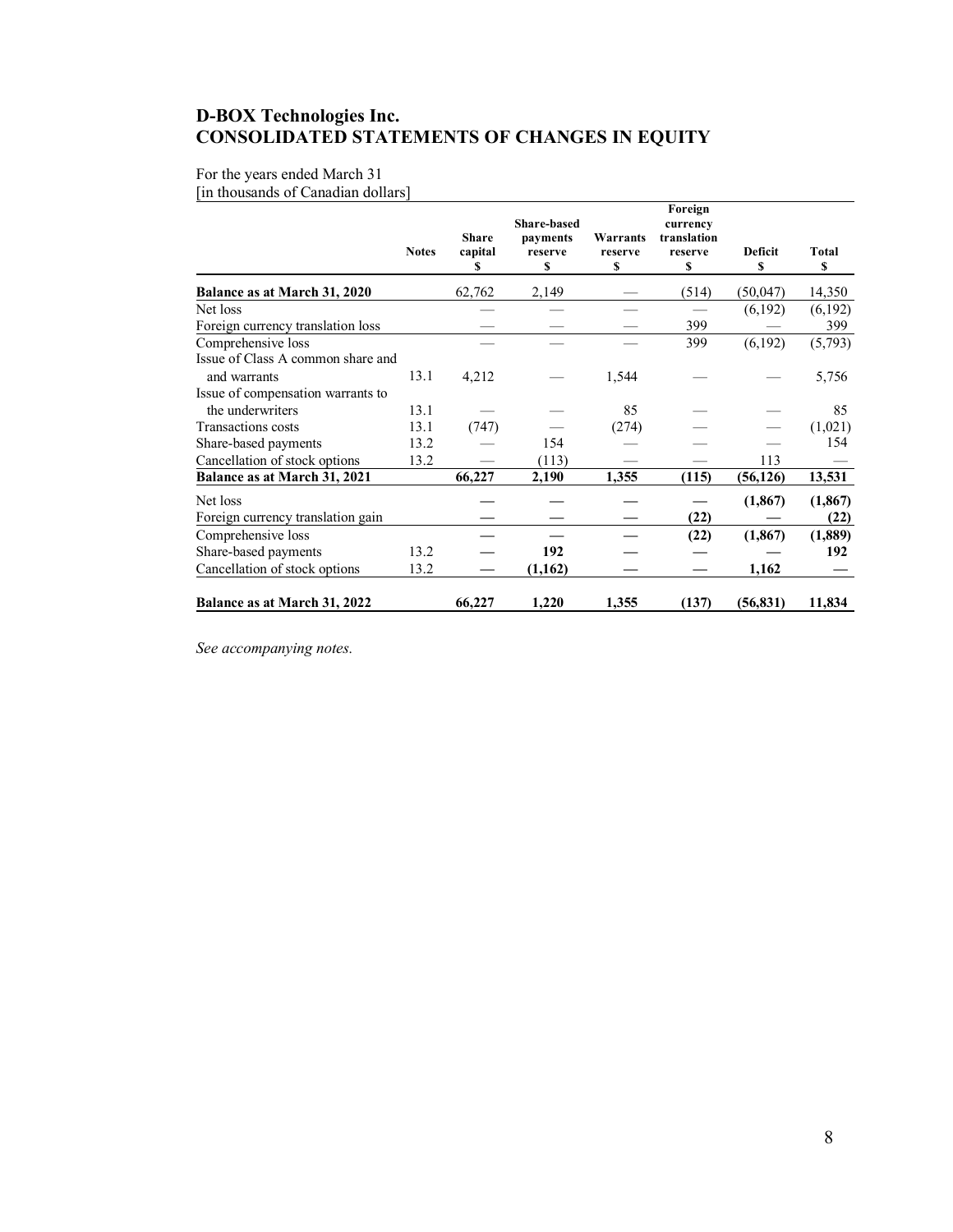# **D-BOX Technologies Inc. CONSOLIDATED STATEMENTS OF CASH FLOWS**

For the years ended March 31

[in thousands of Canadian dollars]

|                                                                              |              | 2022                     | 2021                     |
|------------------------------------------------------------------------------|--------------|--------------------------|--------------------------|
|                                                                              | <b>Notes</b> | \$                       | \$                       |
| <b>OPERATING ACTIVITIES</b>                                                  |              |                          |                          |
| Net loss                                                                     |              | (1, 867)                 | (6,192)                  |
| Items not affecting cash                                                     |              |                          |                          |
| Amortization of property and equipment                                       | 5            | 1,124                    | 1,530                    |
| Amortization of intangible assets                                            | 6            | 848                      | 819                      |
| Amortization of financing costs                                              |              | 43                       | 19                       |
| Impairment of property and equipment                                         | 5            |                          | 235                      |
| Impairment of intangible assets                                              | 6            | 179                      | $\overline{\phantom{0}}$ |
| Impairment (reversal) of finance leases receivable                           | 7            |                          | (26)                     |
| Loss on disposal of property and equipment                                   |              |                          | 24                       |
| Gain on finance lease transactions                                           | 7            | (295)                    | $\overline{\phantom{0}}$ |
| Share-based payments                                                         | 13.2         | 192                      | 154                      |
| Change in fair value of derivative financial instruments                     |              | 137                      | (1,015)                  |
| Unrealized foreign exchange loss (gain)                                      |              | (1)                      | 406                      |
| Changes in employee benefit liability                                        |              | $\overline{\phantom{0}}$ | (414)                    |
| Government assistance                                                        |              | (115)                    |                          |
| Interest expense on lease liabilities                                        |              | 59                       | 72                       |
| Accretion of interest expense on long-term debt                              | 12           | 12                       |                          |
| Cash flows generated from (used in) operations before changes in             |              |                          |                          |
| working capital items                                                        |              | 316                      | (4,388)                  |
| Changes in working capital items:                                            |              |                          |                          |
| Accounts receivable                                                          |              | (4, 110)                 | 2,920                    |
| Inventories                                                                  |              | (616)                    | 1,984                    |
| Prepaid expenses and deposits                                                |              | (85)                     | (116)                    |
| Other assets                                                                 |              | 119                      | 113                      |
| Accounts payable and accrued liabilities                                     |              | 619                      | (418)                    |
| Warranty provision                                                           |              | 15                       | (59)                     |
| Deferred revenues                                                            |              | 419                      | (278)                    |
|                                                                              |              | (3,639)                  | 4,146                    |
| Cash flows used in operating activities                                      |              | (3,323)                  | (242)                    |
| <b>INVESTING ACTIVITIES</b>                                                  |              |                          |                          |
| Finances leases receivable payments                                          |              | 251                      | 55                       |
| Additions to property and equipment                                          |              | (415)                    | (13)                     |
| Additions to intangible assets                                               |              | (960)                    | (467)                    |
| Cash flows used in investing activities                                      |              | (1, 124)                 | (425)                    |
| <b>FINANCING ACTIVITIES</b>                                                  |              |                          |                          |
| Repayment of credit facility                                                 |              | (1,838)                  | (1,102)                  |
| Payment of lease liabilities                                                 |              | (376)                    | (383)                    |
| Repayment of long-term debt                                                  |              | (300)                    | (4,000)                  |
| Proceeds from credit facility                                                |              |                          | 4,000                    |
| Proceeds from long-term debt, net of financing costs paid                    |              | 1,770                    | 2,022                    |
| Proceeds from issuance of share and warrants                                 |              |                          | 5,756                    |
| Transaction costs on issue of shares and warrants                            |              |                          | (653)                    |
| Cash flows (used in) generated from financing activities                     |              | (744)                    | 5,640                    |
| Effect of exchange rate fluctuations on cash and cash equivalents            |              | (6)                      | 45                       |
| Net change in cash and cash equivalents                                      |              | (5, 197)                 | 5,018                    |
| Cash and cash equivalents, beginning of year                                 |              | 9,134                    | 4,116                    |
| Cash and cash equivalents, end of year                                       |              | 3,937                    | 9,134                    |
| Cash and cash equivalents consist of:                                        |              |                          |                          |
| Cash                                                                         |              | 3,937                    | 1,768                    |
| Cash equivalents                                                             |              |                          | 7,366                    |
| Interest and income taxes included in operating activities:<br>Interest paid |              | 227                      | 303                      |
| Income taxes paid                                                            |              |                          | (34)                     |
|                                                                              |              |                          |                          |

*See accompanying notes.*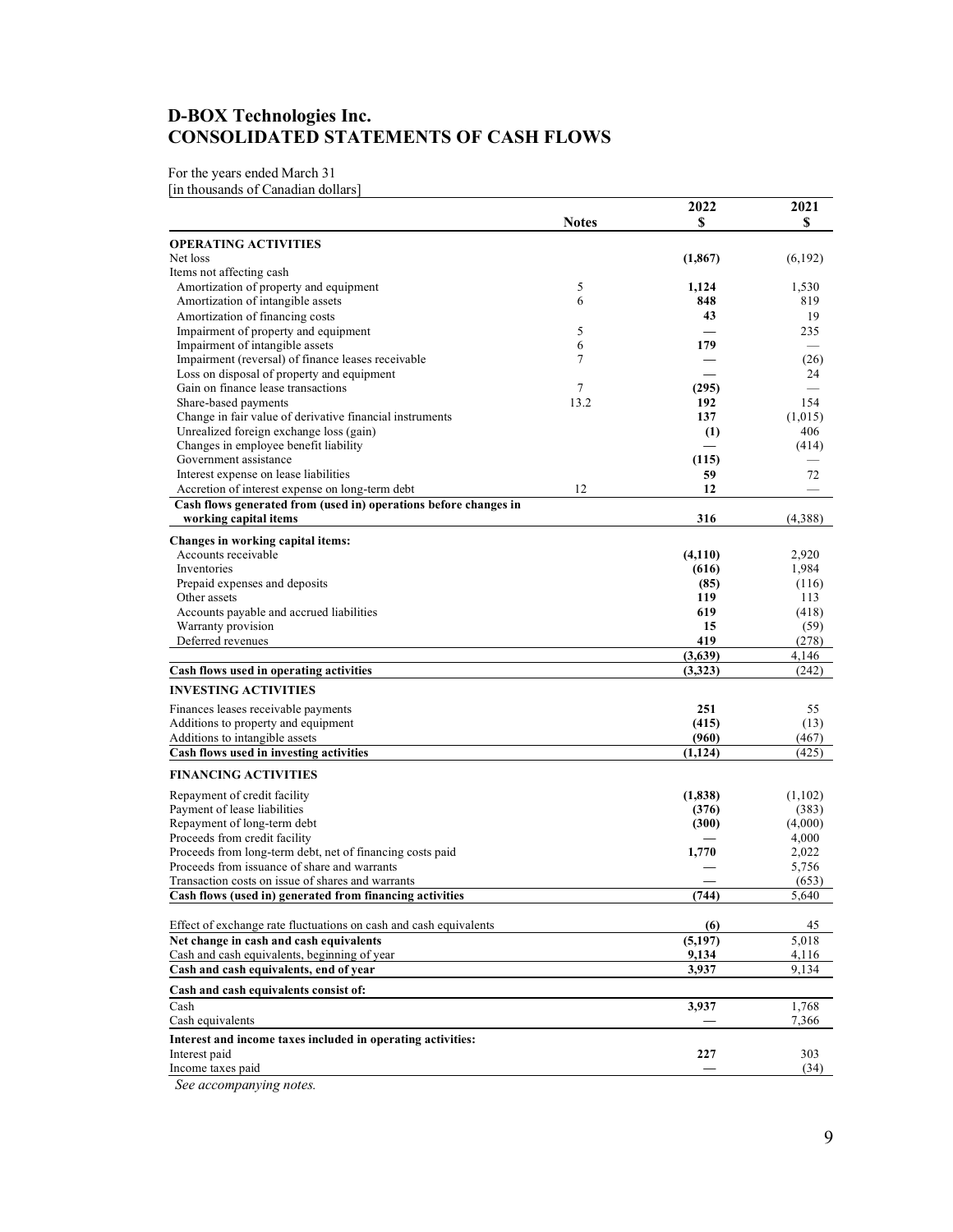[Amounts are in thousands of Canadian dollars, except share, warrant, option, per-share and per-option amounts]

# 1. DESCRIPTION OF BUSINESS

D-BOX Technologies Inc. ["D-BOX" or the "Corporation"], incorporated under the *Canada Business Corporations Act*, is domiciled at 2172 de la Province Street, Longueuil, Québec, Canada.

D-BOX designs, manufactures and commercializes cutting-edge motion systems intended for the entertainment and simulation and training markets. This unique and patented technology uses motion effects specifically programmed for each visual content, which are sent to a motion system integrated into either a platform, a seat or any other product. The resulting motion is perfectly synchronized with the on-screen action, thus creating an unparalleled realistic immersive experience.

The Corporation evaluates its operating results and allocates resources based on its one operating segment which is the design, manufacture and sale of cutting-edge motion systems.

The consolidated financial statements were approved by the Corporation's Board of Directors on June 2, 2022.

# 2. SUMMARY OF SIGNIFICANT ACCOUNTING POLICIES

## *2.1 Basis of presentation and statement of compliance*

The consolidated financial statements have been prepared in accordance with International Financial Reporting Standards ["IFRS"] as issued by the International Accounting Standards Board.

The consolidated financial statements have been prepared on a historical cost basis, except for derivative financial instruments, which are measured at fair value. The significant accounting policies are summarized below.

During the year ended March 31, 2022, the Corporation adjusted the presentation of the comparative consolidated statements of net loss and comprehensive loss to reclassify certain encoding costs of haptic coding from selling and marketing expenses to cost of goods sold to better reflect the nature of these costs, and to conform with the current year presentation.

# *2.2 Basis of consolidation*

The consolidated financial statements include the accounts of the Corporation and its wholly-owned subsidiaries, D-BOX USA Inc. and D-BOX Entertainment Technology (Shanghai) Co. Ltd., which use the same accounting policies and fiscal year-end as the Corporation. All intercompany balances and transactions have been eliminated on consolidation.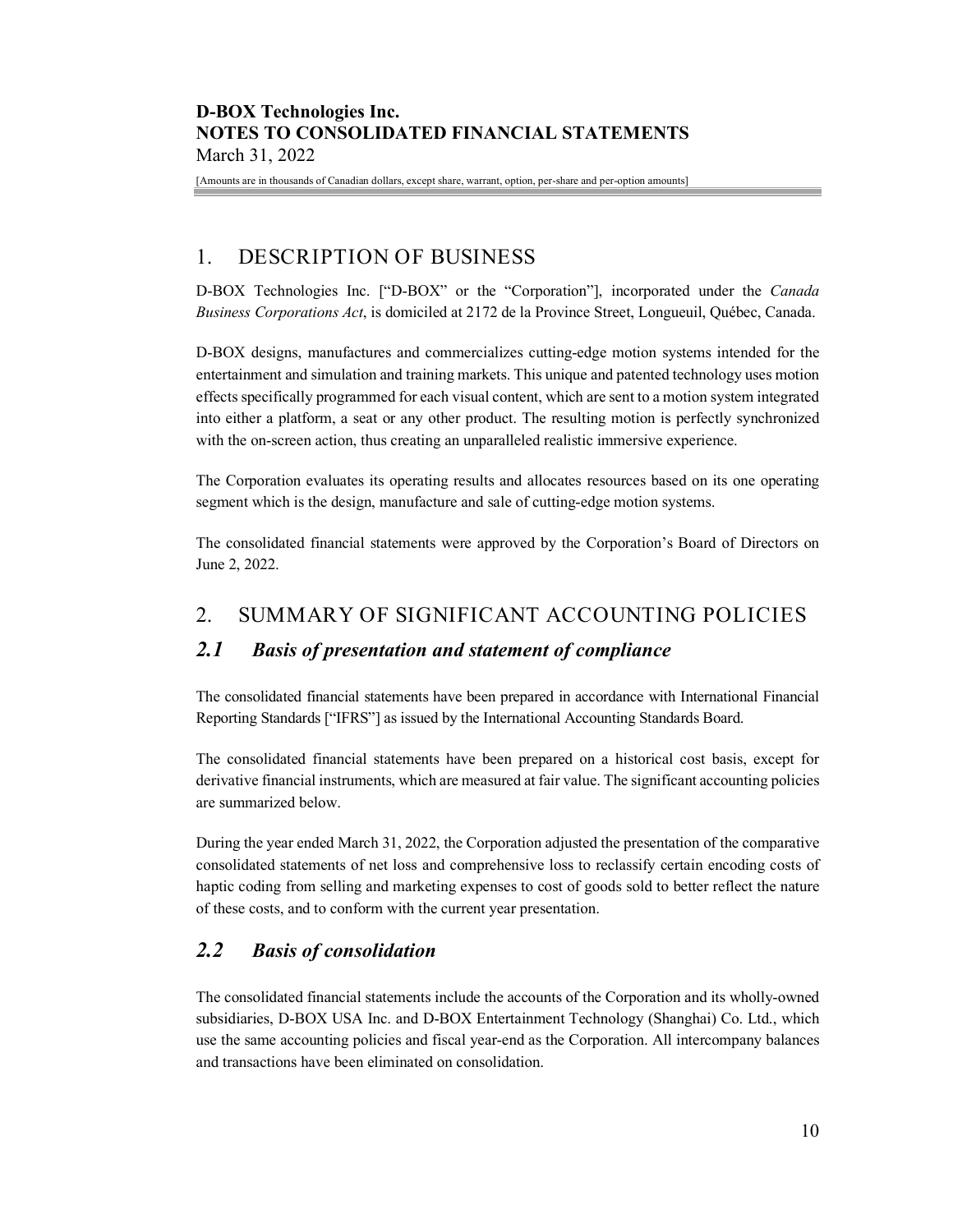[Amounts are in thousands of Canadian dollars, except share, warrant, option, per-share and per-option amounts]

# *2.3 Significant judgments and estimates*

The preparation of consolidated financial statements requires the Corporation's management to make judgments, estimates and assumptions that could affect the amounts of assets and liabilities at the balance sheet date and the amounts of revenues and expenses.

### *2.3.1 Judgments*

In connection with the application of the Corporation's accounting policies, management made the following judgment which had a material impact on the carrying amount of assets and liabilities reported in the consolidated financial statements.

### 2.3.1.1 Leases

The Corporation is involved in the rental of motion systems as a lessor. The Corporation has determined, based on its assessment of the terms and conditions of agreements, such as lease term and minimum lease payments, that it may or may not retain substantially all the risks and rewards of ownership of the systems for its lease contracts. Accordingly, the Corporation has accounted for these agreements as operating or finance leases, as deemed appropriate.

### 2.3.1.2 Intangible assets

Development costs related to D-BOX motion technology are capitalized in accordance with the accounting policy described in note 2.13. In determining the amounts to be capitalized, management makes assumptions regarding the expected future cash generation of the assets, discount rates to be applied, the expected period of benefits and forecasted revenues.

### *2.3.2 Estimates*

The underlying estimates and assumptions are based on past experience and other factors deemed reasonable in view of the circumstances. Accordingly, they provide a basis for judgments made in determining the carrying amounts of assets and liabilities.

The final amounts appearing in the Corporation's future consolidated financial statements may differ from the amounts currently estimated. These estimates and assumptions are reviewed on an ongoing basis. The main estimates used concern the impairment of non-financial assets as well as the provision for expected credit losses.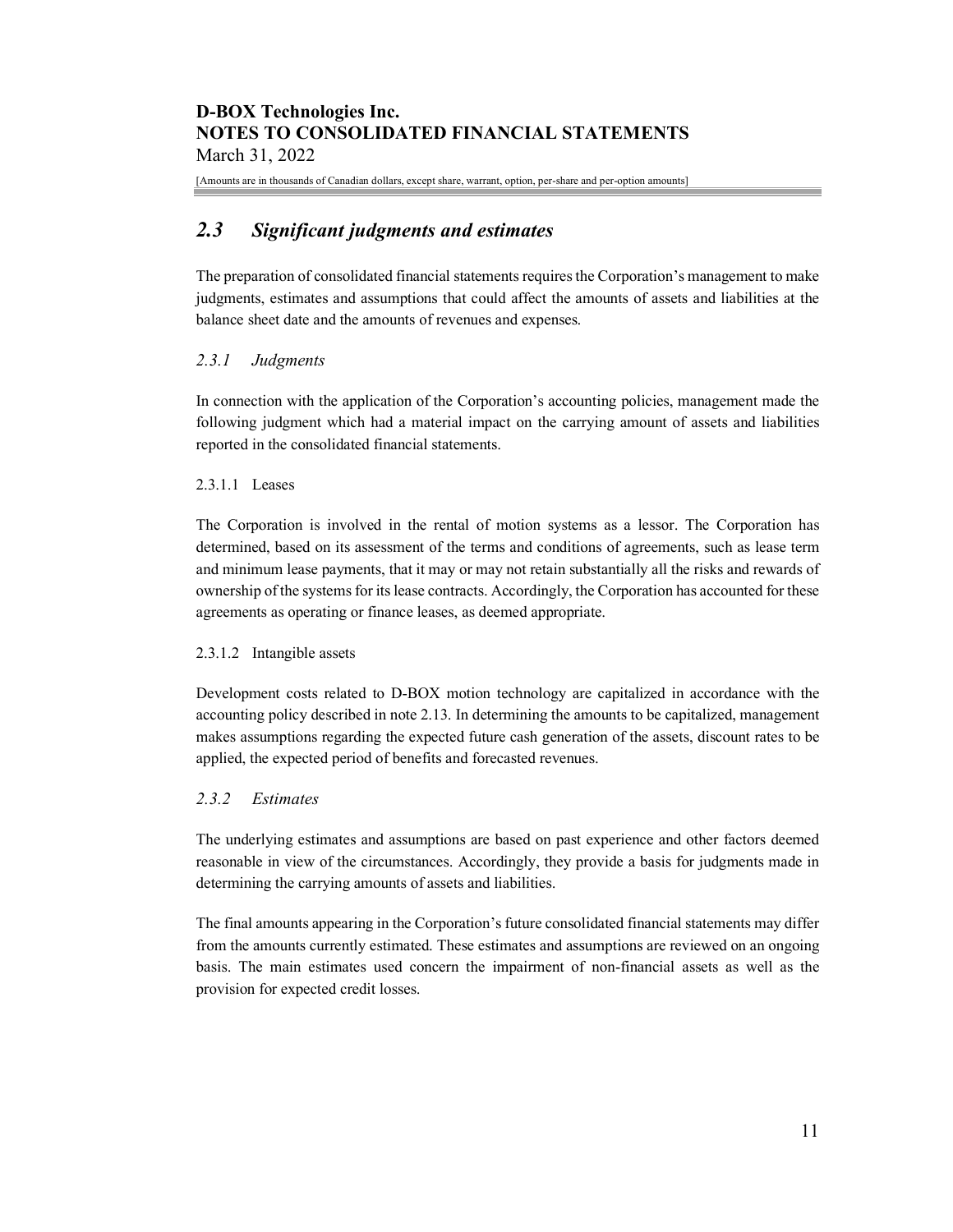[Amounts are in thousands of Canadian dollars, except share, warrant, option, per-share and per-option amounts]

#### 2.3.2.1 Impairment of non-financial assets

Impairment of non-financial assets exists when the carrying amount of an asset exceeds its recoverable amount, which is the higher of its fair value less costs of disposal and its value in use. The fair value less costs of disposal calculation is based on available data from binding sales transactions in an arm's length transaction of similar assets and observable market prices less incremental costs for disposing of the asset. The value in use calculation is based on a discounted cash flow model. The cash flows are derived from the Corporation's forecast and strategic plan which assumes a gradual return to pre-pandemic operations and revenues by mid fiscal 2024. The recoverable amount is most sensitive to the discount rate used in the discounted cash flow model, the expected future cash flows and the perpetual growth rate used for extrapolation.

### 2.3.2.2 Provision for expected credit losses of trade accounts receivables

The Corporation uses a provision matrix to calculate expected credit losses ["ECLs"] for trade accounts receivables. The provision rates are based on days past due for groupings of various customer segments that have similar loss patterns [i.e., by geography, customer type and rating, and coverage by credit insurance]. The provision matrix is initially based on the Corporation's historical observed default rates. The Corporation will calibrate the matrix to adjust the historical credit loss experience with forward-looking information. At every reporting date, the historical observed default rates are updated and changes in the forward-looking estimates are analyzed. The assessment of the correlation between historical observed default rates, forecast economic conditions and ECLs is a significant estimate. The amount of ECLs is sensitive to changes in circumstances and of forecast economic conditions. The Corporation's historical credit loss experience and forecast of economic conditions may also not be representative of customer's actual default in the future. The information about the ECLs on the Corporation's trade accounts receivables is disclosed in note 3.

## *2.4 Foreign currency translation*

The Corporation's consolidated financial statements are expressed in Canadian dollars, which is its functional currency.

### *2.4.1 Foreign currency transactions*

Foreign currency transactions are translated into the functional currency using the exchange rate at the date of the transaction. At the end of each reporting period:

- Foreign currency monetary assets and liabilities are translated using the closing rate. Resulting exchange differences are recognized in income (loss) for the year;
- Foreign currency non-monetary assets and liabilities are recognized using the historical rate at the date of the transaction.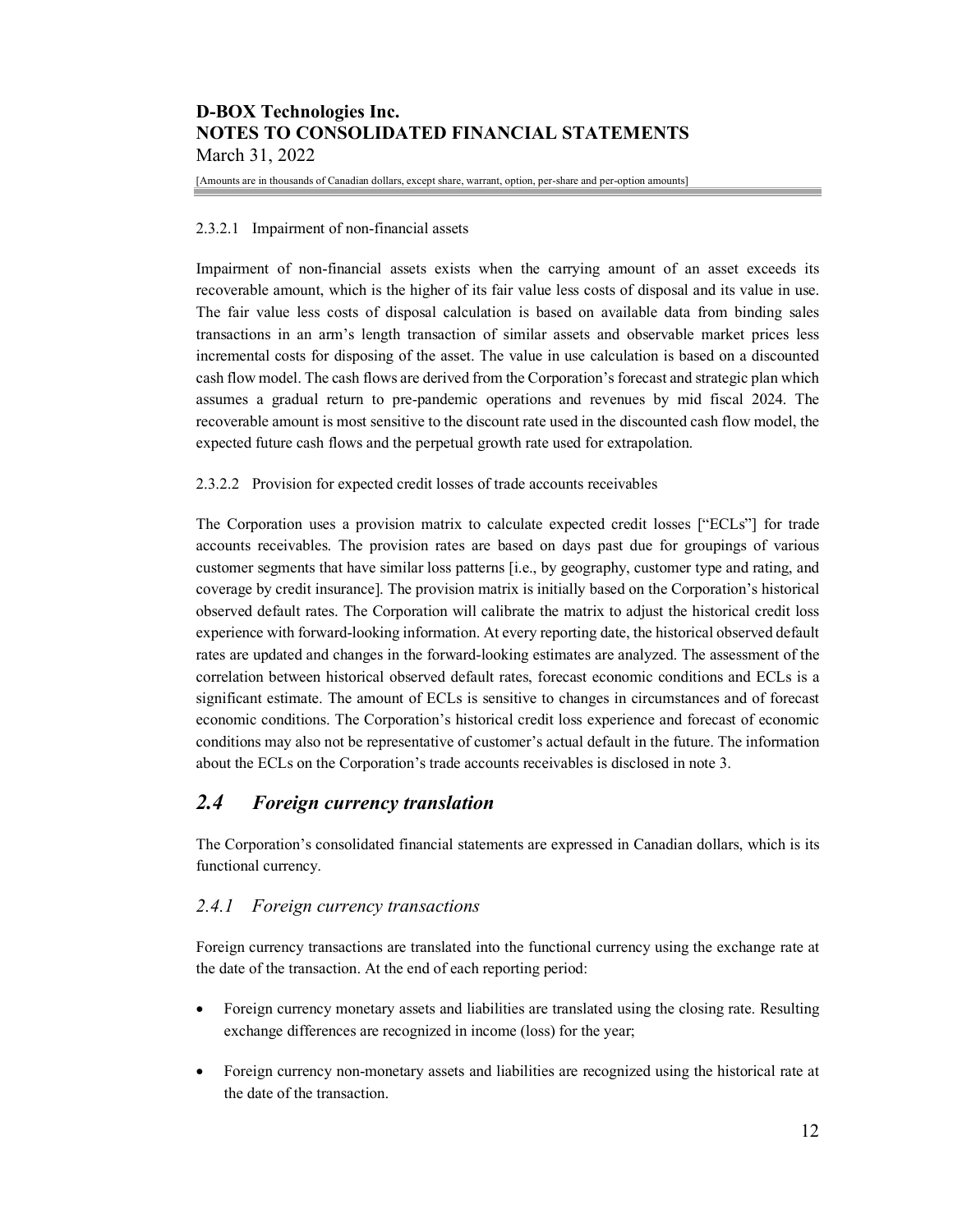[Amounts are in thousands of Canadian dollars, except share, warrant, option, per-share and per-option amounts]

### *2.4.2 Translation of the subsidiary's financial statements*

The functional currency of the subsidiaries is the US dollar for D-BOX USA Inc. and the RMB for D-BOX Entertainment Technology (Shanghai) Co. Ltd. The balance sheet is translated into Canadian dollars at the closing rate, that is, the exchange rate at the end of the reporting period. Income (loss) and cash flows are translated at the average exchange rates. Differences resulting from this translation are recorded as a foreign currency translation gain (loss) in other comprehensive income (loss).

On the sale of a foreign entity, the translation differences previously recognized in other comprehensive income (loss) are recognized in the consolidated statements of net loss and comprehensive loss.

# *2.5 Cash and cash equivalents*

Cash consists of cash with financial institutions. Cash equivalents consist of investments which are readily convertible into a known amount of cash and which have an original maturity of three months or less.

# *2.6 Inventories*

Finished goods, parts and components are valued at the lower of cost and net realizable value. Cost is determined by the first-in, first-out method. Net realizable value is the estimated selling price in the ordinary course of business less the estimated costs of completion and the estimated costs necessary to make the sale. The amount of the inventory impairment charge may be reversed when the circumstances that gave rise to the impairment no longer exist. The cost of finished goods includes the cost of goods and components, labour costs and a portion of manufacturing overhead costs, based on the Corporation's normal operating capacity.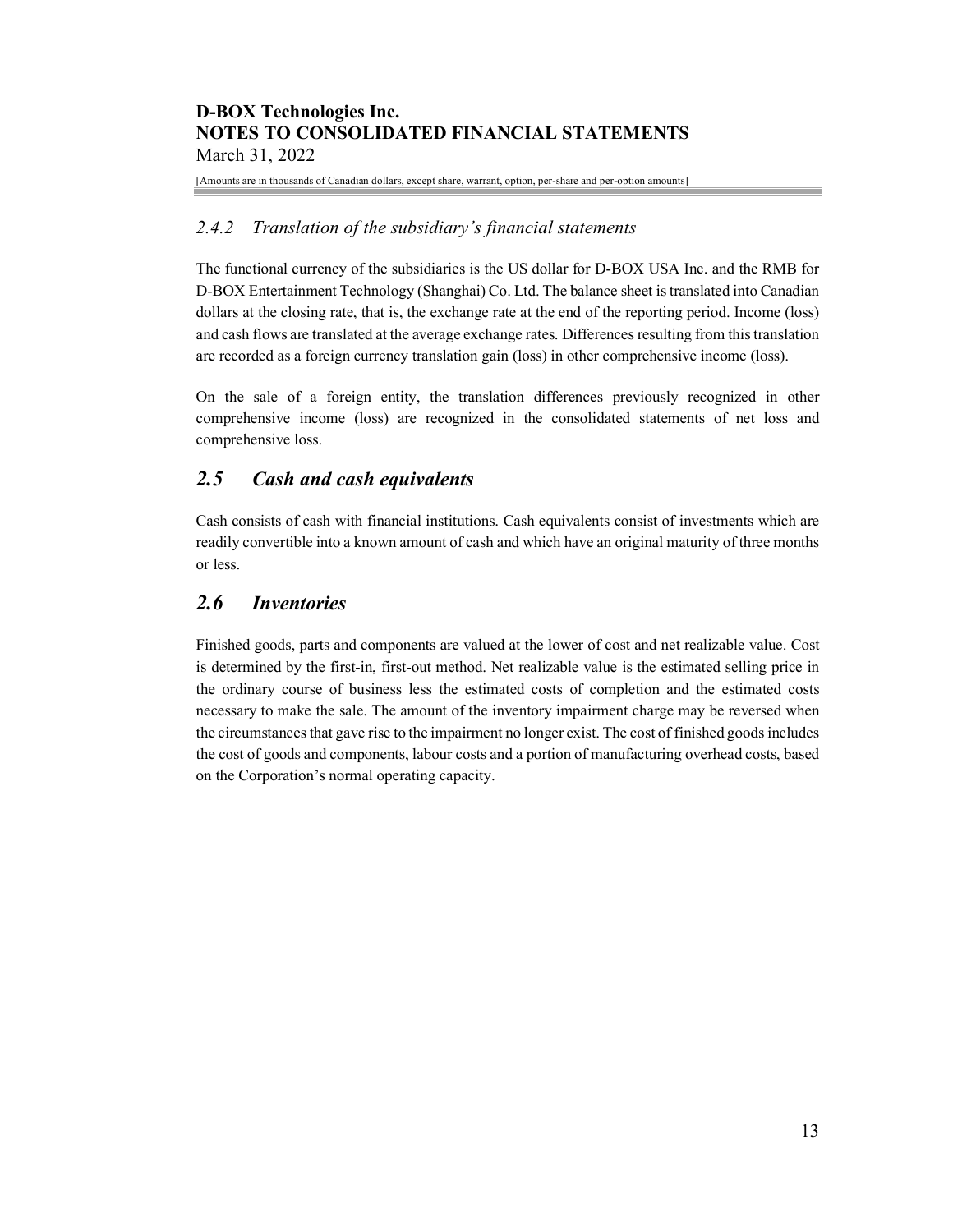[Amounts are in thousands of Canadian dollars, except share, warrant, option, per-share and per-option amounts]

# *2.7 Property and equipment and intangible assets*

Property and equipment, intangible assets, and other assets are recorded at cost. These assets are amortized over their estimated useful lives using the following methods and rates:

| Nature of amortized asset                                        | Method        | Period                 |
|------------------------------------------------------------------|---------------|------------------------|
| <b>Property and equipment</b>                                    |               |                        |
| Goods held for lease                                             | Straight-line | 10 years               |
| Furniture and fixtures                                           | Straight-line | 7 years                |
| Machinery, equipment, computer hardware and<br>trade show stands | Straight-line | 3 to 7 years           |
| Buildings and leasehold improvements                             | Straight-line | Lease term             |
| Intangible assets                                                |               |                        |
| Patents                                                          | Straight-line | Not exceeding 10 years |
| D-BOX motion technology*                                         | Straight-line | 3 to 7 years           |
| Software                                                         | Straight-line | 4 years                |

\* Internally generated intangible assets.

For finite-life tangible and intangible assets, the Corporation assesses at each reporting date whether there is an indication that the carrying amount may be impaired. If any such indication exists, the Corporation estimates the asset's recoverable amount. An asset's recoverable amount is the higher of an asset's fair value less costs of disposal and its value in use and is determined for an individual asset, unless the asset does not generate cash inflows that are largely independent of those from other assets or groups of assets. If the asset does not generate cash inflows that are largely independent of those from other assets or group of assets, the recoverable amount is determined by reference to the cash generating unit's value in use or fair value less costs of disposal. Where the carrying amount of an asset exceeds its recoverable amount, the asset is considered impaired and is written-down to its recoverable amount. In assessing value in use, the estimated future cash flows are discounted to their present value using a pre-tax discount rate that reflects current market assessments of the time value of money and the risks specific to the asset. In determining fair value less costs of disposal, an appropriate valuation model is used. These calculations are corroborated by valuation multiples or other available fair value indicators.

A previously recognized impairment loss is reversed if there has been a change in the estimated recoverable amount since the last impairment loss was recognized. That increased amount cannot exceed the carrying amount that would have been determined, net of accumulated amortization, had no impairment loss been recognized for the asset in prior years. Such a reversal is recognized in the consolidated statements of loss and comprehensive loss.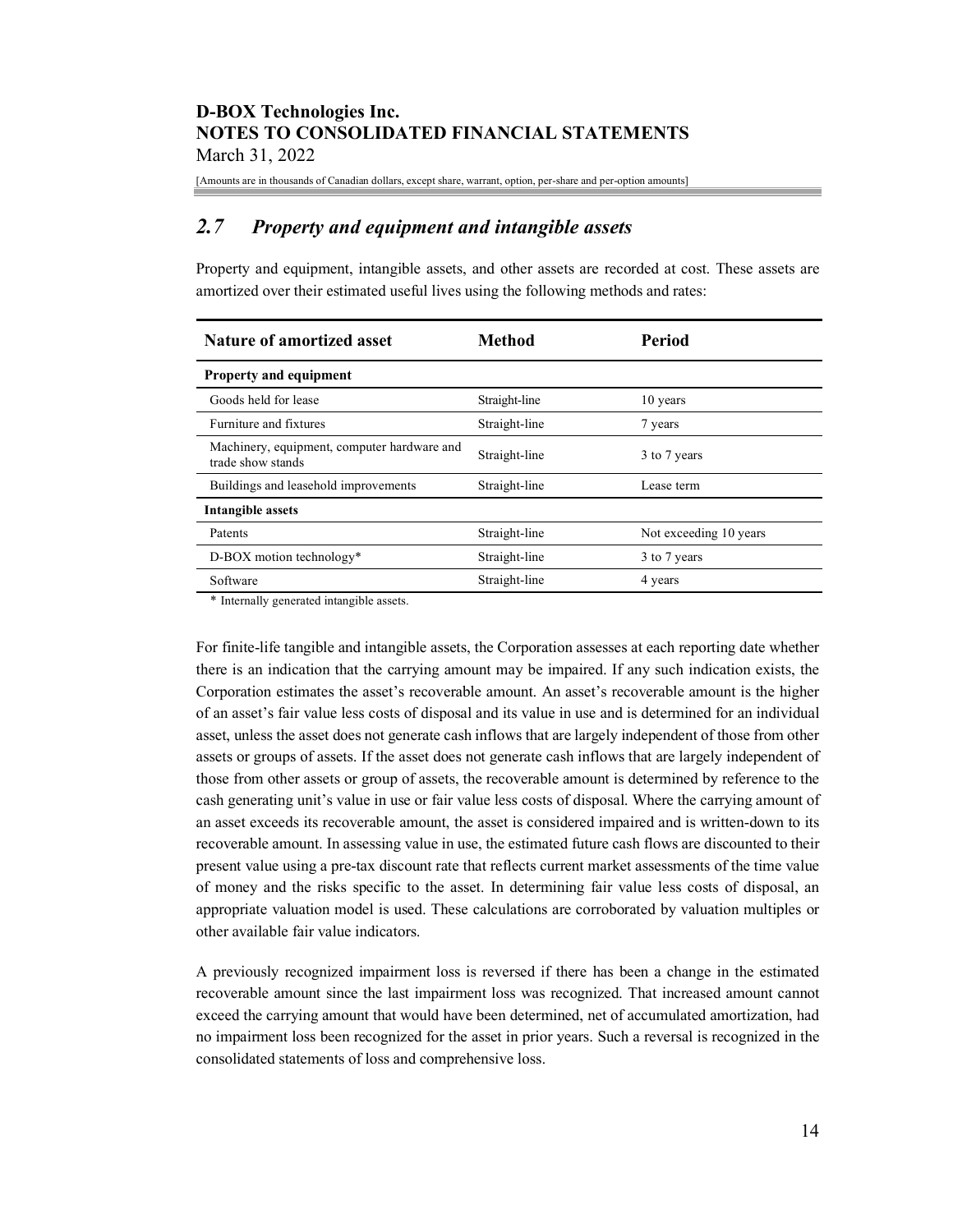[Amounts are in thousands of Canadian dollars, except share, warrant, option, per-share and per-option amounts]

# *2.8 Warranty provision*

A provision for potential warranty claims is recorded upon revenue recognition based on past experience and warranties offered by the Corporation.

# *2.9 Share-based payment plan*

Compensation expense for options granted to employees and directors under the Corporation's sharebased payment plan is recognized over their vesting period. Such share-based payment expense is determined under the fair value method using the Black-Scholes option pricing model. Any consideration paid on exercise of stock options together with the related portion previously credited to the share-based payment reserve is credited to share capital.

For the share unit plans, the fair value of the amount payable to employees and directors is recognized as an expense, with a corresponding increase in liabilities, over the period that the employees and directors unconditionally become entitled to payment. The liability is re-measured at each reporting date. Any changes in the fair value of the liability are recognized in income (loss) as employee costs or in director fees.

## *2.10 Leases*

The right-of-use asset and lease liability are recognized at the lease commencement date. Certain exemptions apply for short-term leases and leases of low-value assets.

### *Right-of-use of assets*

Right-of-use assets are measured at cost. The cost is based on the initial amount of the lease liability plus initial direct costs incurred and estimate of costs to dismantle and remove the underlying asset or to restore the underlying asset or the site on which it is located adjusted for any lease payments made at or before the commencement date, less any lease incentives received, if any.

The cost of right-of-use assets are periodically reduced by amortization expenses and impairment losses, if any, and adjusted for certain remeasurement of the lease liability. Right-of-use assets are amortized to the lesser of the useful life or the lease term using the straight-line method as this reflects the expected pattern of consumption of the future economic benefits. The lease term includes the renewal option only if it is reasonably certain to exercise that option.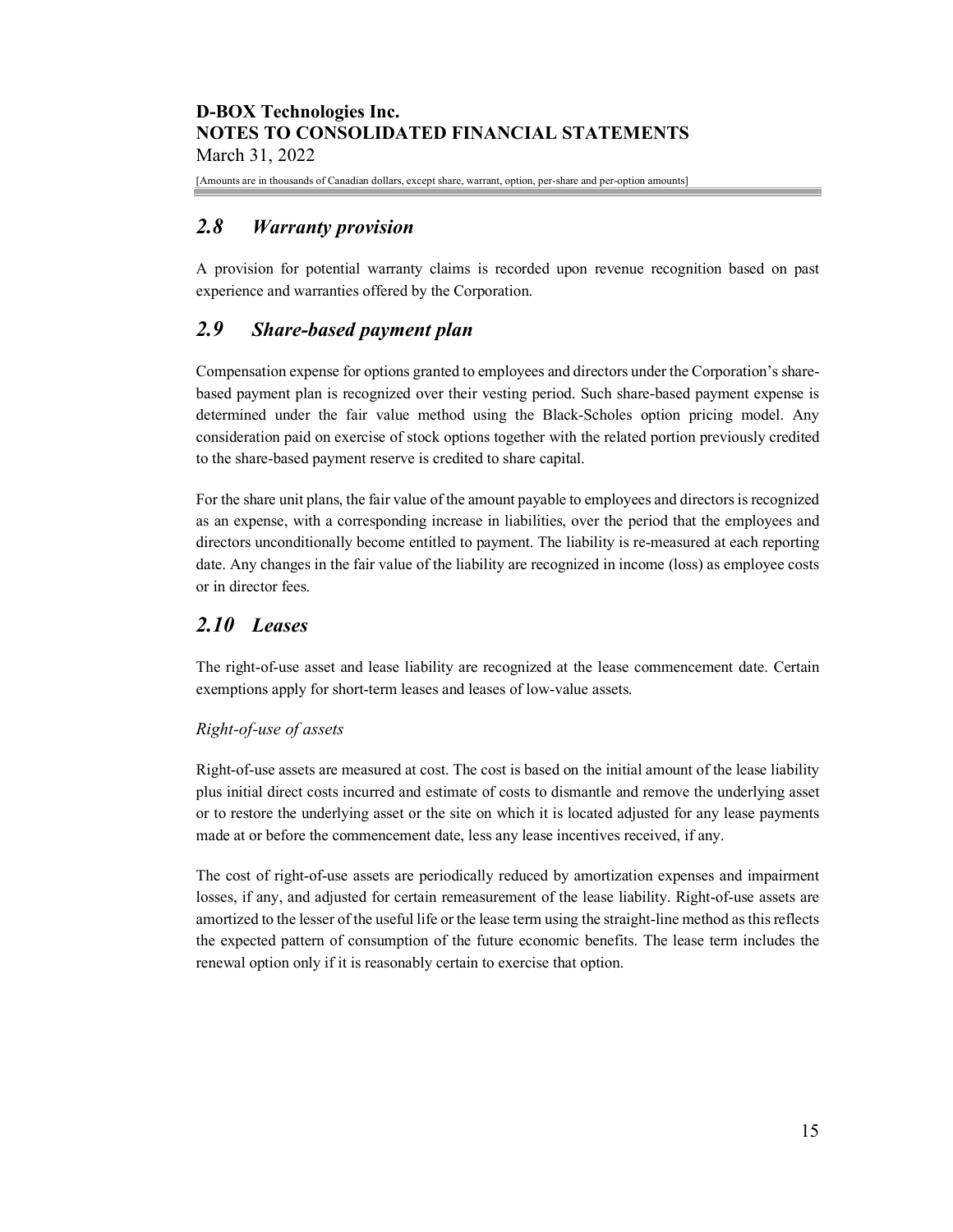[Amounts are in thousands of Canadian dollars, except share, warrant, option, per-share and per-option amounts]

### *Lease liabilities*

At the commencement date of the lease, the Corporation recognizes lease liabilities measured at the present value of lease payments to be made over the lease term. Lease payments mainly include fixed payments less any lease incentives receivable and the exercise price of a purchase option reasonably certain to be exercised. Variable lease payments that do not depend on an index or a rate are recognized as an expense in the period during which the event or condition that triggers the payment occurs. In calculating the present value of lease payments, the Corporation uses the incremental borrowing rate at the lease commencement date if the interest rate implicit in the lease is not readily determinable. After the commencement date, the amount of lease liabilities is increased to reflect accretion of interest and reduced for lease payments made. In addition, the carrying amount of lease liabilities is remeasured if there is a modification, a change in the lease term, a change in the insubstance fixed lease payments or a change in the assessment of whether the underlying asset will be purchased.

The Corporation determines the lease term as the non-cancellable term of the lease, together with any periods covered by an option to extend the lease if it is reasonably certain to be exercised, or any periods covered by an option to terminate the lease, if it is reasonably certain not to be exercised. After the commencement date, the Corporation reassesses the lease term if there is a significant event or change in circumstances that is within its control and affects its ability to exercise, or not to exercise, the option to renew.

### *The Corporation as a lessor*

The Corporation classifies each lease related to commercial theatres motion systems either as an operating or a finance lease. A lease is classified as a finance lease if it transfers substantially all the risks and rewards incidental to ownership of an underlying asset. A lease is classified as an operating lease if it does not transfer substantially all the risks and rewards incidental to ownership of an underlying asset.

For commercial theatre finance leases, the Corporation recognizes, at the commencement of the lease term, a finance lease receivable in the consolidated balance sheets at an amount equals to the fair value of the leased asset, or if lower, the present value of the minimum lease payments. Finance lease income, included within Right for use, rental and maintenance revenue, is recognized each year in a manner that reflect a constant rate of return on the finance lease asset.

The operating lease agreements for which the Corporation acts as lessor are related to the rental of motion systems for commercial theaters. These contracts are generally for a period between 5 to 7 years. For these contracts, the Corporation recognizes operating lease payments as income under Right for use, rental and maintenance as they become due under the term of the agreement, that is, on ticket sales related to commercial usage of motion systems. In the event that the performance of a seat falls short of expectations, the Corporation has the contractual right to recover these assets which could then be sold or rented to another customer.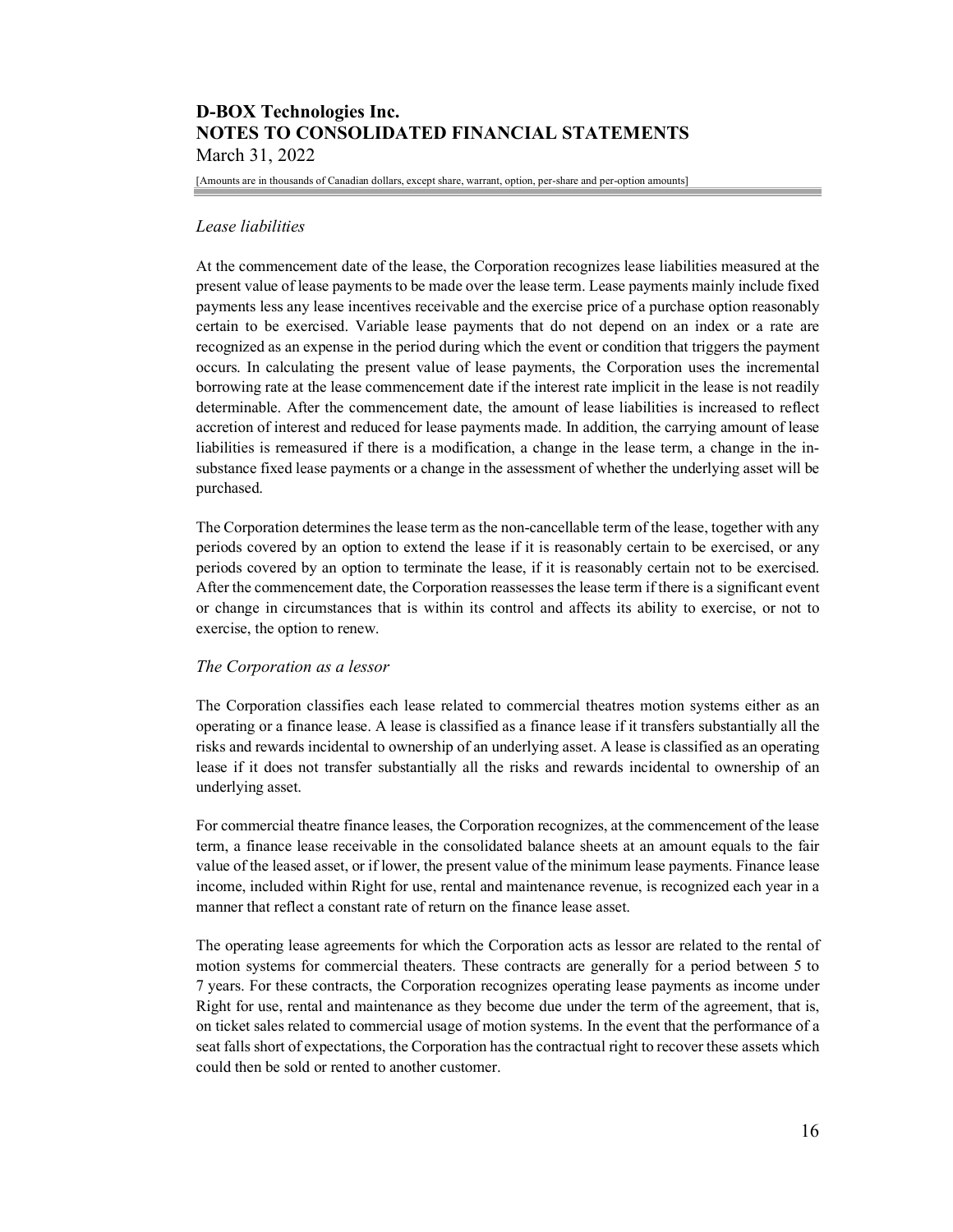[Amounts are in thousands of Canadian dollars, except share, warrant, option, per-share and per-option amounts]

# *2.11 Revenue recognition*

The Corporation's revenues are generated from the sale or lease of motion systems to entertainment market and simulation and training market clients.

Revenue is measured at the fair value of the consideration received or receivable, net of estimated discounts, and after eliminating intercompany sales. Discounts are estimated based on the most likely amount method and using contractual terms with customers.

Revenue from the sale of motion systems is recognized in a manner that depicts the transfer of promised goods or services to a customer and at an amount that reflects the consideration expected to be received in exchange for transferring those goods or services. This is achieved by applying the following five steps:

- 1. Identify the contract with a customer;
- 2. Identify the performance obligations in the contract;
- 3. Determine the transaction price;
- 4. Allocate the transaction price to the performance obligations in the contract; and
- 5. Recognize revenue when [or as] the entity satisfies a performance obligation.

Revenues arising from sale of motion systems are recognized in income (loss) when the customer obtains control over the system, which generally occurs upon delivery. The cost of systems sold is recognized immediately in income (loss) as cost of goods sold. When the criteria for revenue recognition are not fully met, revenues are recognized in income (loss) as they become due under the terms of the arrangement. In these circumstances, system costs are shown in the consolidated balance sheets under other assets.

Revenues arising from operating leases for motion systems are recognized in income as they become due under the terms of the arrangement, that is, on ticket sales by the commercial theatre for motion system use. System costs are recorded in property and equipment under goods held for lease.

Revenues arising from motion technology use and maintenance agreements are recognized in income (loss) over the period of service, that is, on commercial usage of motion systems. Costs relating to maintenance are recorded as cost of goods sold as incurred.

In addition to the above general principles, the Corporation applies specific revenue recognition for bill and hold transactions. When customers request a bill and hold, revenue is recognized when the customer is invoiced for goods that have been produced, packaged and made ready for shipment. These goods are shipped within a specified period of time and are segregated from other inventory, the control is transferred to the customer, and the terms and collection experience on the related billings are consistent with all other sales.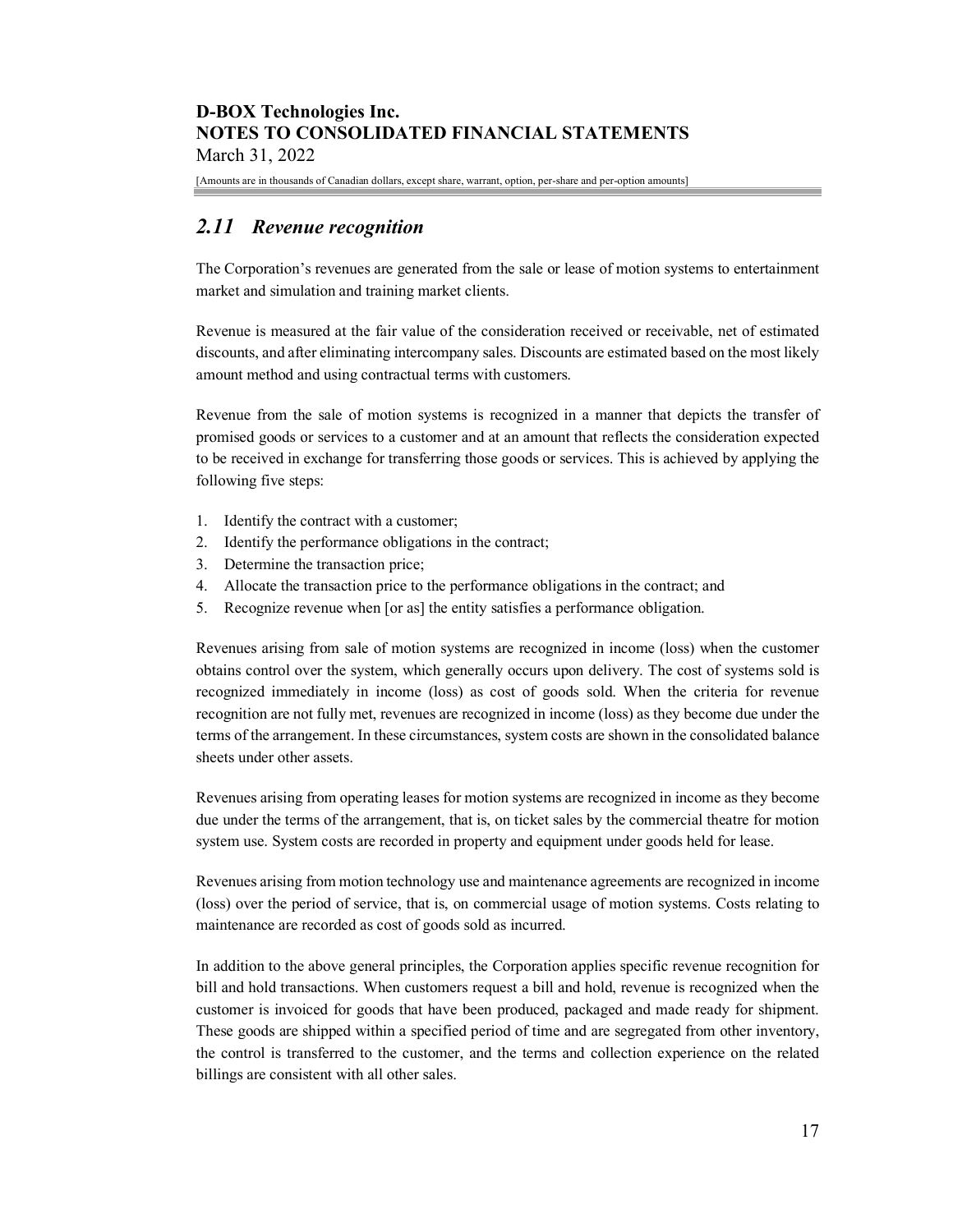[Amounts are in thousands of Canadian dollars, except share, warrant, option, per-share and per-option amounts]

# *2.12 Encoding costs*

The costs for encoding movies and games that support D-BOX motion technology are expensed as incurred and included in cost of goods sold or in selling and marketing expenses depending on their function.

# *2.13 Research and development costs*

Research costs are charged to income (loss) in the year of expenditure. Development costs related to the D-BOX motion technology are capitalized when the Corporation can demonstrate:

- The technical feasibility of completing the intangible asset so that the asset will be available for use or sale;
- Its intention to complete and its ability and intention to use or sell the asset;
- How the asset will generate future economic benefits;
- The availability of resources to complete the asset; and
- The ability to measure reliably the expenditure during development.

Following initial recognition of capitalized development costs as an asset, the asset is carried at cost less accumulated amortization and accumulated impairment losses, if any. Amortization begins when development is complete, and the asset is available for use. During the period of development, the asset is tested for impairment annually.

## *2.14 Government assistance and investment tax credits*

Government assistance and investment tax credits are recognized when there is reasonable assurance that the Corporation has complied with, and will continue to comply with, all conditions necessary to obtain such assistance. The Corporation incurs research and development expenses that are eligible for investment tax credits.

Recognized government assistance and refundable investment tax credits are based on management's estimates of amounts expected to be recovered and are subject to audit by tax authorities.

Government assistance and investment tax credits are recognized as a reduction of the cost of the related assets or expenses in the year in which the expenditures are made when management deems that there is reasonable assurance that the conditions for government assistance or investment tax credits have been met.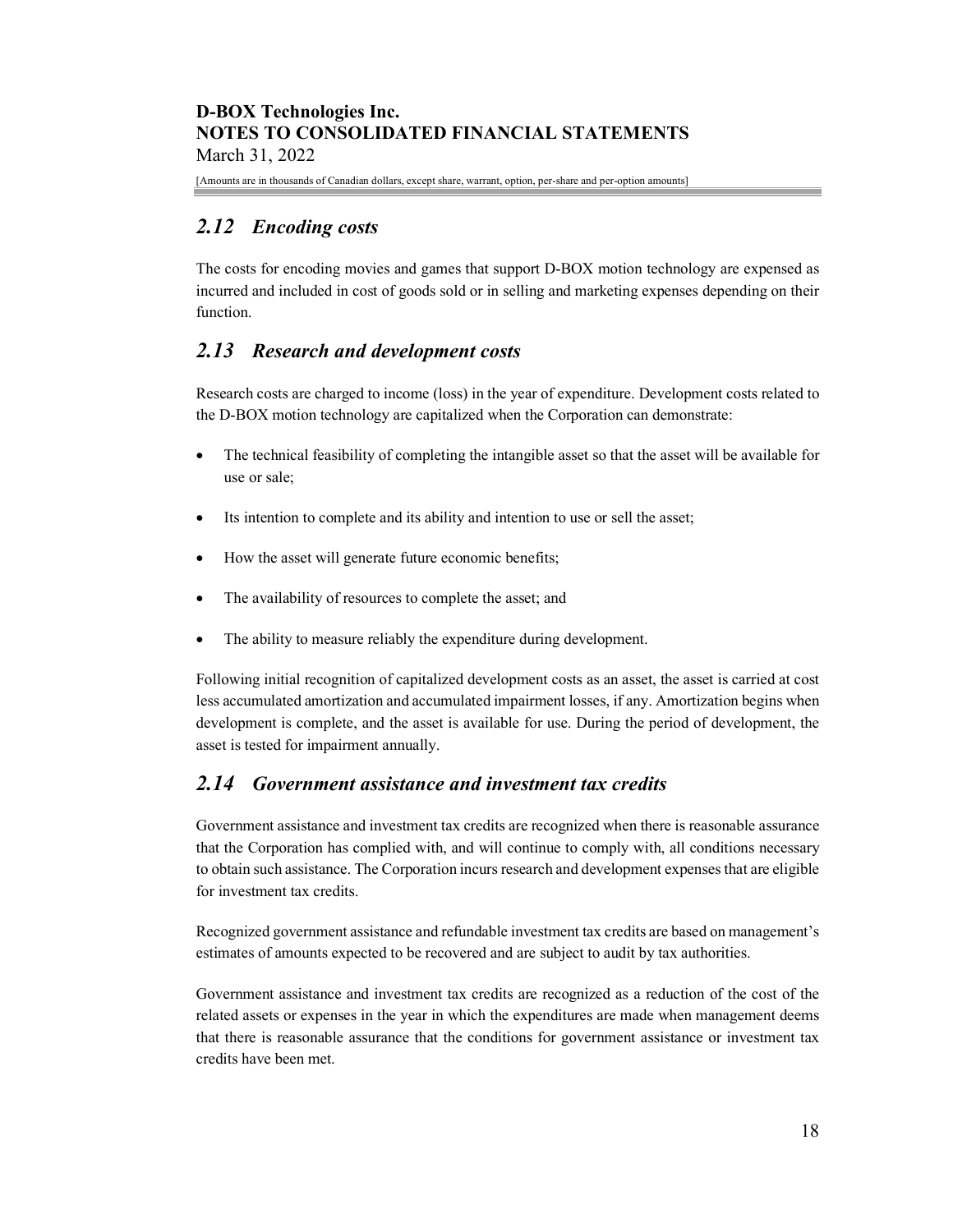[Amounts are in thousands of Canadian dollars, except share, warrant, option, per-share and per-option amounts]

# *2.15 Income taxes*

The Corporation follows the liability method of accounting for income taxes. Deferred tax assets and liabilities are determined based on the differences between the financial reporting and tax bases of assets and liabilities and are measured using substantively enacted tax rates and laws that reflect the tax consequences that would follow from the way that the Corporation expects to recover or settle the carrying amount of its assets and liabilities in the periods in which the deferred tax assets and liabilities are expected to be realized or settled.

Deferred tax assets are recognized to the extent that it is probable that the Corporation's future taxable income will be sufficient to permit the recovery of such assets.

Deferred tax assets and liabilities are accounted for directly through income (loss), other comprehensive income (loss) or equity, based on the classification of the item to which they relate.

# *2.16 Earnings (loss) per share*

Basic earnings (loss) per common share are calculated by dividing the net income (loss) attributable to common shareholders by the weighted average number of common shares outstanding during the year. Diluted earnings (loss) per share are calculated taking into account the dilution that could result if stock options for the issuance of common shares were exercised or converted into common shares at the later of the beginning of the fiscal year or the date of issue. The stock options and warrants were not included in the calculation of diluted loss per share because the Corporation sustained losses and including stock options and warrants would have been antidilutive.

# *2.17 Financial instruments*

### *2.17.1 Classification, measurement and recognition*

A financial asset is classified and subsequently measured at amortized cost; fair value through other comprehensive income ["FVTOCI"]; or fair value through profit and loss ["FVTPL"]. The classification is based on two criteria: the Corporation's business model for managing the assets; and whether the instruments' contractual cash flows represent "solely payments of principal and interest" on the principal amount outstanding [the "SPPI criterion"]. The Corporation's financial assets are held within a business model with the objective to hold the financial assets in order to collect contractual cash flows that meet the SPPI criterion and are classified and subsequently measured at amortized cost.

The financial assets classified and subsequently measured at amortized cost consist of cash, trade accounts receivable and deposits.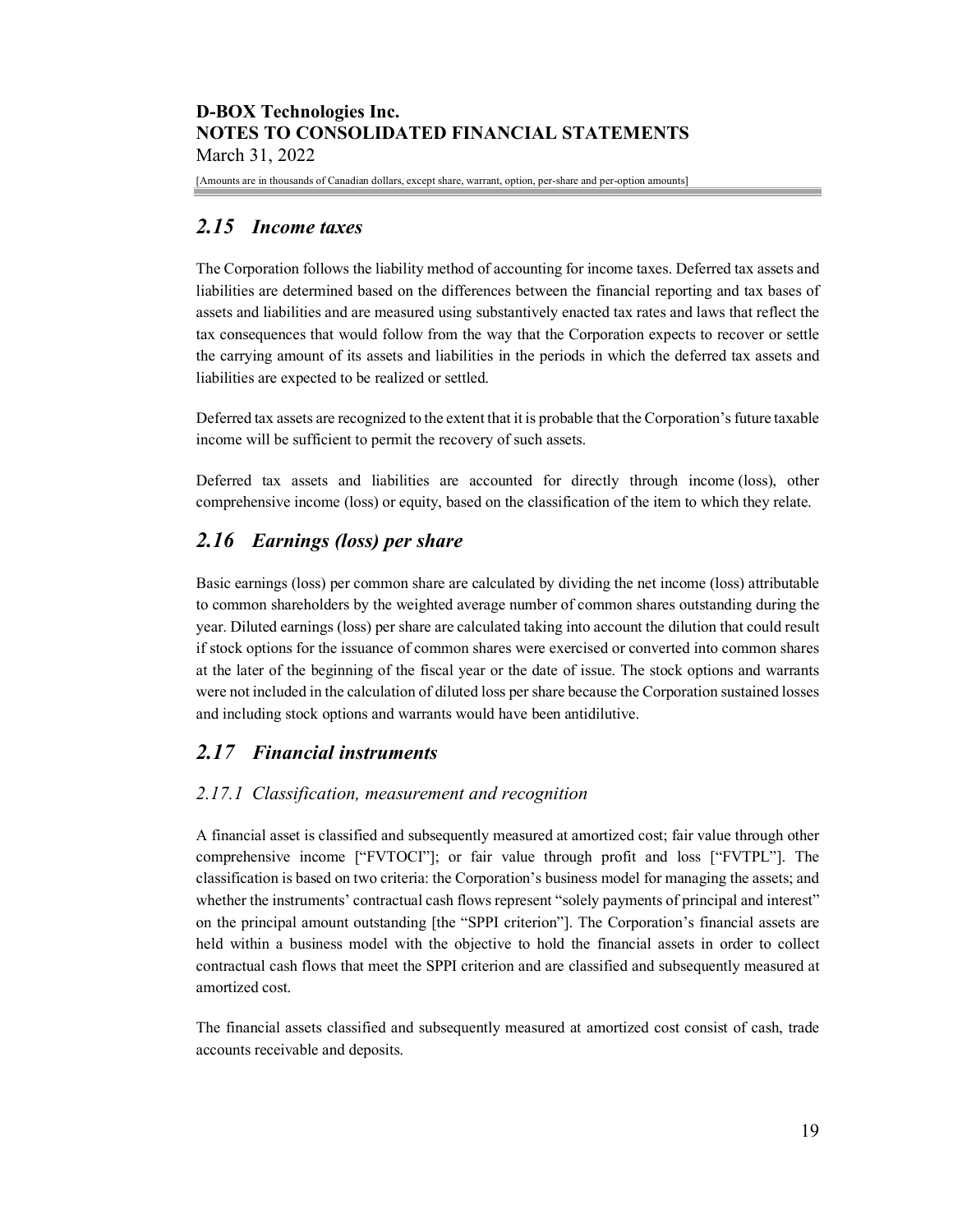[Amounts are in thousands of Canadian dollars, except share, warrant, option, per-share and per-option amounts]

A financial liability is classified and subsequently measured at amortized cost or FVTPL. The Corporation's financial liabilities measured at amortized cost consist of trade accounts payable, accrued liabilities [excluding provisions], credit facility, and long-term debt are classified as other financial liabilities. They are initially recognized at fair value, net of directly attributable transaction costs, and are subsequently carried at amortized cost using the effective interest method.

The Corporation's financial liability at FVTPL comprise derivative financial instruments. Derivative financial instruments consist of foreign exchange contracts *[note 17.3]* and are accounted for at fair value with changes in fair value recognized in the consolidated statements of net loss and comprehensive loss under "Foreign exchange loss (gain)". Derivative financial instruments are recognized as financial assets where fair value is positive and as financial liabilities where it is negative.

Derivative financial instruments are measured at fair value in the consolidated balance sheets and are grouped into the three levels of the fair value hierarchy. The three levels are defined based on the observability of significant inputs to the measurement, as follows:

- Level 1: quoted prices [unadjusted] in active markets for identical assets or liabilities;
- Level 2: inputs other than quoted prices included in Level 1 that are observable for the asset or liability, either directly or indirectly;
- Level 3: unobservable inputs for the asset or liability.

The fair value of derivative financial instruments is determined using the Corporation's valuation models. These models project future cash flows and discount the future amounts to a present value using the contractual terms of the derivative instrument and factors observable in external markets data, such as period-end foreign exchange rates [Level 2 inputs].

### *2.17.2 Impairment of financial assets measures at amortized cost*

The Corporation applies the simplified approach to measuring expected credit losses ["ECL"] which uses a lifetime expected loss allowance for all trade receivables. To measure the ECL, trade accounts receivable and finance leases receivable have been grouped based on shared risk characteristics and the days past due. The Corporation then applies an ECL based on its historical credit loss experience, adjusted for forward-looking factors specific to the debtors and the economic environment.

Trade accounts receivable are written off when there is no reasonable expectation of recovery. Indicators that there is no reasonable expectation of recovery include, amongst others, the debtor enters bankruptcy, is in significant financial difficulty or has failed to make contractual payments, unless the Corporation has reasonable and supportable information to demonstrate that a more lagging criterion is more appropriate.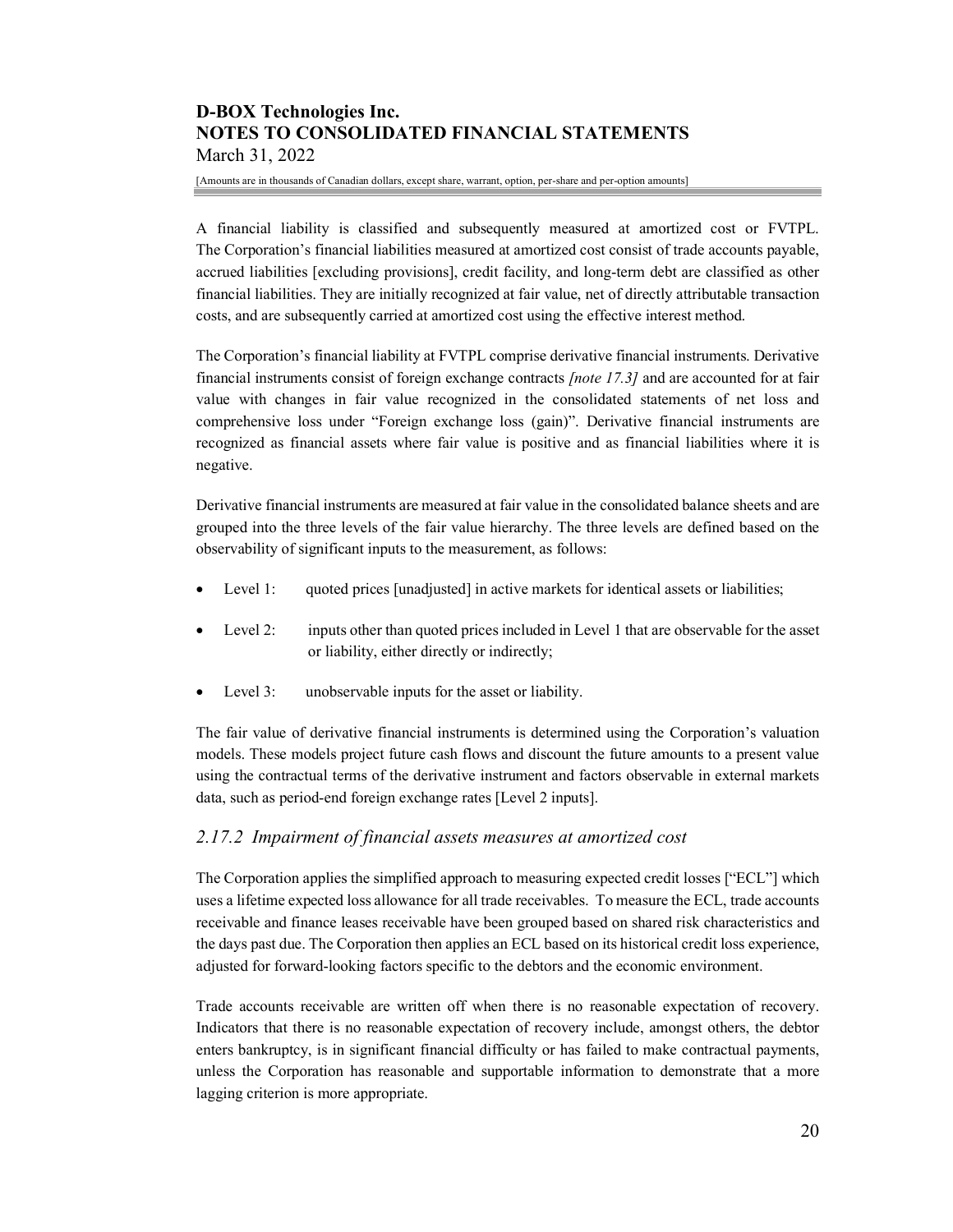[Amounts are in thousands of Canadian dollars, except share, warrant, option, per-share and per-option amounts]

# <span id="page-21-0"></span>3. ACCOUNTS RECEIVABLE

|                                      | 2022       | 2021  |
|--------------------------------------|------------|-------|
|                                      |            |       |
|                                      |            |       |
| Trade accounts receivable            | 6,215      | 2,067 |
| Allowance for expected credit losses | (166)      | (253) |
|                                      | 6,049      | 1,814 |
| Investment tax credits               | 93         | 112   |
| Commodity taxes receivable           | 79         | 112   |
| Insurance claim receivable           | <b>220</b> |       |
| Government assistance receivable     |            | 303   |
|                                      | 6.441      | 2.341 |

The following table is the movement in the allowance for expected credit losses of trade accounts receivable:

|                            | 2022 | 2021 |  |
|----------------------------|------|------|--|
|                            |      |      |  |
| Balance, beginning of year | 253  | 332  |  |
| Addition (reversal)        | (40) | (79) |  |
| Write-off                  | (47) |      |  |
|                            | 166  | 253  |  |

Information about the credit exposure is disclosed in note 17.2.

# <span id="page-21-1"></span>4. INVENTORIES

|                            | 2022  | 2021  |  |
|----------------------------|-------|-------|--|
|                            |       |       |  |
| Parts and components $(1)$ | 4,193 | 3,463 |  |
| Finished goods             | 970   | 0.084 |  |
|                            | 5,163 | 4,547 |  |

(1) As at March 31, 2022, parts and components include \$1,320 of deposits related to the purchase of parts and components which cannot be redeemed for cash.

Inventories charged to cost of goods sold amounted to \$6,731 in 2022 [\$4,129 in 2021].

During fiscal 2022, an impairment charge of \$nil [\$462 in 2021] was recognized in connection with certain inventories.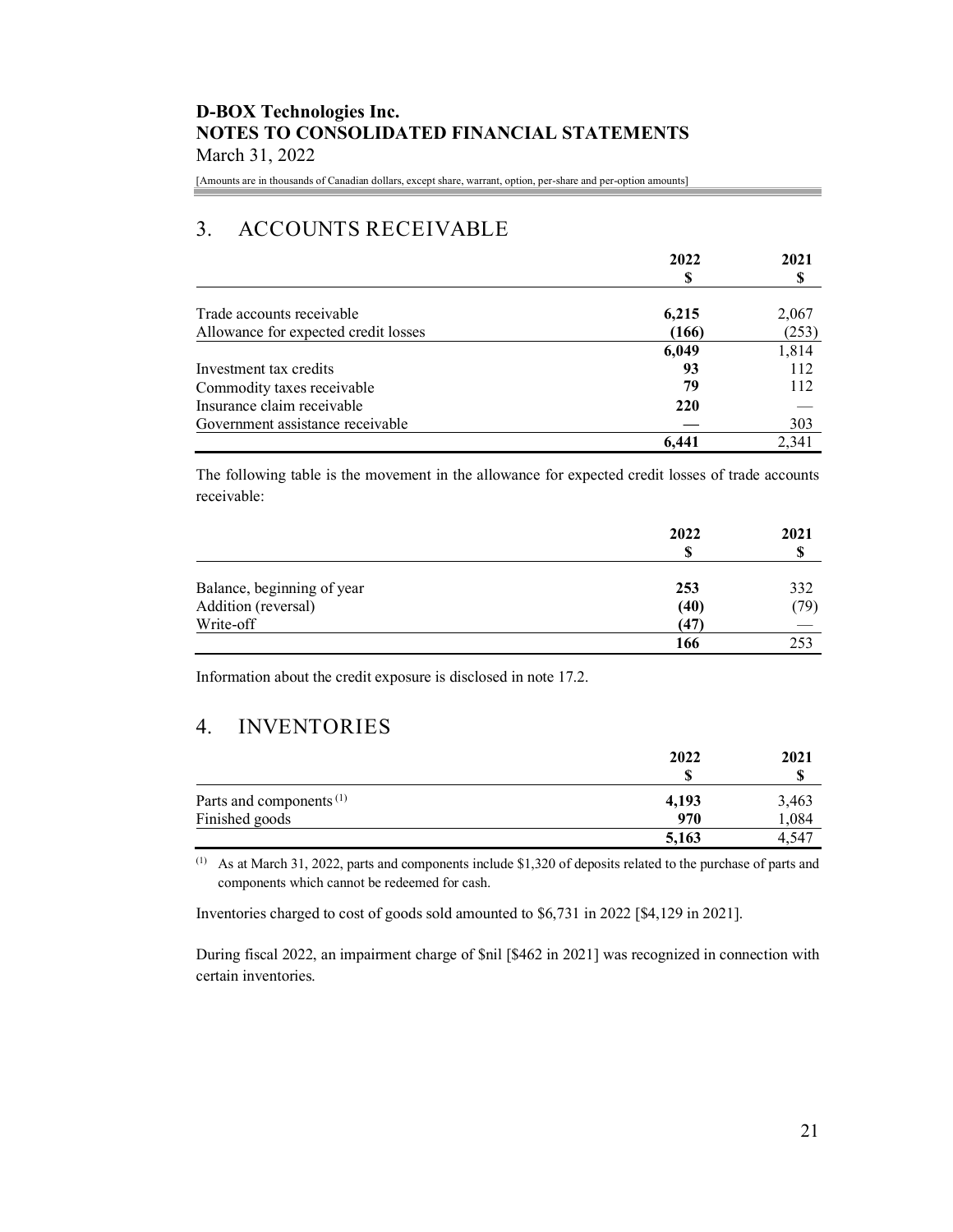[Amounts are in thousands of Canadian dollars, except share, warrant, option, per-share and per-option amounts]

| Cost                                         | 2021<br>S | <b>Additions</b><br>S | Disposals and<br>write-off | <b>Other</b><br>changes $(2)$ | 2022<br>S |
|----------------------------------------------|-----------|-----------------------|----------------------------|-------------------------------|-----------|
| Goods held for lease                         | 13,202    | 18                    |                            | (39)                          | 13,181    |
| Furniture and fixtures                       | 370       |                       |                            |                               | 370       |
| Machinery and<br>equipment                   | 711       |                       |                            |                               | 711       |
| Computer hardware                            | 1,961     | 377                   |                            |                               | 2,338     |
| Trade show stands<br>Buildings and leasehold | 1,211     |                       |                            | $\left( 4\right)$             | 1,207     |
| improvements $(1)$                           | 3,000     | 20                    | (452)                      |                               | 2,568     |
|                                              | 20,455    | 415                   | (452)                      | (43)                          | 20,375    |

# <span id="page-22-0"></span>5. PROPERTY AND EQUIPMENT

| Accumulated<br>amortization                     | 2021<br>S | Amortization<br>S | <b>Disposals</b><br>and<br>write-off<br>\$ | <b>Other</b><br>changes $(2)$<br>S | 2022<br>S |
|-------------------------------------------------|-----------|-------------------|--------------------------------------------|------------------------------------|-----------|
| Goods held for lease                            | 10,758    | 574               |                                            | (33)                               | 11,299    |
| Furniture and fixtures                          | 322       | 26                |                                            |                                    | 348       |
| Machinery and<br>equipment                      | 630       | 45                |                                            |                                    | 675       |
| Computer hardware                               | 1,777     | 120               |                                            |                                    | 1,897     |
| Trade show stands<br>Buildings and<br>leasehold | 1,212     |                   |                                            | (6)                                | 1,206     |
| improvements $(1)$                              | 1,994     | 359               | (452)                                      | (2)                                | 1,899     |
|                                                 | 16,693    | 1,124             | (452)                                      | (41)                               | 17,324    |
| Net carrying amount                             | 3,762     |                   |                                            |                                    | 3,051     |

(1) As at March 31, 2022, building and leasehold improvements include right-of-use assets related to one lease agreement having a total cost and accumulated amortization of \$1,113 and \$464, respectively.

(2) Other changes relate to foreign exchange gain (loss).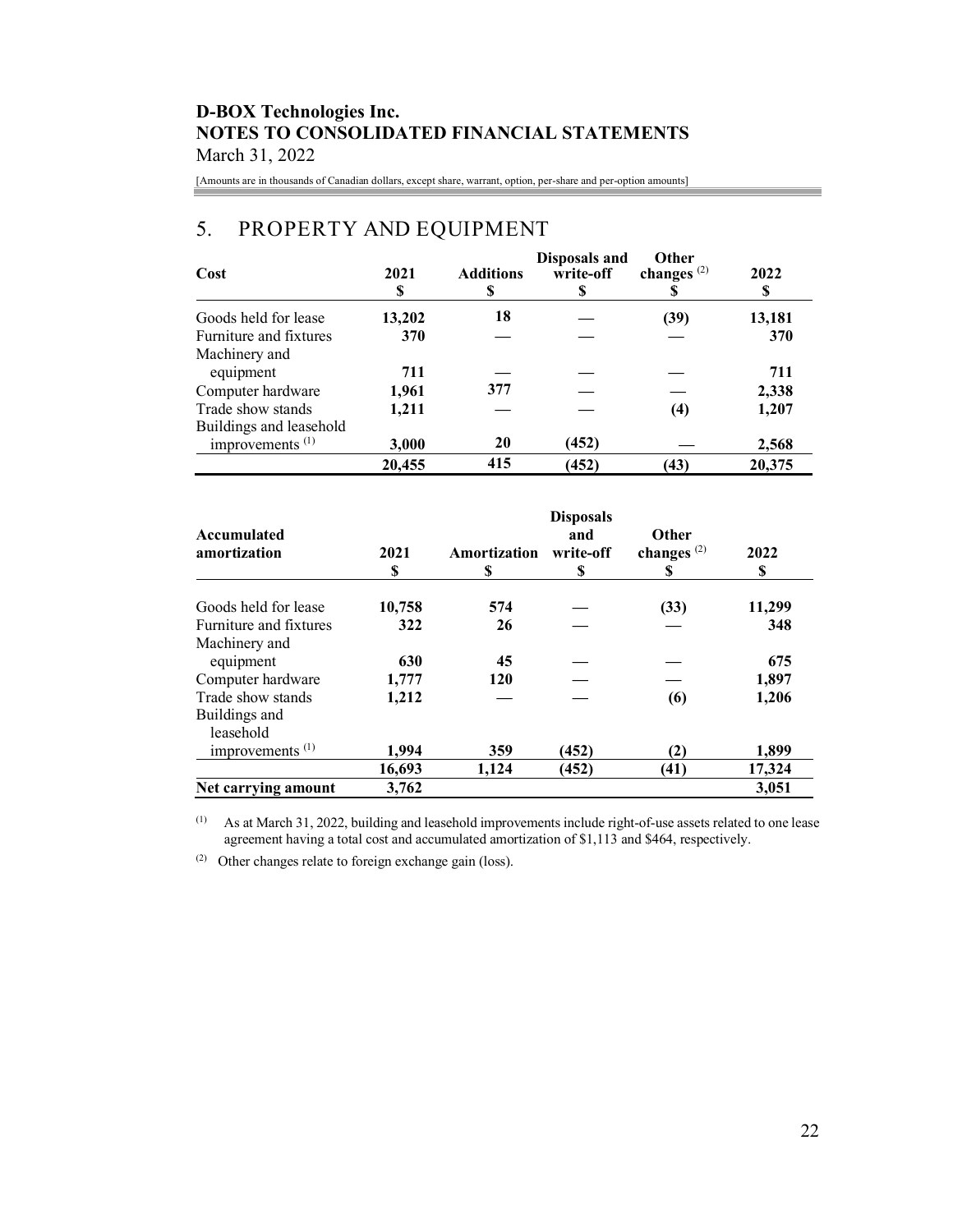[Amounts are in thousands of Canadian dollars, except share, warrant, option, per-share and per-option amounts]

| Cost                    | 2020<br>S | <b>Additions</b> | Disposals and Other | write-off changes $^{(3)}$ | 2021   |
|-------------------------|-----------|------------------|---------------------|----------------------------|--------|
| Goods held for lease    | 14,185    |                  | (231)               | (752)                      | 13,202 |
| Furniture and fixtures  | 367       |                  |                     |                            | 370    |
| Machinery and equipment | 710       |                  |                     |                            | 711    |
| Computer hardware       | 1,964     |                  |                     | (3)                        | 1,961  |
| Trade show stands       | 1,301     |                  |                     | (90)                       | 1,211  |
| Buildings and leasehold |           |                  |                     |                            |        |
| improvements $(2)$      | 3,016     | q                |                     | (25)                       | 3,000  |
|                         | 21,543    | 13               | (231)               | (870)                      | 20,455 |

| Accumulated<br>amortization | 2020<br>\$ | Amortization write-off<br>S | <b>Disposals</b><br>and<br>\$ | Impairment<br>S | Other<br>changes<br>(3)<br>S | 2021<br>\$ |
|-----------------------------|------------|-----------------------------|-------------------------------|-----------------|------------------------------|------------|
| Goods held for lease        |            | 698                         |                               | $235^{(1)}$     |                              |            |
| Furniture and               | 10,770     |                             | (207)                         |                 | (738)                        | 10,758     |
| fixtures                    | 294        | 28                          |                               |                 |                              | 322        |
| Machinery and               |            |                             |                               |                 |                              |            |
| equipment                   | 583        | 47                          |                               |                 |                              | 630        |
| Computer hardware           | 1,617      | 160                         |                               |                 |                              | 1,777      |
| Trade show stands           | 1,038      | 238                         |                               |                 | (64)                         | 1,212      |
| Buildings and               |            |                             |                               |                 |                              |            |
| leasehold                   |            |                             |                               |                 |                              |            |
| improvements <sup>(2)</sup> | 1,652      | 359                         |                               |                 | (17)                         | 1,994      |
|                             | 15,954     | 1,530                       | (207)                         | 235             | (819)                        | 16,693     |
| Net carrying                |            |                             |                               |                 |                              |            |
| amount                      | 5,589      |                             |                               |                 |                              | 3,762      |

 $(1)$  As at March 31, 2021, the Corporation performed an assessment of the recoverable amounts of the goods held for lease related to motion systems for commercial theatres. This analysis was based on discounting the anticipated cash flows related to these leases over the remaining useful lives of the assets, taking into account the effect of the COVID-19 outbreak on the anticipated cash flows. As a result, the Corporation recorded an impairment charge of \$235, which is the net carrying value of these assets as management determined that the recoverable amount using expected forecasted cash flows was nil.

(2) As at March 31, 2021, building and leasehold improvements include right-of-use assets related to one lease agreement having a total cost and accumulated amortization of \$1,432 and \$456, respectively.

(3) Other changes relate to foreign exchange gain (loss).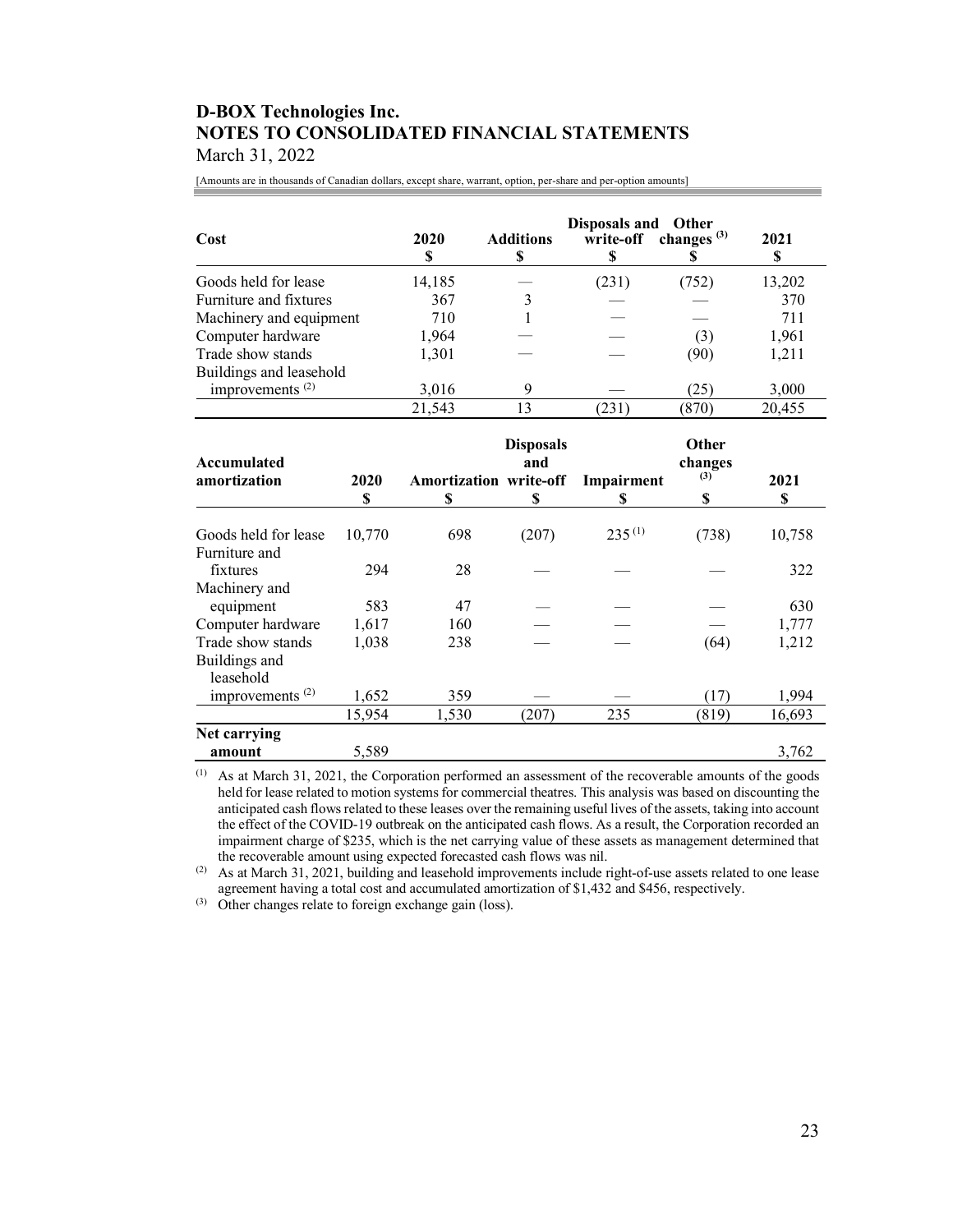[Amounts are in thousands of Canadian dollars, except share, warrant, option, per-share and per-option amounts]

The allocation of amortization to the various items in the statements of net loss and comprehensive loss is as follows:

|                          | 2022  | 2021 |
|--------------------------|-------|------|
|                          |       |      |
| Cost of goods sold       | 623   | 745  |
| Selling and marketing    | 109   | 365  |
| Administration           | 389   | 417  |
| Research and development |       |      |
|                          | 1.124 |      |

# <span id="page-24-0"></span>6. INTANGIBLE ASSETS

| Cost                            | 2021  | <b>Additions</b> | Impairment          | 2022  |
|---------------------------------|-------|------------------|---------------------|-------|
|                                 | S     | S                | S                   | S     |
|                                 |       |                  |                     |       |
| Patents                         | 2,310 | 78               |                     | 2,388 |
| D-BOX motion technology *       | 4,506 | 882              |                     | 5,388 |
| Software                        | 1,379 |                  |                     | 1,379 |
|                                 | 8,195 | 960              |                     | 9,155 |
|                                 |       |                  |                     |       |
| <b>Accumulated amortization</b> | 2021  | Amortization     | Impairment $^{(1)}$ | 2022  |
|                                 | S     | S                |                     | S     |
|                                 |       |                  |                     |       |
| Patents                         | 1,948 | 141              |                     | 2,089 |
| D-BOX motion technology *       | 2,684 | 676              | 179                 | 3,539 |
| Software                        | 1,334 | 31               |                     | 1,365 |
|                                 | 5,966 | 848              | 179                 | 6,993 |
| Net carrying amount             | 2,229 |                  |                     | 2,162 |

\* Internally generated intangible assets.

(1) As at March 31, 2022, the Corporation reviewed its projects under development, taking into account the effect of the ongoing COVID-19 outbreak on its future plans and management's intention to dedicate financial resources to complete these projects. Consequently, the Corporation recorded an impairment charge of \$179, which is the net carrying amount of this asset as management determined that the recoverable amount using expected forecasted cash flows was nil.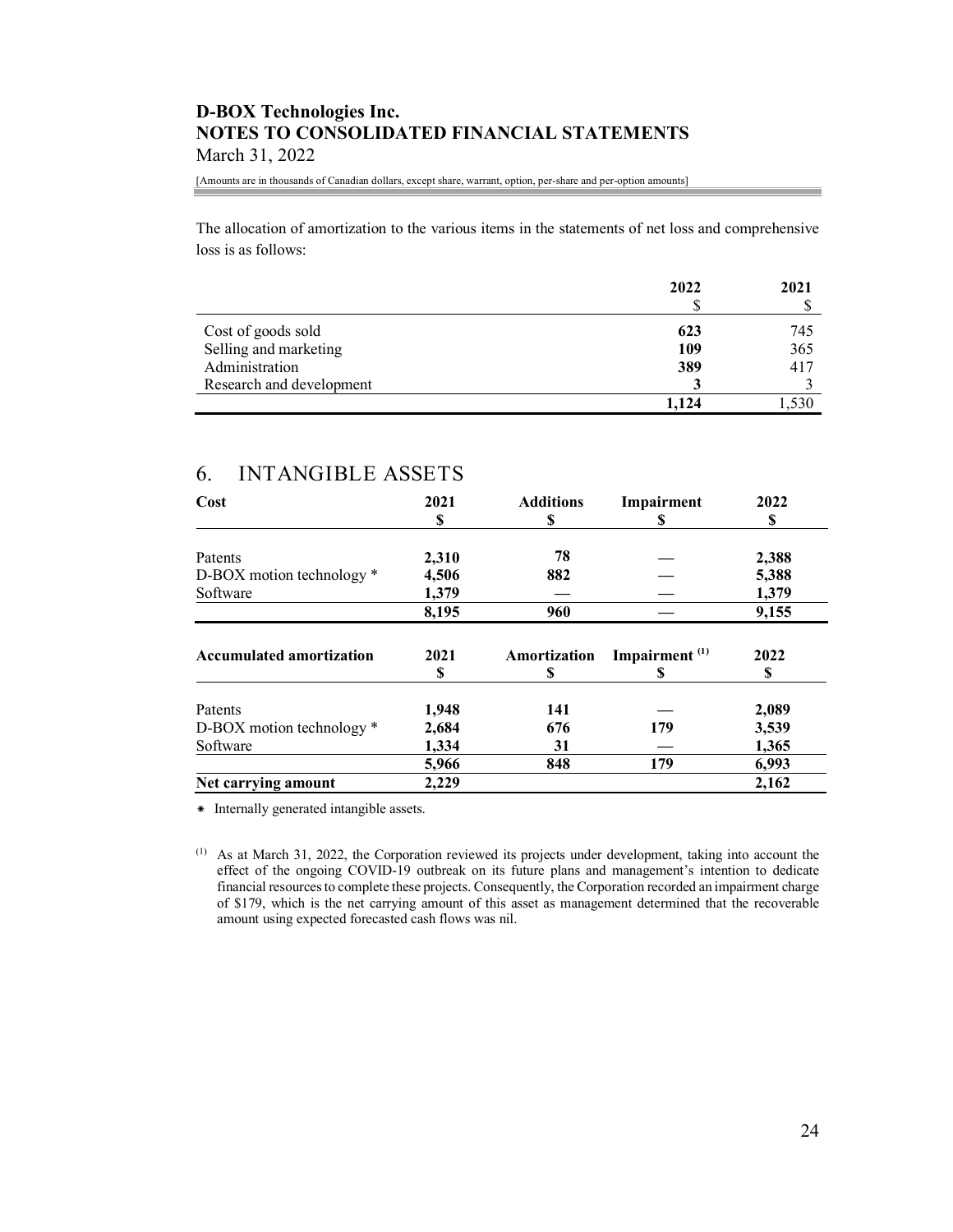[Amounts are in thousands of Canadian dollars, except share, warrant, option, per-share and per-option amounts]

| Cost                      | 2020  | <b>Additions</b> | Disposals and<br>write-off | 2021<br>S |
|---------------------------|-------|------------------|----------------------------|-----------|
| Patents                   | 2,168 | 142              |                            | 2,310     |
| D-BOX motion technology * | 4,689 | 325              | (508)                      | 4,506     |
| Software                  | 1,379 |                  |                            | 1,379     |
|                           | 8,236 | 467              | (508)                      | 8,195     |

| <b>Accumulated amortization</b> | 2020  | Amortization | Disposals and<br>write-off | 2021<br>S |
|---------------------------------|-------|--------------|----------------------------|-----------|
|                                 |       |              |                            |           |
| Patents                         | 1,801 | 147          |                            | 1,948     |
| D-BOX motion technology *       | 2,612 | 580          | (508)                      | 2,684     |
| Software                        | 1,242 | 92           |                            | 1,334     |
|                                 | 5,655 | 819          | (508)                      | 5,966     |
| Net carrying amount             | 2,581 |              |                            | 2.229     |

\* Internally generated intangible assets.

The allocation of amortization to the various items in the statement of net loss and comprehensive loss is as follows:

|                          | 2022 | 2021 |
|--------------------------|------|------|
|                          |      |      |
| Cost of goods sold       | 676  | 579  |
| Administration           | 30   | 92   |
| Research and development | 142  | 148  |
|                          | 848  | 819  |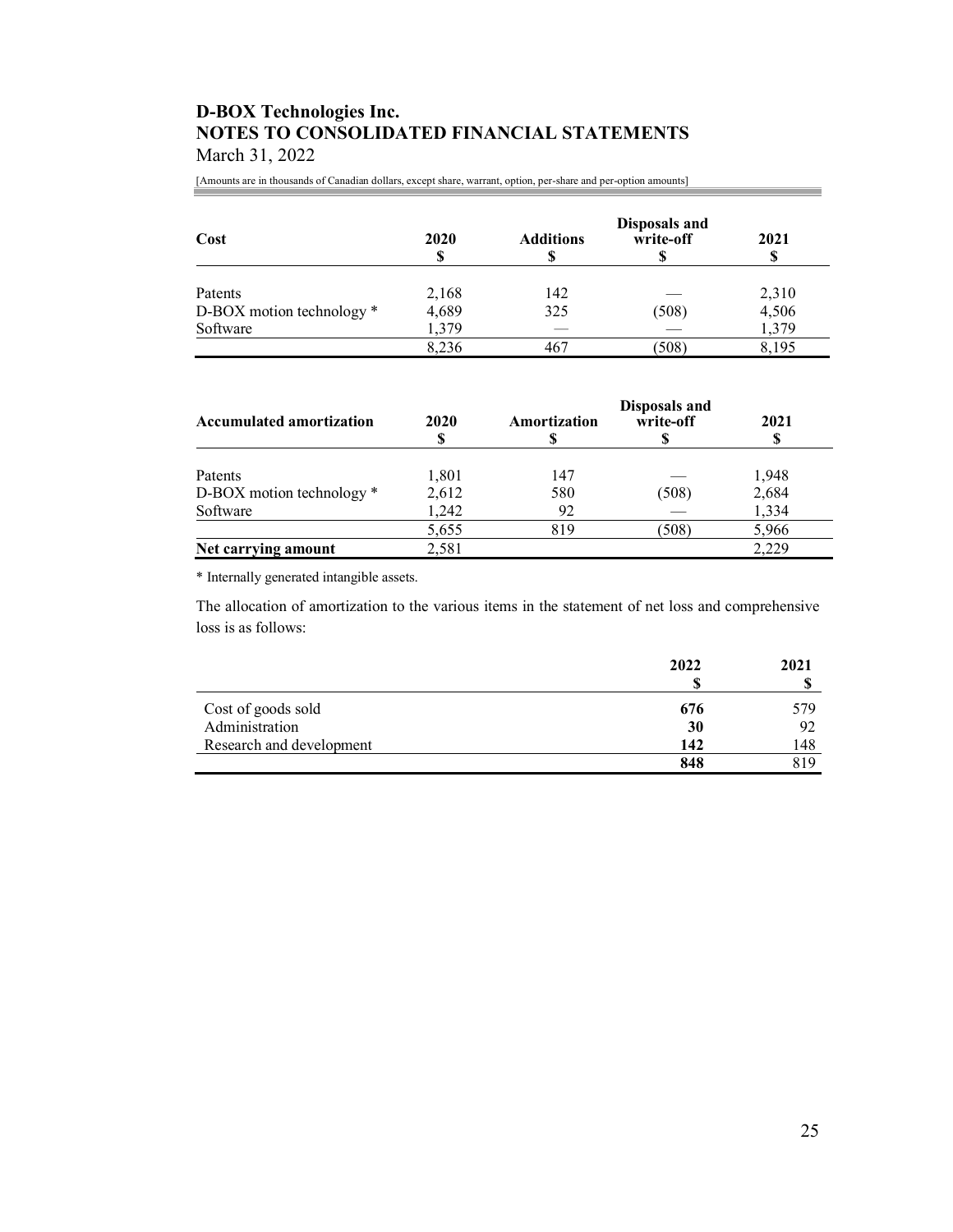[Amounts are in thousands of Canadian dollars, except share, warrant, option, per-share and per-option amounts]

# <span id="page-26-0"></span>7. FINANCE LEASES RECEIVABLE

The following table presents the reconciliation between the opening and closing balance of the finance leases receivable:

|                                | 2022  | 2021 |  |
|--------------------------------|-------|------|--|
|                                | \$    |      |  |
|                                |       |      |  |
| Balance, beginning of the year | 432   | 461  |  |
| Additions                      | 295   |      |  |
| Lease payments                 | (251) | (27) |  |
| Impairment                     |       | 26   |  |
| Translation adjustment         |       | (28) |  |
| Balance, end of year           | 476   | 432  |  |
|                                |       |      |  |
| Current                        | 97    | 31   |  |
| Non-current                    | 379   | 401  |  |

Lease payments receivable for the next years are as follows:

| 2023                                           | 97    |
|------------------------------------------------|-------|
| 2024                                           | 121   |
| 2025                                           | 121   |
| 2026                                           | 121   |
| 2027                                           | 121   |
| Beyond 5 years                                 | 408   |
| Undiscounted lease payments                    | 989   |
| Less: unearned finance income                  | (487) |
| Less: allowance for expected credit losses     | (26)  |
| Finance leases receivable as at March 31, 2022 | 476   |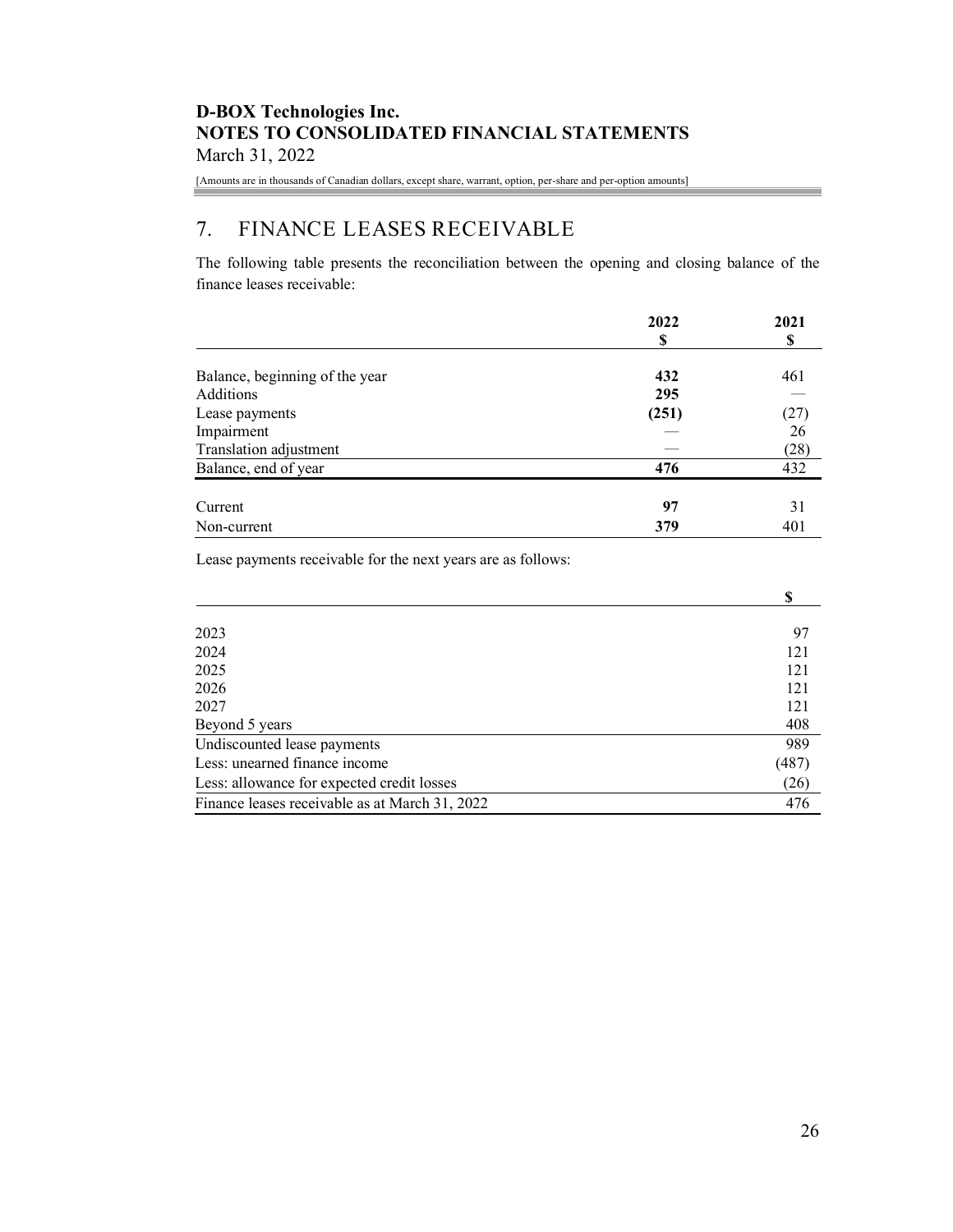[Amounts are in thousands of Canadian dollars, except share, warrant, option, per-share and per-option amounts]

# <span id="page-27-0"></span>8. ACCOUNTS PAYABLE AND ACCRUED LIABILITIES

|                                | 2022<br>\$ | 2021<br>\$ |
|--------------------------------|------------|------------|
| Trade accounts payable         | 1,700      | 1,173      |
| Accrued liabilities            | 2,178      | 2,105      |
| Credit facility <sup>(1)</sup> | 72         |            |
| Income taxes                   | 185        | 225        |
|                                | 4,135      | 3,518      |

(1) As at March 31, 2022, the Corporation had a bank credit facility amounting to \$425 [\$426 as at March 31, 2021] secured by a senior deposit in the amount of \$200 accessible in the form of cash advances on credit cards, which charged variable interest rates ranging from 16.49% to 19.15%.

# 9. SHARE-BASED PAYMENT LIABILITY

In June 2016, a restricted share unit plan ["RSU"] and a deferred share unit plan ["DSU"] were adopted by the Board of Directors. The liability resulting from these share unit plans is measured at fair value of the underlying share price for each unit at the grant date and measured again at the end of each reporting period and at settlement date. RSU share units vest three years after the grant date and are redeemed for cash or shares at the vesting date or under certain conditions. DSU share units vest 12 months after the grant date and are redeemed for cash or shares upon cessation of participants service for all vested units. Any change in fair value is recognized in the consolidated statements of net loss and comprehensive loss.

As at March 31, 2022, the Corporation had 80,000 DSU Share Units issued and exercisable [80,000 as at March 31, 2021].

For the year ended March 31, 2022, the share-based payment expense credited to income against employee costs amounted to \$0 [\$(4) in 2021]. As at March 31, 2022, an amount of \$8 was accounted for in accounts payable and accrued liabilities [\$9 in 2021].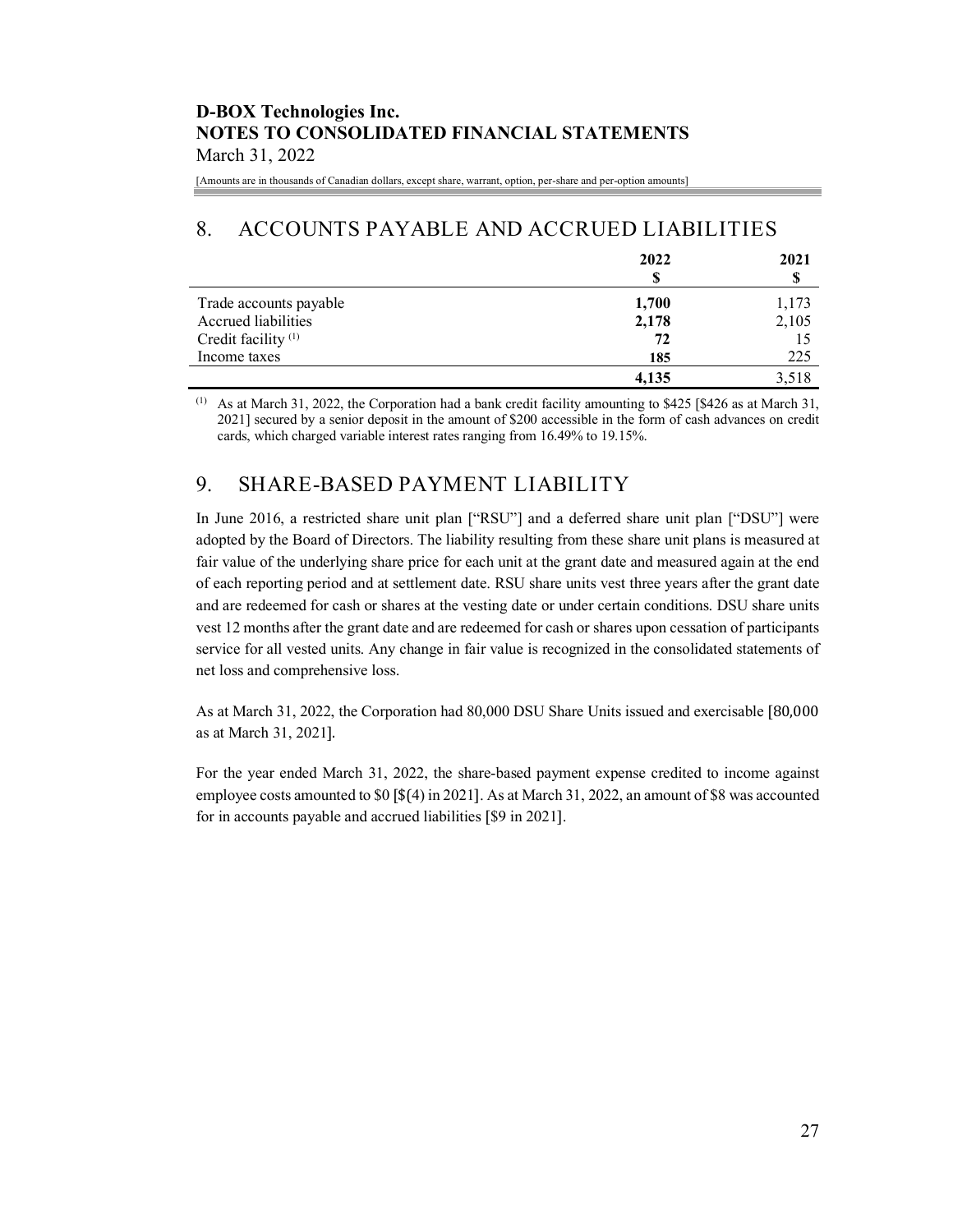[Amounts are in thousands of Canadian dollars, except share, warrant, option, per-share and per-option amounts]

# 10. LEASE LIABILITIES

The incremental borrowing rate applied to lease liabilities recognized as at March 31, 2022 is 6.2% [6.2% as at March 31, 2021]. The following table presents the reconciliation between the opening and closing balances of the lease liabilities:

|                                       | 2022<br>S | 2021<br>S |
|---------------------------------------|-----------|-----------|
| Balance, beginning of year            | 1,018     | 1,329     |
| Lease payments                        | (376)     | (373)     |
| Interest expense on lease liabilities | 59        | 72        |
| Translation adjustment                | 5         | (10)      |
| Balance, end of year                  | 706       | 1,018     |
| Current                               | 223       | 318       |
| Non-current                           | 483       | 700       |

The expense related to short-term leases and low-value assets leases during the year ended March 31, 2022 was \$178 [\$119 in 2021].

Lease payments for the next years are as follows:

|                      | 259  |
|----------------------|------|
|                      | 264  |
| 2023<br>2024<br>2025 | 247  |
|                      | 770  |
| Less: interest       | (64) |
|                      | 706  |

# 11. CREDIT FACILITY

On July 24, 2020, the Corporation signed an agreement with the National Bank of Canada ["NBC"] related to the availability of a line of credit amounting to \$4,000 for the ongoing operations and working capital of the Corporation. The balance as of March 31, 2022 was \$1,060. This line of credit is renewable annually and bears interest at prime rate plus 3.25% [5.95% as of March 31, 2022]. The line of credit is secured by first-ranking hypothec and security interests on all assets of the Corporation and its U.S. subsidiary. As at March 31, 2022, the Corporation was in compliance with the financial ratios required under the facility.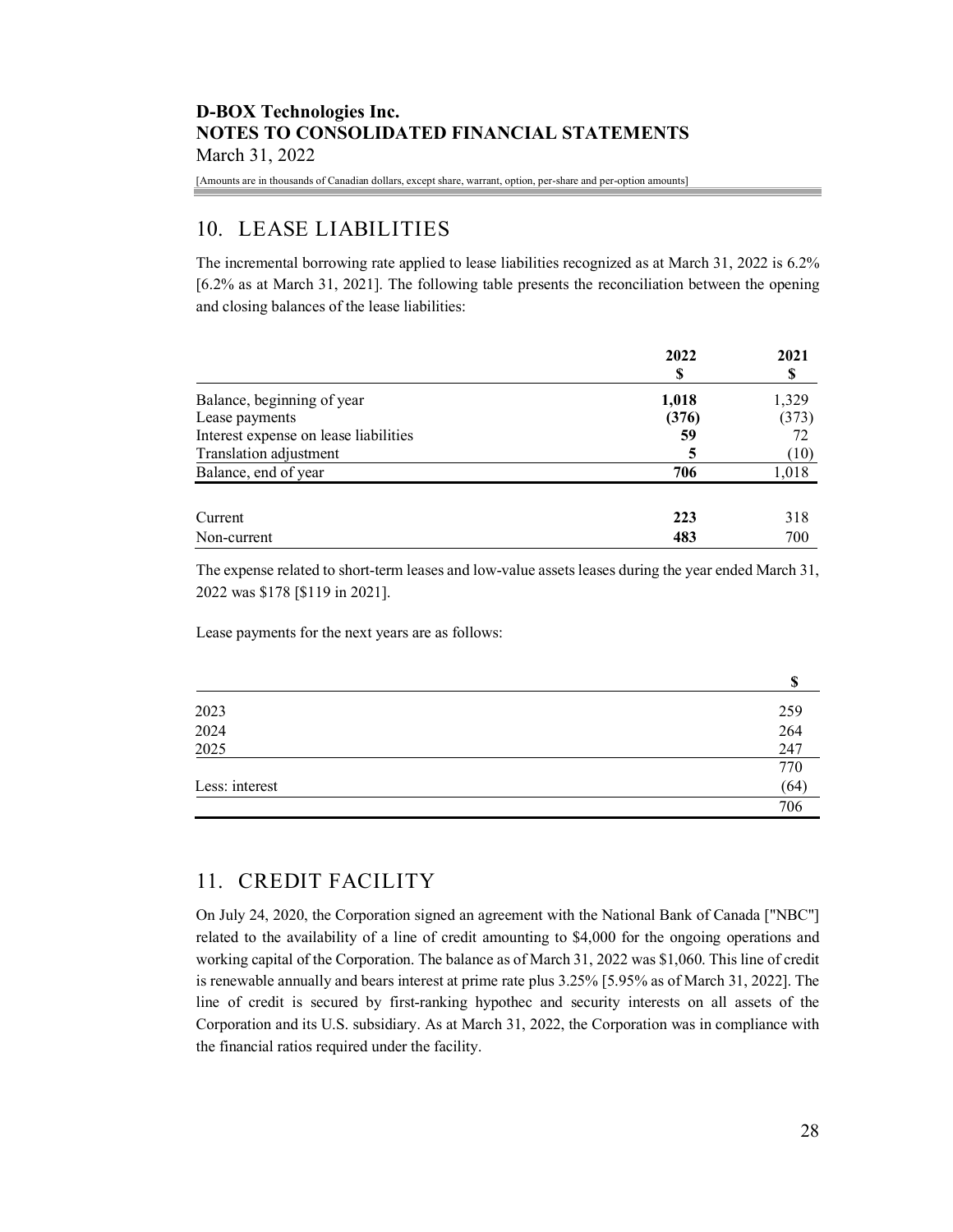[Amounts are in thousands of Canadian dollars, except share, warrant, option, per-share and per-option amounts]

# 12. LONG-TERM DEBT

|                                                                                                                                                                                                                                                                                                                                                                                                                                                                                                                                      | March 31,<br>2022<br>\$ | March 31,<br>2021<br>\$ |
|--------------------------------------------------------------------------------------------------------------------------------------------------------------------------------------------------------------------------------------------------------------------------------------------------------------------------------------------------------------------------------------------------------------------------------------------------------------------------------------------------------------------------------------|-------------------------|-------------------------|
| Loan with the Business Development Bank of Canada<br>["BDC"] amounting to \$2,000, bearing interest at the banks<br>prime rate [4.80% as of March 31, 2022] plus 1.75% and<br>repayable in 59 monthly capital installments of \$33 from July<br>2021 to May 2026 plus a final installment of \$34 in June 2026.<br>The loan is secured by second ranking hypothec and security<br>interests on all assets of the Corporation and its U.S.<br>subsidiary.                                                                             | 1,700                   | 2,000                   |
| with<br>the<br>Développement<br>Loan<br>économique<br>de<br>l'agglomération de Longueuil, in the amount of \$100, bearing<br>interest at the fixed rate of 6% payable monthly, and principal<br>repayable in October 2022.                                                                                                                                                                                                                                                                                                           | 100                     | 100                     |
| Loan with the National Bank of Canada ["NBC"] amounting<br>to \$1,000 for ongoing operations and working capital of the<br>Corporation, bearing interest at the fixed rate of 4% payable<br>monthly, and principal repayable in 24 monthly installments<br>of \$8 from the 13 <sup>th</sup> month after disbursement and the balance<br>at maturity in 36 months. The loan is secured by second-<br>ranking hypothec and security interests on all assets of the<br>Corporation and its U.S. subsidiary and is guaranteed by<br>BDC. | 1,000                   |                         |
| Loan with the Economic Development Agency of Canada<br>amounting to \$846 for ongoing operations and working capital<br>of the Corporation, repayable in 60 monthly capital<br>installments of \$14 from January 2023 to December 2027. The<br>loan does not bear interest [effective interest rate of 4%] and<br>is not secured. The discounting is recognized as government<br>assistance and recorded as a reduction of administration<br>expenses [note 14.4].                                                                   | 743                     |                         |
| Less: Financing costs                                                                                                                                                                                                                                                                                                                                                                                                                                                                                                                | 3,543<br>92             | 2,100<br>59             |
| Less: Current portion of long-term debt                                                                                                                                                                                                                                                                                                                                                                                                                                                                                              | 601<br>2,850            | 400<br>1,641            |
|                                                                                                                                                                                                                                                                                                                                                                                                                                                                                                                                      |                         |                         |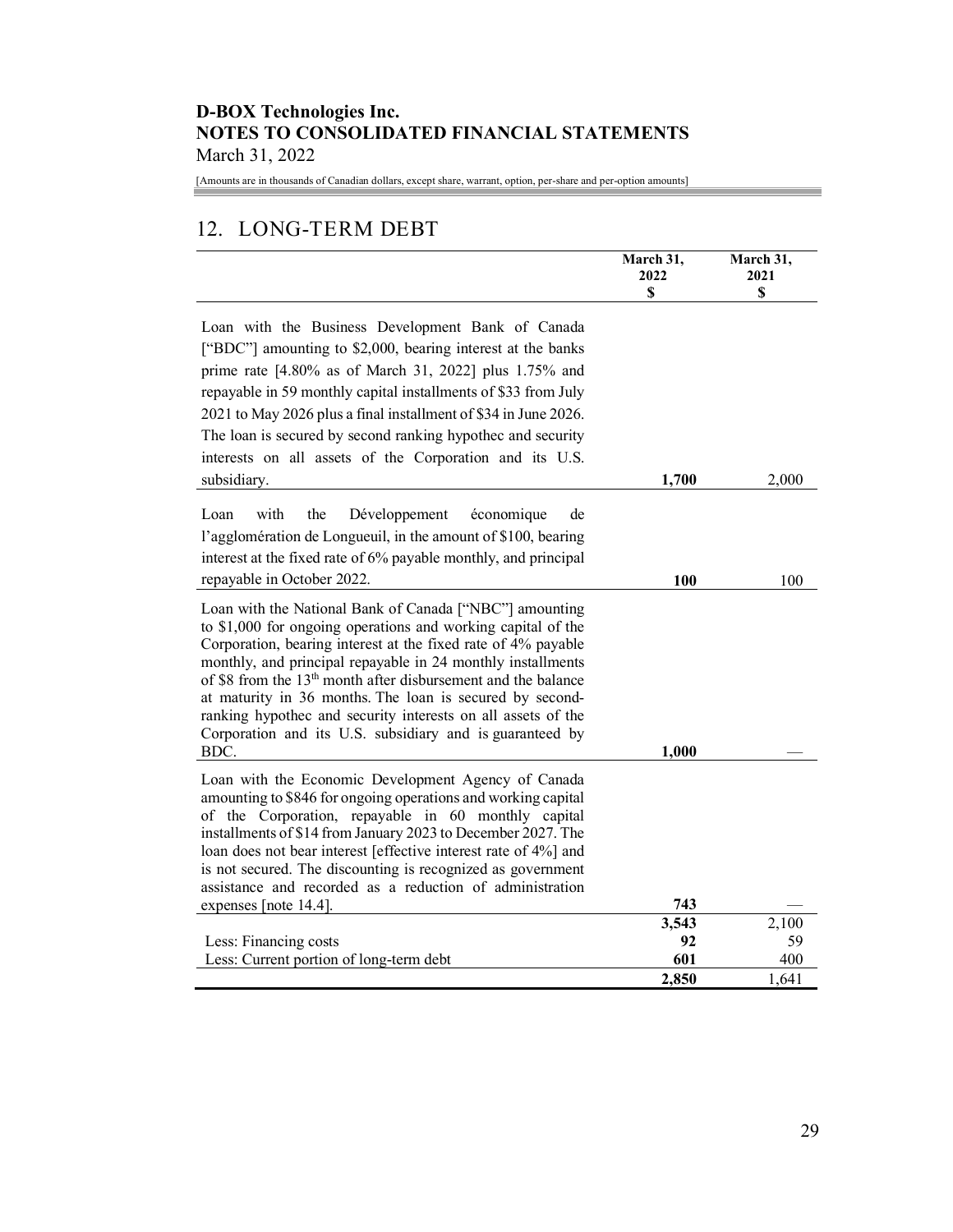[Amounts are in thousands of Canadian dollars, except share, warrant, option, per-share and per-option amounts]

Debt payments for the next years are as follows:

|                   | \$    |
|-------------------|-------|
|                   |       |
| 2023              | 601   |
| 2024              | 669   |
| 2025              | 1,411 |
| 2026              | 569   |
| 2027              | 269   |
| Others            | 127   |
|                   | 3,646 |
| Less: discounting | (103) |
|                   | 3,543 |

During the year ended March 31, 2022, the interest expense on long-term debt charged to net loss amounted to \$128, including an amount of \$12 accounted for as an accretion of interest expense [\$57, including an amount of \$0 accounted for as an accretion expense for the year ended March 31, 2021].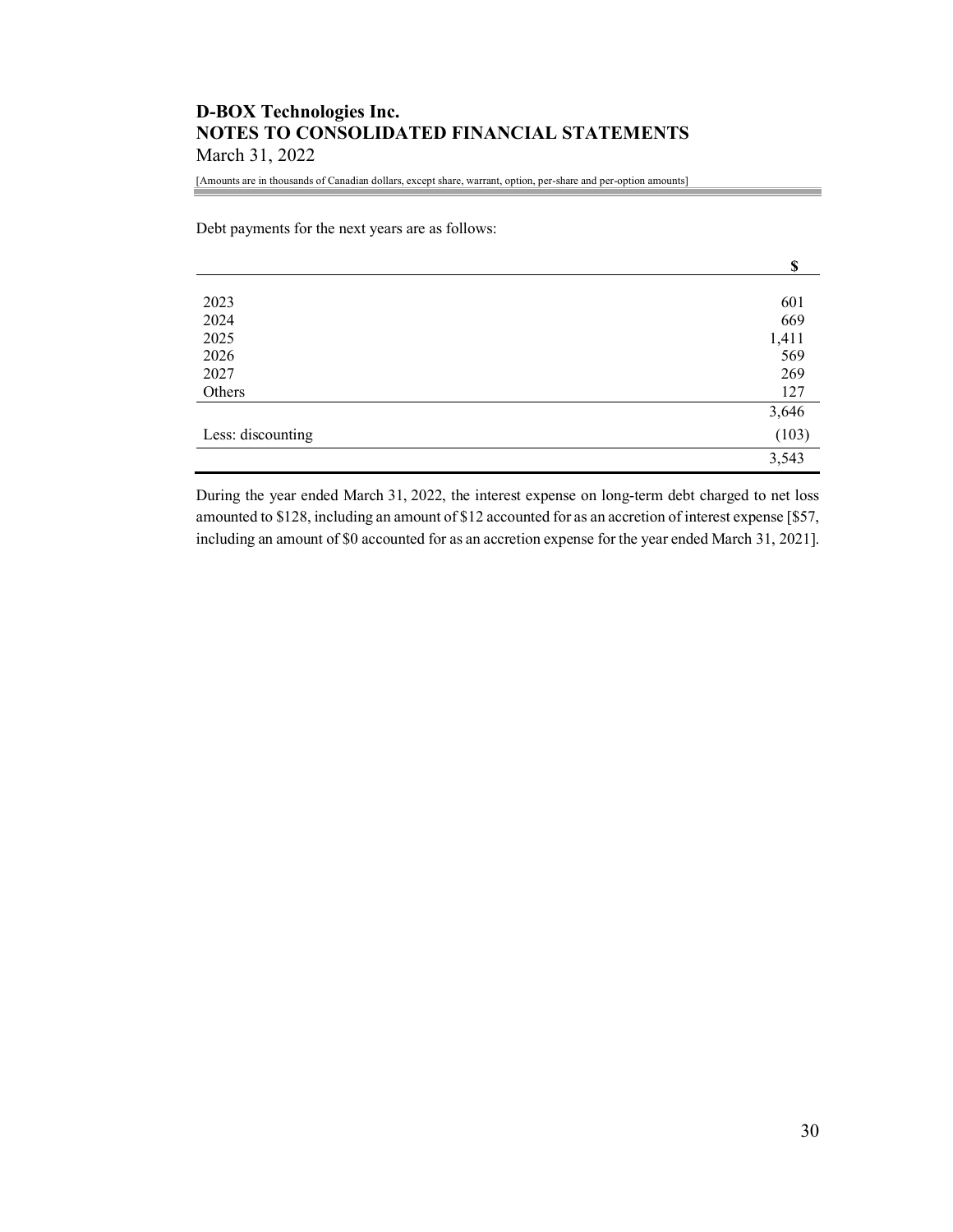[Amounts are in thousands of Canadian dollars, except share, warrant, option, per-share and per-option amounts]

# 13. EQUITY

## *13.1 Share Capital*

### *13.1.1 Authorized*

Unlimited number of Class A common shares without par value, voting and participating.

Class B preferred shares, issuable in series, ranking senior to Class A common shares. The directors are entitled to determine the number of shares per series and their characteristics [rights, privileges and restrictions].

### *13.1.2 Issued*

Changes in Class A common shares of the Corporation are shown in the following table:

|                                                                        | 2022                  |        | 2021          |        |
|------------------------------------------------------------------------|-----------------------|--------|---------------|--------|
|                                                                        | #                     |        | #             |        |
| <b>Balance at beginning of year</b><br>Issue of Class A common shares, | 220, 225, 573 66, 227 |        | 175,950,573   | 62.762 |
| net of transaction costs                                               |                       |        | 44,275,000    | 3,465  |
| <b>Balance at end of year</b>                                          | 220, 225, 573         | 66,227 | 220, 225, 573 | 66,227 |

On March 4, 2021, the Corporation completed the public offering announced on February 25, 2021 and issued 44,275,000 units at a price of \$0.13 per unit for aggregate gross proceeds of \$5,756. Each unit is comprised of one Class A common share of the Corporation and one Class A common share purchase warrant entitling the holder to purchase one Class A common share of the Corporation at an exercise price of \$0.16 until March 4, 2023. In connection with this offering, the Corporation also issued compensation warrants to the underwriters to purchase up to 2,572,441 Class A shares of the Corporation at an exercise price of \$0.15 until March 4, 2023.

The fair values of the Class A common shares, Class A common share purchase warrants and compensation warrants to the underwriters were \$4,212, \$1,544 and \$85, respectively. Transaction costs amounting to \$1,021 were recorded as a reduction of \$747 of the fair value of the Class A common shares and a reduction of \$274 of the Class A common share purchase warrants.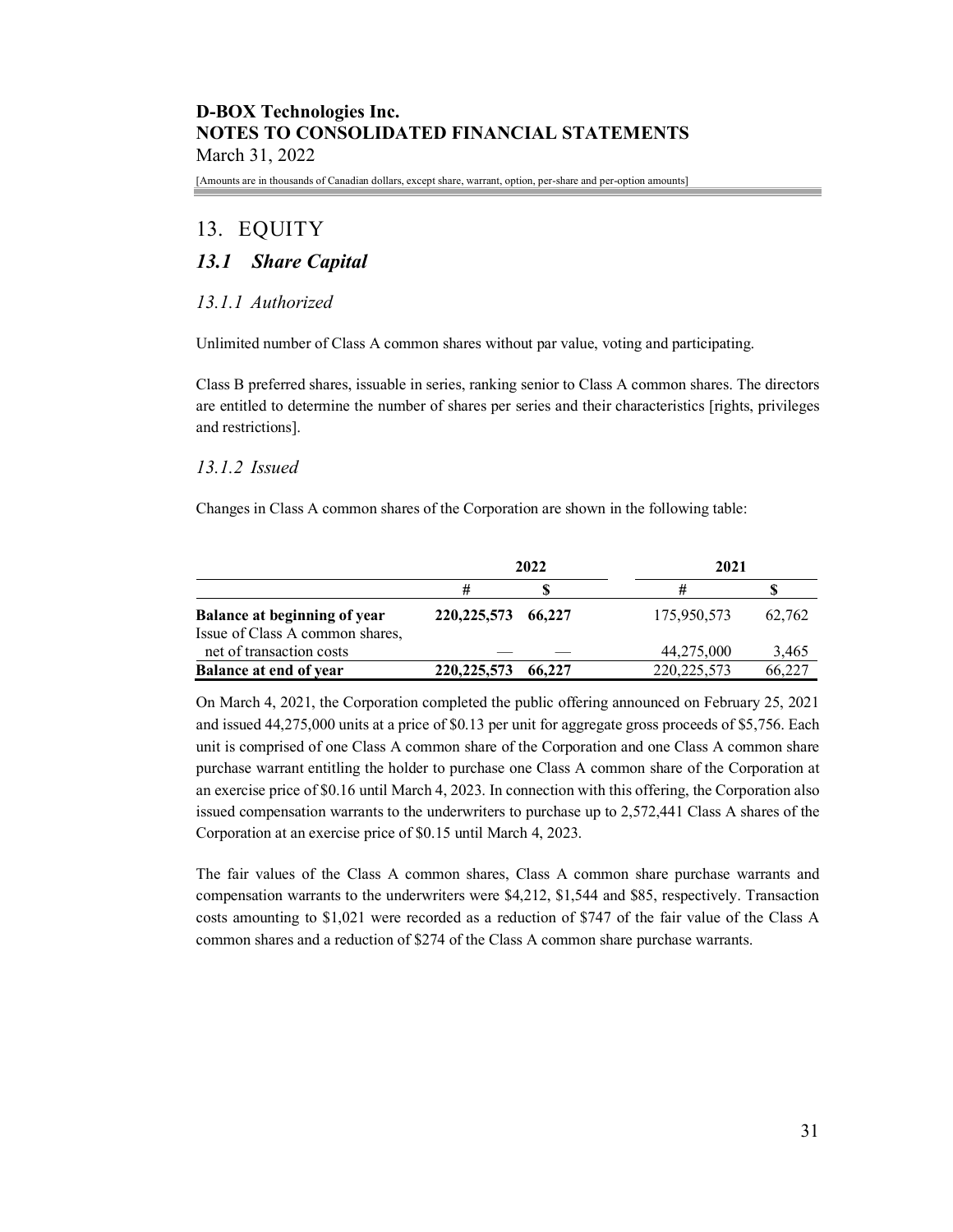[Amounts are in thousands of Canadian dollars, except share, warrant, option, per-share and per-option amounts]

# *13.2 Share-based Payment Plan*

In 2015, the Board of Directors established a stock option plan [the "2015 Plan"]. The material terms and conditions of the 2015 Plan are as follows:

- [i] The maximum number of Class A common shares in respect of which options may be outstanding under the 2015 Plan and under all of the Corporation's other share-based compensation agreements cannot exceed ten percent of the issued and outstanding Class A common shares of the Corporation at any time;
- [ii] No option may be granted to any optionee under the 2015 Plan unless the aggregate number of Class A common shares: (a) issued to "insiders" of the Corporation within any one-year period; and (b) issuable to "insiders" of the Corporation at any time under the 2015 Plan or combined with all other share-based compensation agreements of the Corporation, does not exceed ten percent of the total number of issued and outstanding Class A common shares;
- [iii] The exercise price of options is determined by the Board of Directors at the time the options are granted, but may not be less than the weighted-average trading price of the Class A common shares of the Corporation on the Toronto Stock Exchange for the five trading days immediately preceding the day on which an option is granted;
- [iv] At the time of granting an option, the Board of Directors, in its discretion, may set a "vesting schedule", that is, one or more dates from which an option may be exercised in whole or in part. In such event, the Board of Directors will not be under any obligation to set a "vesting schedule" in respect of any other option granted under the 2015 Plan. If the Board of Directors does not set a "vesting schedule" at the time of granting an option, the option will be deemed to vest over a period of 36 months in three equal instalments, with one-third of the option vesting at twelve-month intervals;
- [v] Options expire on the date set by the Board of Directors at the time the option is granted, which date may not be more than 10 years after the grant date.

As at March 31, 2022, a maximum of 22,022,557 options [22,022,557 in 2021] were issuable.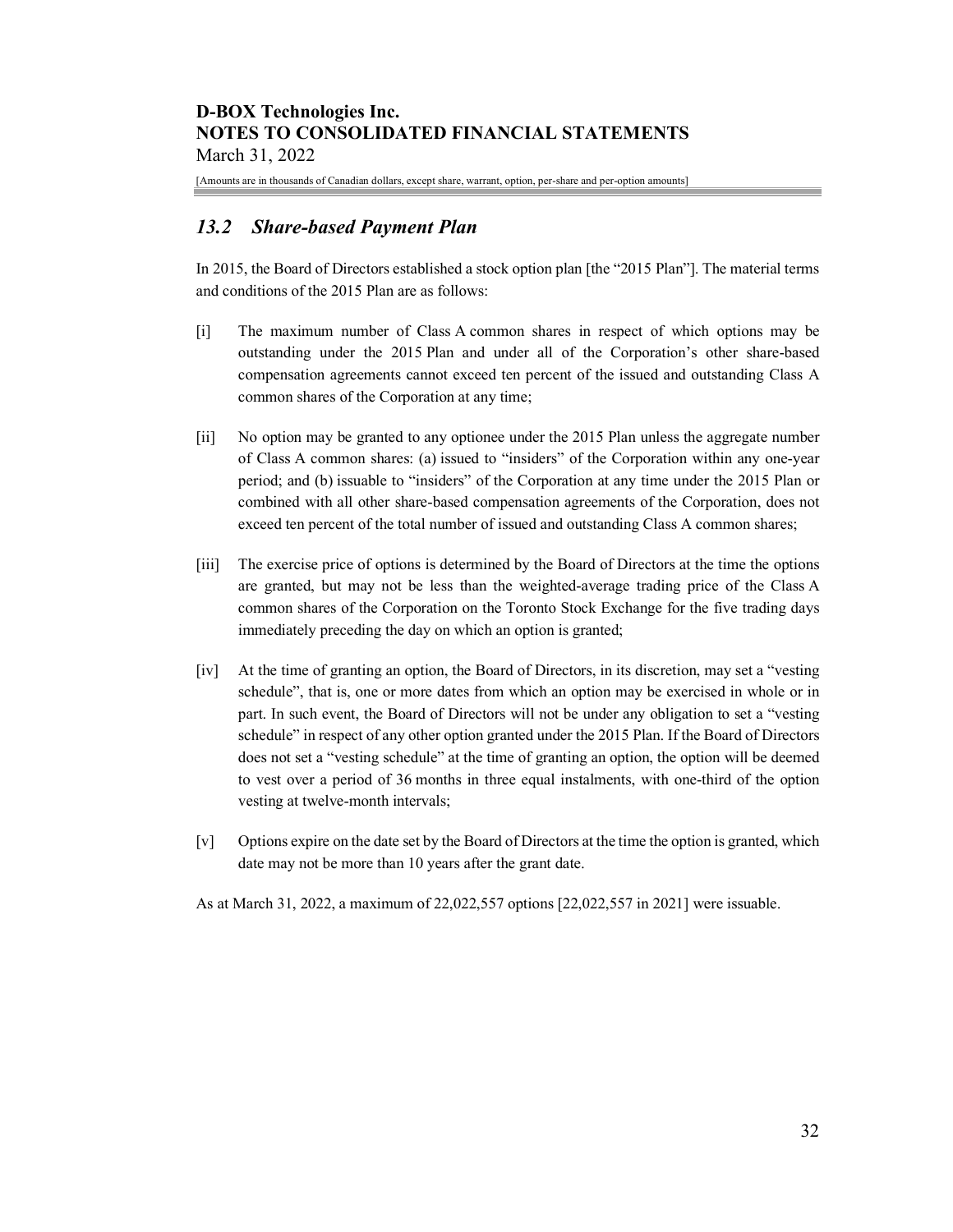[Amounts are in thousands of Canadian dollars, except share, warrant, option, per-share and per-option amounts]

The following tables summarize the changes in the Corporation's stock option plan and information on options outstanding as at March 31:

|                            | 2022                       |                                            |                    | 2021                                       |
|----------------------------|----------------------------|--------------------------------------------|--------------------|--------------------------------------------|
|                            | <b>Number</b><br>#         | Weighted<br>average exercise<br>price<br>S | <b>Number</b><br># | Weighted<br>average<br>exercise price<br>S |
| Balance, beginning of year | 12,582,034                 | 0.18                                       | 14,533,289         | 0.24                                       |
| Options granted            | 2,370,000                  | 0.12                                       | 3,382,500          | 0.09                                       |
| Options cancelled          | (1,840,000)                | 0.17                                       | (5, 118, 755)      | 0.28                                       |
| Options expired            | (421,000)                  | 0.62                                       | (215,000)          | 0.43                                       |
| Balance, end of year       | 12,691,034                 | 0.15                                       | 12,582,034         | 0.18                                       |
|                            | <b>Options outstanding</b> |                                            |                    | <b>Options exercisable</b>                 |
|                            | Weighted                   |                                            |                    | Weighted                                   |

| Range<br>of exercise<br>prices<br>S | <b>Number</b><br>of options<br># | Weighted<br>average<br>remaining<br>life<br>[in years] | Weighted<br>average<br>exercise price<br>S | <b>Number</b><br>of options<br># | Weighted<br>average<br>exercise<br>price<br>S |
|-------------------------------------|----------------------------------|--------------------------------------------------------|--------------------------------------------|----------------------------------|-----------------------------------------------|
| $0.08 - 0.12$                       | 7,070,500                        | 3.99                                                   | 0.10                                       | 2,157,833                        | 0.08                                          |
| $0.13 - 0.20$                       | 4,092,534                        | 2.86                                                   | 0.17                                       | 3,699,204                        | 0.18                                          |
| $0.21 - 0.32$                       | 731,000                          | 1.09                                                   | 0.27                                       | 731,000                          | 0.27                                          |
| $0.33 - 0.42$                       | 397,000                          | 4.25                                                   | 0.33                                       | 397,000                          | 0.33                                          |
| $0.43 - 0.65$                       | 400,000                          | 4.71                                                   | 0.53                                       | 400,000                          | 0.53                                          |
|                                     | 12,691,034                       | 3.49                                                   | 0.15                                       | 7,385,037                        | 0.19                                          |

The fair value of the options granted during fiscal 2022 and 2021 was estimated at the date of grant using the Black-Scholes option pricing model based on the following assumptions for 2022: 1.73% weighted average risk-free interest rate [0.91% in 2021]; no dividends; 98.15% weighted average volatility factor of the expected market price of the Corporation's shares [95.19% in 2021]; \$0.11 weighted average share price [\$0.09 in 2021]; and a 5 year expected weighted average option life [5 years in 2021]. The expected volatility reflects the assumption that historical volatility over a term similar to the option term is indicative of future trends, which might not be the case. The weighted average forfeiture rate used in 2022 was 9.14% [8.34% in 2021]. The weighted average of the estimated fair values at the grant date of the options awarded during the year is \$0.08 per option [\$0.07 per option in 2021], amortized through loss over the vesting periods of the options. For the year ended March 31, 2022, the share-based payment expense charged to income amounted to \$192 [\$154 in 2021] with a corresponding amount recognized under the share-based payments reserve.

For the year ended March 31, 2022, the cancellation and expiry of options resulted in a reclassification of \$1,162 from the share-based payment reserve to the deficit [\$113 in 2021].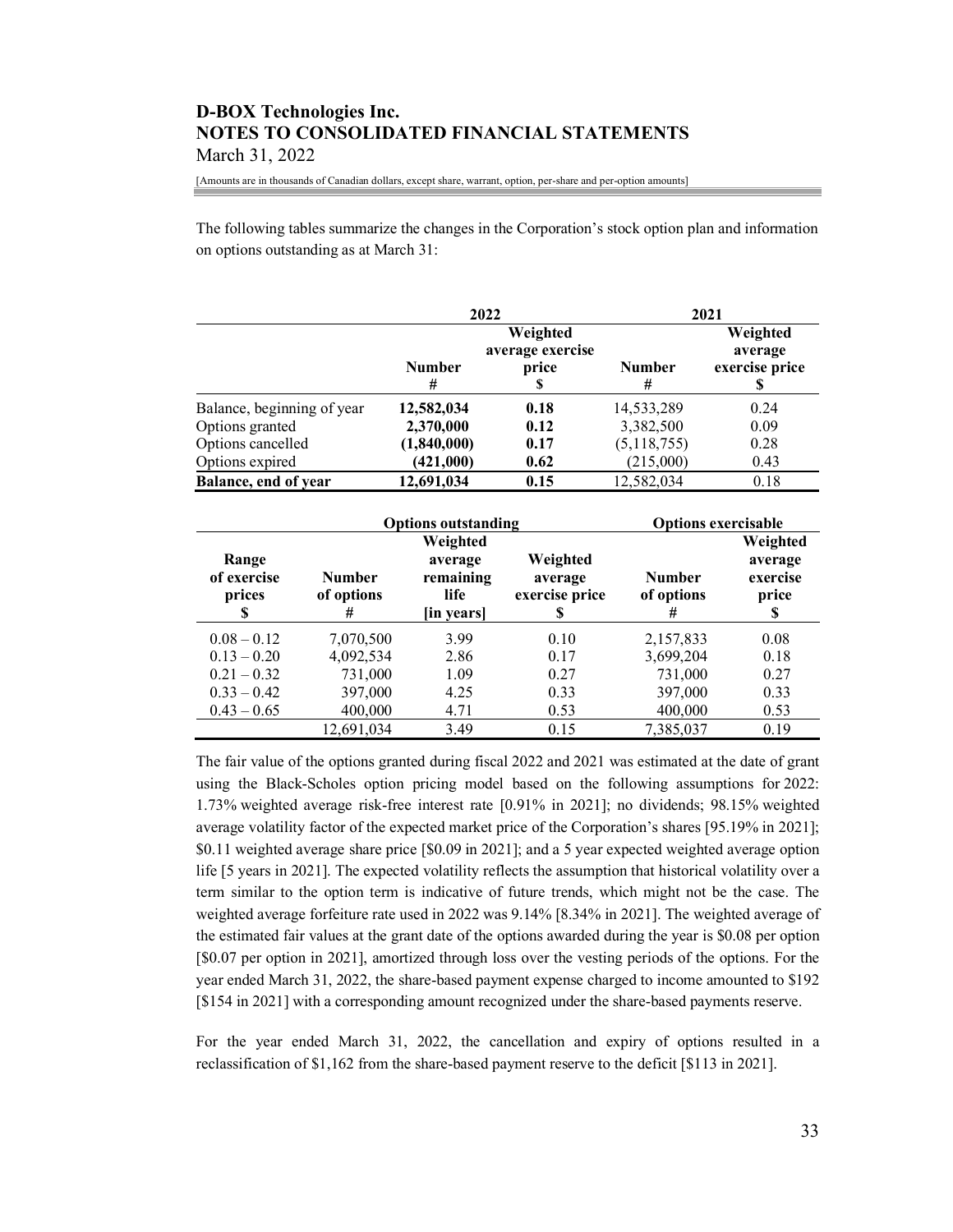[Amounts are in thousands of Canadian dollars, except share, warrant, option, per-share and per-option amounts]

# *13.3 Warrants*

Warrants for the year ended March 31, 2022 and 2021 are summarized in the following table:

|                               | 2022        |                   | 2021        |                   |
|-------------------------------|-------------|-------------------|-------------|-------------------|
|                               | Number<br># | Exercise<br>price | Number<br># | Exercise<br>price |
| Expiring on December 22, 2022 | 2,000,000   | (a)               | 2,000,000   | (a)               |
| Expiring on March 4, 2023     | 2,572,441   | 0.15              | 2,572,441   | 0.15              |
| Expiring on March 4, 2023     | 44,275,000  | 0.16              | 44,275,000  | 0.16              |
| Balance, end of year          | 48,847,441  |                   | 48,847,441  |                   |

(a) Exercise price corresponds to the volume weighted average price of Class A common shares on the Toronto Stock Exchange for the five trading days prior to the exercise date of the warrants. All warrants had vested as at March 31, 2022 and 2021.

# 14. SUPPLEMENTARY INFORMATION ON THE CONSOLIDATED STATEMENTS OF NET LOSS AND COMPREHENSIVE LOSS

## *14.1 Revenues*

Revenues are geographically allocated by country based on the client's location as follows:

|                      | 2022<br>\$ | 2021<br>S |
|----------------------|------------|-----------|
| <b>United States</b> | 8,209      | 2,973     |
| Europe               | 5,557      | 4,355     |
| Canada               | 4,809      | 2,558     |
| Asia                 | 1,776      | 871       |
| South America        | 538        | 60        |
| Oceania              | 333        | 162       |
| Africa               | 91         | 101       |
|                      | 21,313     | 11,080    |

For the year ended March 31, 2022, rental revenue from operating leases included under Right for use, rental and maintenance amount to \$1,252 [\$166 in 2021].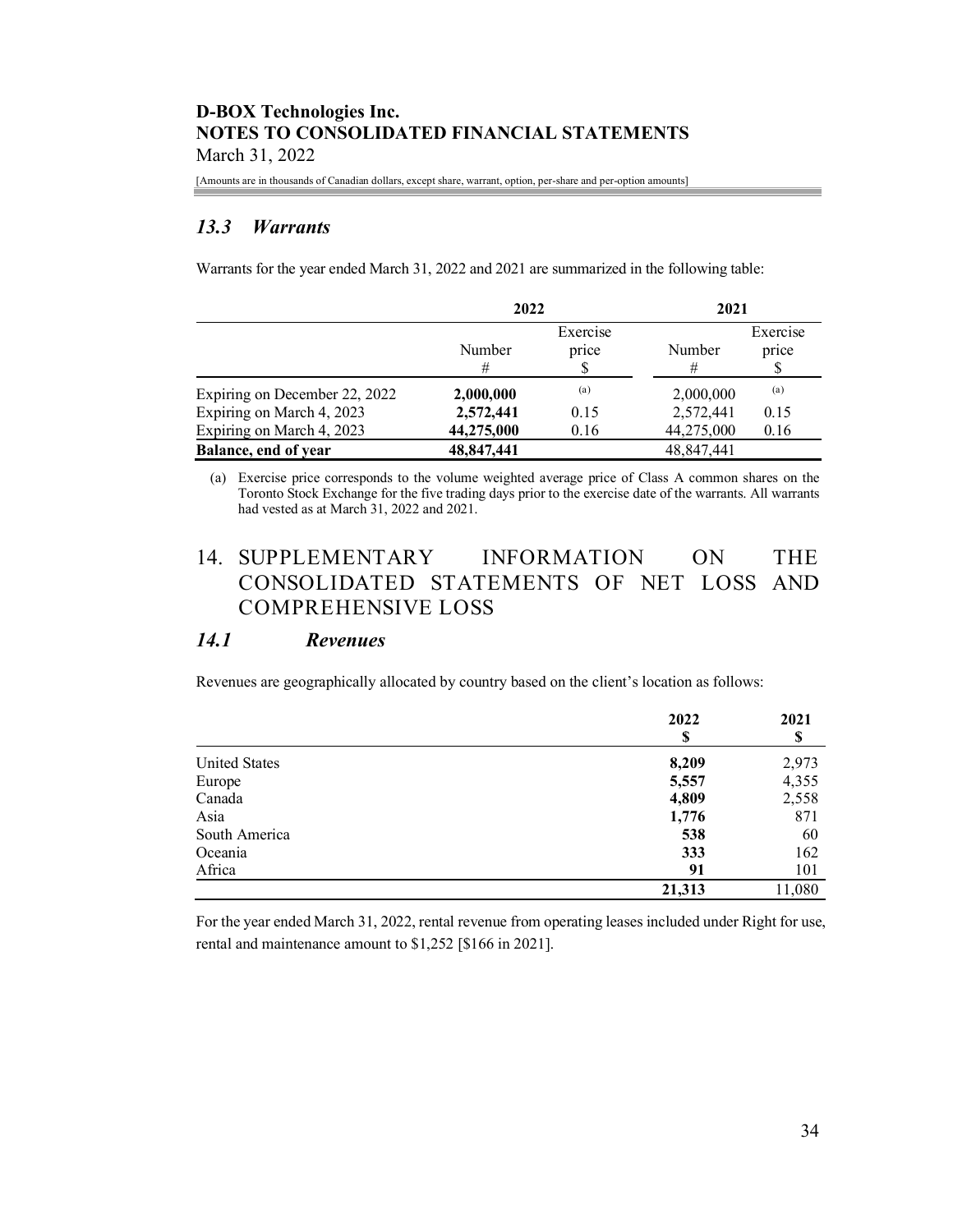[Amounts are in thousands of Canadian dollars, except share, warrant, option, per-share and per-option amounts]

# *14.2 Financial expenses*

The key components of financial expenses are detailed as follows:

|                                       | 2022 | 2021 |
|---------------------------------------|------|------|
|                                       |      |      |
| Interest expense on long-term debt    | 128  |      |
| Interest expense on credit facility   |      | 197  |
| Interest expense on lease liabilities | 59   |      |
| Amortization of financing costs       | 43   | 19   |
| Other interest and bank charges       | 78   | 156  |
|                                       | 405  | 501  |

# *14.3 Key management personnel compensation and employee benefits*

The management personnel comprise members of the Board of Directors and key senior management of the Corporation and its subsidiaries. Their compensation is as follows:

|                                  | 2022  | 2021  |
|----------------------------------|-------|-------|
|                                  |       |       |
| Salaries and short-term benefits | 1.718 | 1,346 |
| Share-based payments             | 144   | 104   |
|                                  | 1.862 | .450  |

Employee benefit expenses [including directors] for the year ended March 31, 2022 amount to \$8,827 [\$6,166 for the year ended March 31, 2021].

## *14.4 Government assistance*

For the year ended March 31, 2022, the Corporation recognized government assistance from various governmental entities in the amount of \$1,265 [\$2,809 for the year ended March 31, 2021]. Government assistance received on capital expenditures and deducted from the carrying amount of the internally generated intangible asset, D-BOX motion technology, amounted to \$72 for the year [\$132 for the year ended March 31, 2021]. The remaining funding has been recorded as a reduction of the related expenses as follows:

|                                           | 2022  | 2021 |
|-------------------------------------------|-------|------|
|                                           |       |      |
| Cost of goods sold excluding amortization | 161   | 370  |
| Selling and marketing                     | 387   | 914  |
| Administration                            | 396   | 686  |
| Research and development                  | 249   | 707  |
|                                           | 1.193 | 677  |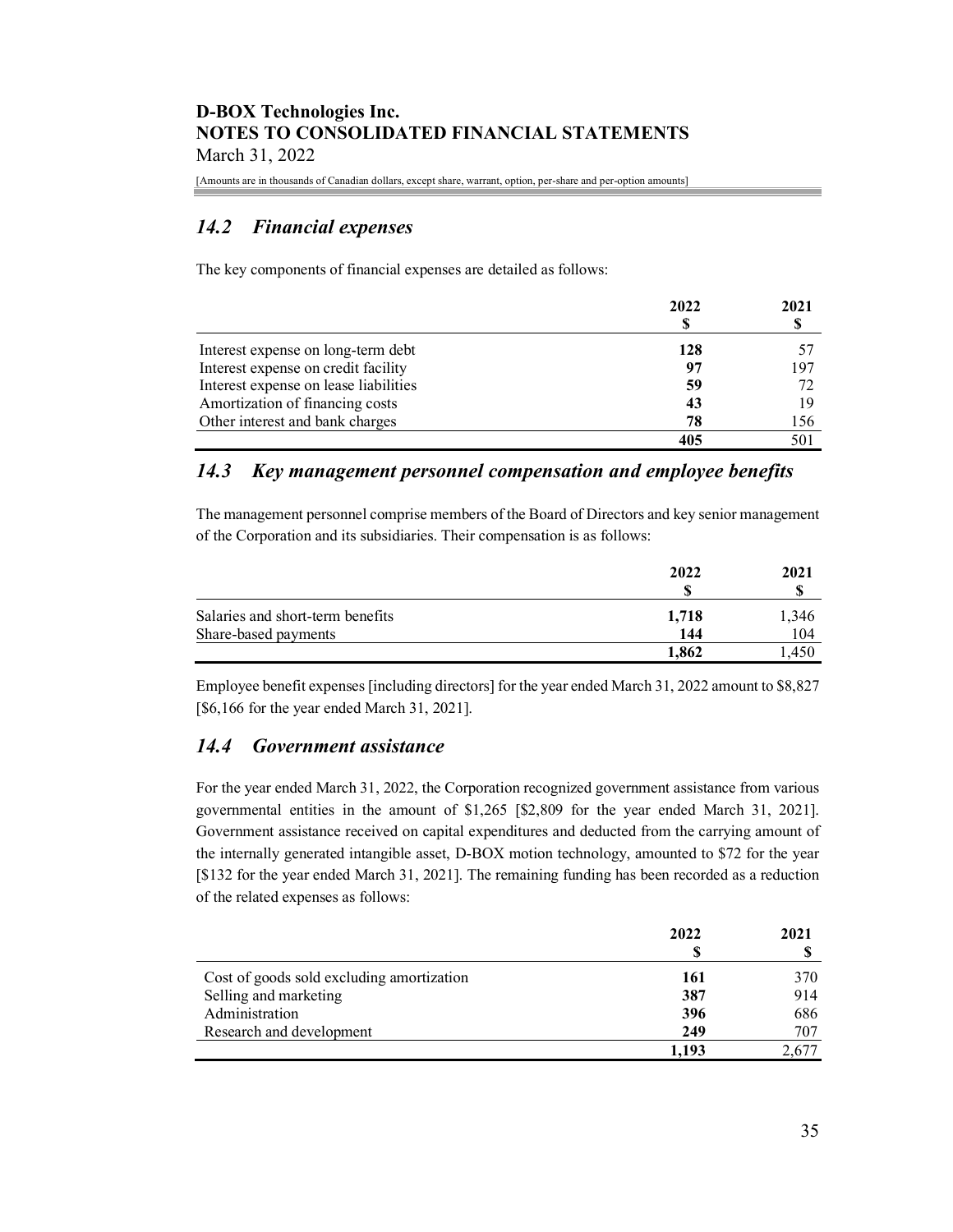[Amounts are in thousands of Canadian dollars, except share, warrant, option, per-share and per-option amounts]

# 15. INCOME TAXES

## *15.1 Current income taxes*

The income taxes reported in the consolidated statements of net loss and comprehensive loss stem from the accounts of the U.S. subsidiary. The reconciliation between the income tax expense [or recovery] and the income tax amount computed by applying Canadian statutory income tax rates was as follows:

|                                                         | 2022<br>$\frac{0}{0}$ | 2021<br>$\frac{6}{9}$ |
|---------------------------------------------------------|-----------------------|-----------------------|
| Income tax recovery using Canadian statutory rates      | 26.5                  | 26.5                  |
| Change in income taxes resulting from:                  |                       |                       |
| Effect of difference in foreign tax rate                | 0.8                   | $0.2^{\circ}$         |
| Non-deductible expenses and other differences           | 7.1                   | (1.0)                 |
| Unrecognized tax benefits of operating losses and other |                       |                       |
| deductions                                              | (34.4)                | (25.2)                |
|                                                         |                       |                       |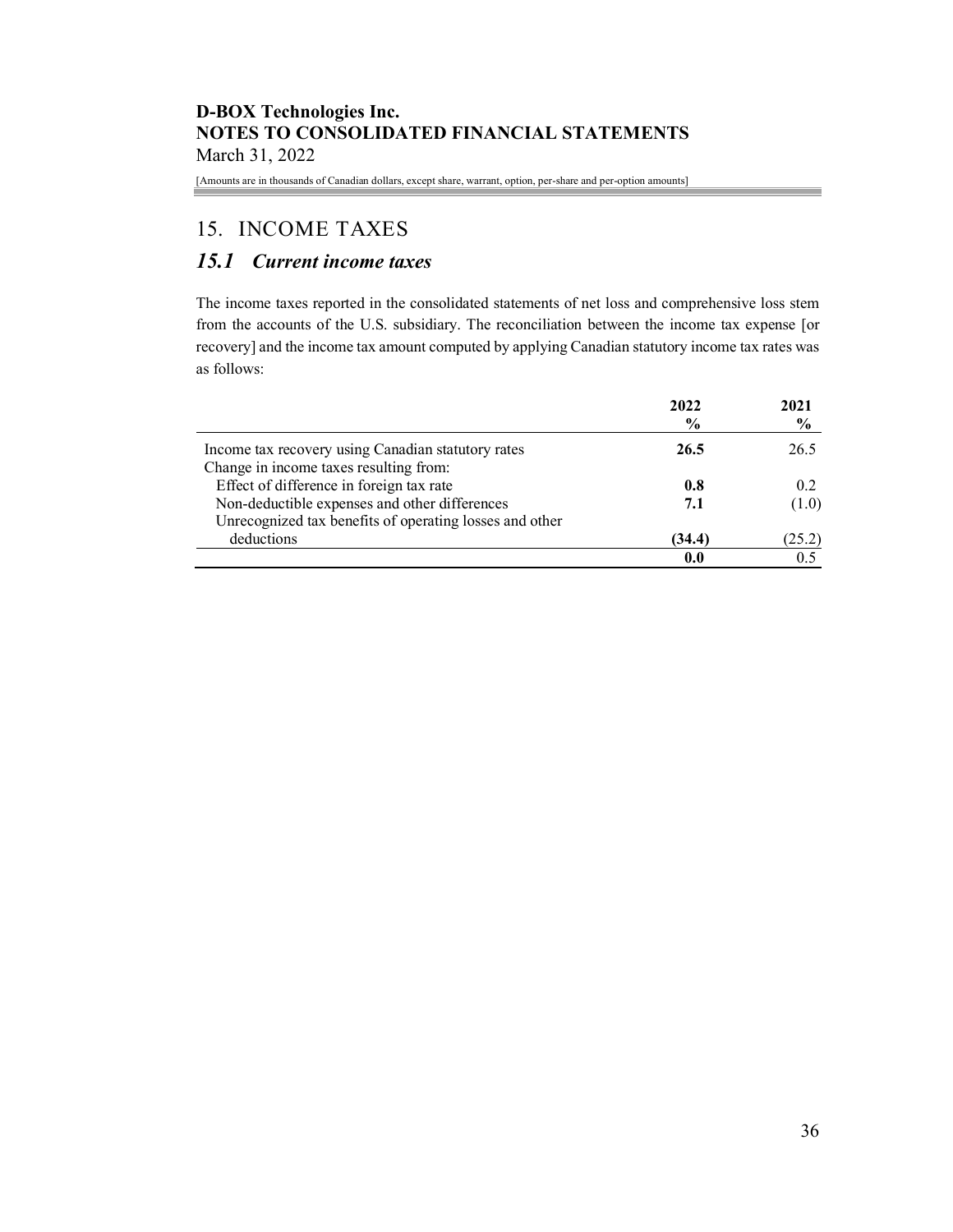[Amounts are in thousands of Canadian dollars, except share, warrant, option, per-share and per-option amounts]

# *15.2 Deferred income taxes*

The key components of the Corporation's deferred income tax asset and liability are as follows:

|                                         | 2022      |           | 2021      |           |
|-----------------------------------------|-----------|-----------|-----------|-----------|
|                                         | S         |           | S         |           |
|                                         | Asset     | Liability | Asset     | Liability |
| Recognised in profit and loss           |           |           |           |           |
| Net operating loss carry-forwards       | 13,655    |           | 12,832    |           |
| Research and development                |           |           | 2,416     |           |
| expenditures                            | 2,504     |           |           |           |
| Carrying amounts of property and        |           |           |           |           |
| equipment below tax bases               | 32        | (458)     |           | (389)     |
| Share issue costs and other differences | 37        |           | 41        |           |
| Derivative financial instruments        |           | (8)       |           | (45)      |
| Recognised in equity                    |           |           |           |           |
| Share issuance costs                    | 271       |           | 271       |           |
| <b>Total deferred tax</b>               | 16,499    | (466)     | 15,560    | (434)     |
| Unrecognized deferred income tax assets | (16, 033) |           | (15, 126) |           |
|                                         | 466       | (466)     | 434       | (434)     |

The Corporation has accumulated net operating loss carry-forwards for federal, Québec, United States and China tax purposes, which are available to reduce future taxable income. These loss carry-forwards expire as follows:

|            | Federal | Québec | <b>United States</b> | China |
|------------|---------|--------|----------------------|-------|
|            | \$      | \$     | \$                   | \$    |
|            |         |        |                      |       |
| 2026       | 1,760   | 1,705  |                      |       |
| 2027       | 1,684   | 1,649  |                      |       |
| 2028       | 4,350   | 4,347  |                      |       |
| 2029       | 3,969   | 3,981  |                      |       |
| 2030       | 4,789   | 4,802  |                      |       |
| 2031       | 4,441   | 4,445  |                      |       |
| 2032       | 4,002   | 4,002  | 1,380                |       |
| 2033       | 1,243   | 785    | 72                   |       |
| 2034       | 280     | 280    |                      |       |
| 2035       |         |        |                      |       |
| 2036       | 2,150   | 2,211  |                      |       |
| 2037       | 2,803   | 2,032  |                      |       |
| 2038       | 1,595   | 1,612  |                      | 602   |
| 2039       | 1,669   | 1,730  |                      | 466   |
| 2040       | 3,708   | 3,690  |                      | 9     |
| 2041       | 7,861   | 7,862  |                      | 55    |
| 2042       | 2,623   | 2,798  |                      | 80    |
| Indefinite |         |        | 348                  |       |
|            | 48,927  | 47,931 | 1,800                | 1,212 |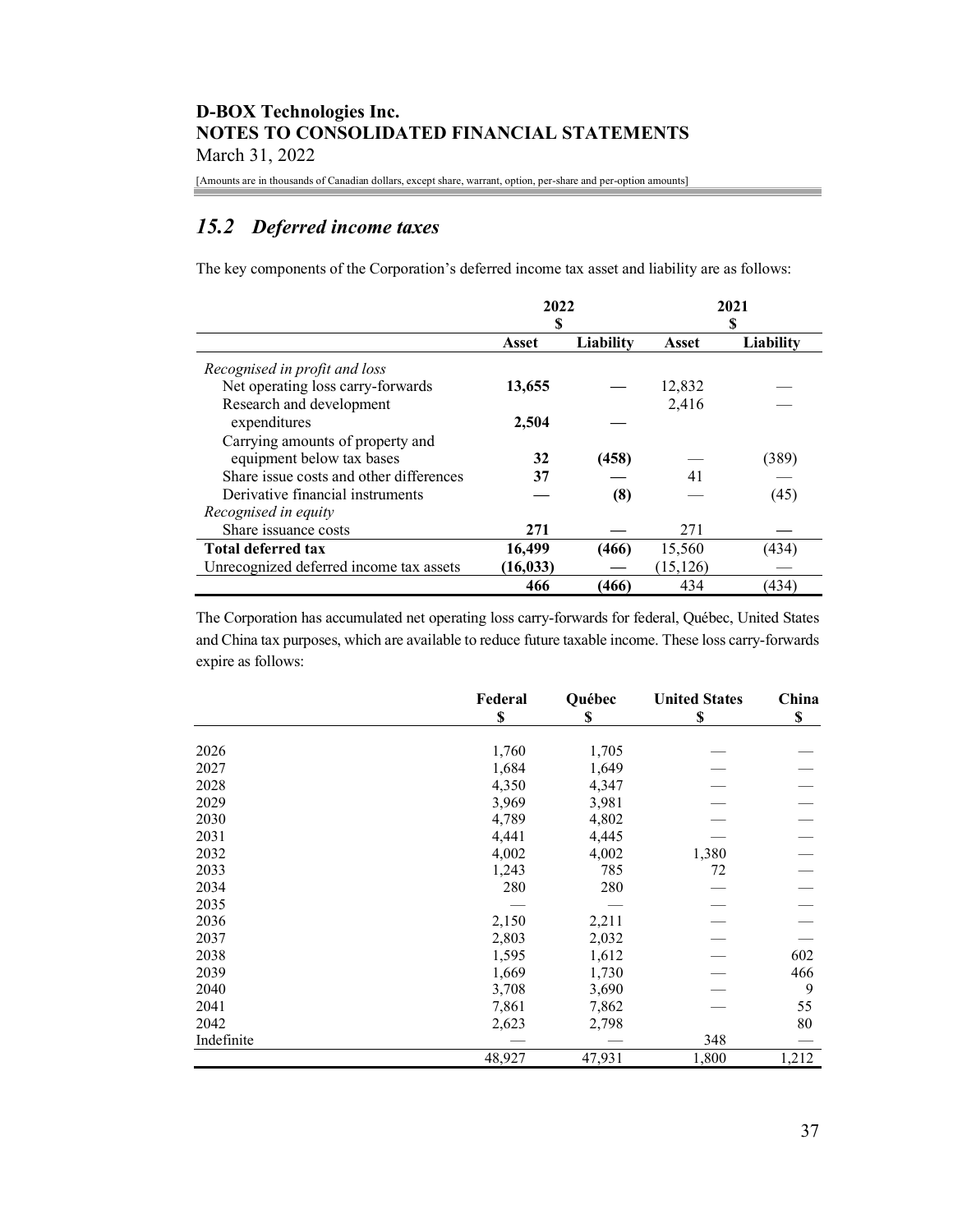[Amounts are in thousands of Canadian dollars, except share, warrant, option, per-share and per-option amounts]

The Corporation has approximately \$8,066 in scientific research and experimental development expenditures for federal tax purposes and \$11,216 for Québec tax purposes available to reduce taxable income in future years and be carried forward over an unlimited period. Finally, the nonrecoverable portion of federal investment tax credits may be applied against future income taxes payable. These investment tax credits expire as follows:

|      | \$    |
|------|-------|
|      |       |
| 2022 | 60    |
| 2023 | 45    |
| 2024 | 91    |
| 2025 | 159   |
| 2026 | 123   |
| 2027 | 132   |
| 2028 | 118   |
| 2029 | 217   |
| 2030 | 154   |
| 2031 | 177   |
| 2032 | 188   |
| 2033 | 95    |
| 2034 | 103   |
| 2035 | 67    |
| 2036 | 124   |
| 2037 | 135   |
| 2038 | 52    |
| 2039 | 66    |
| 2040 | 94    |
| 2041 | 99    |
| 2042 | 85    |
|      | 2,384 |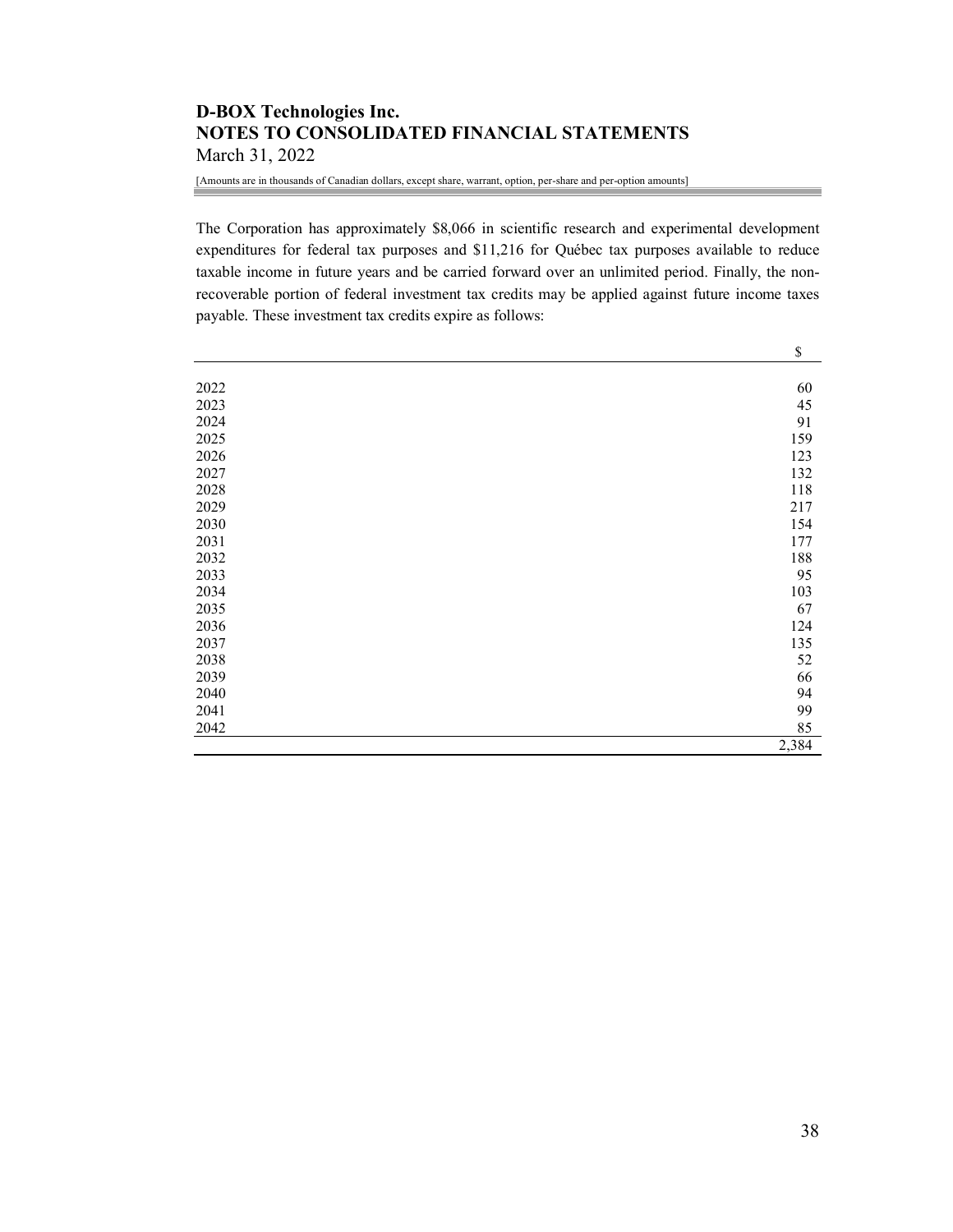[Amounts are in thousands of Canadian dollars, except share, warrant, option, per-share and per-option amounts]

# 16. CAPITAL MANAGEMENT

The Corporation's capital includes equity, long-term debt as well as the undrawn portion of its credit facilities.

|                                                       | 2022   | 2021   |
|-------------------------------------------------------|--------|--------|
| Undrawn portion of credit facilities [notes 8 and 11] | 3,293  | 1,543  |
| Credit facility                                       | 1,060  | 2,898  |
| Long-term debt                                        | 3,543  | 2,100  |
| Equity                                                | 11,834 | 13,531 |
|                                                       | 19,730 | 20,072 |

Management's strategy and priority is preserving capital to ensure the sustainability of the business. To maximize its ongoing technology development and marketing initiatives, the Corporation does not pay any dividends.

# 17. FINANCIAL INSTRUMENTS

# *17.1 Interest rate risk*

Interest rate risk is the risk that the future cash flows of a financial instrument will fluctuate because of changes in market interest rates.

The Corporation is exposed to interest rate risk due to fluctuations in interest rates on cash and cash equivalents that earn interest at market rates and its variable interest rate on the current portion of long-term debt. The Corporation does not use derivative instruments to reduce its exposure to interest rate risk. On an annual basis, a 1% change in interest rates would have had a \$22 impact on net loss and comprehensive loss for the year ended March 31, 2022 [impact of \$57 for the year ended March 31, 2021].

The Corporation manages its interest rate risk by maximizing the interest income earned on excess funds while maintaining the necessary liquidity to conduct its day-to-day operations.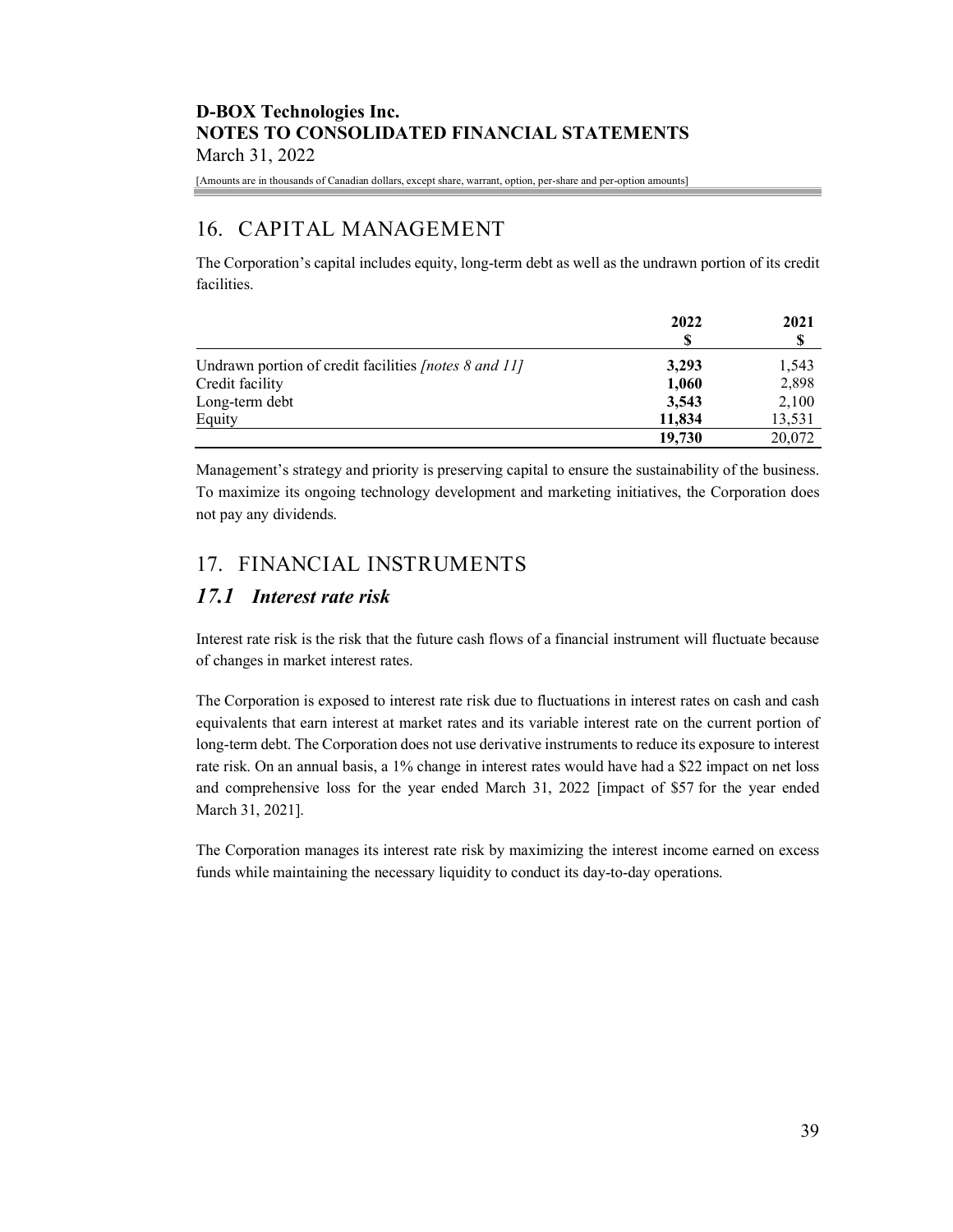[Amounts are in thousands of Canadian dollars, except share, warrant, option, per-share and per-option amounts]

# *17.2 Credit risk*

The Corporation is exposed to credit losses arising from payment defaults by third parties. The Corporation evaluates the creditworthiness of its clients to limit the amount of credit extended, where appropriate, and establishes an allowance for expected credit losses sufficient to cover probable and reasonably estimated losses. Furthermore, the Corporation generally insures its accounts receivable balances with Export Development Canada. As of March 31, 2022, five clients accounted for 40% of total trade accounts receivable and 50% of trade accounts receivable were 91% insured [as at March 31, 2021, five clients accounted for 41% of total trade accounts receivable and 39% of trade accounts receivable were 89% insured]. Historically, the Corporation has never written off a significant amount of trade accounts receivable. Outstanding trade accounts receivable over 90 days past due stood at 18% as at March 31, 2022 [31% in 2021]. The Corporation allowance for expected credit losses amounted to \$166 as at March 31, 2022 [\$253 as at March 31, 2021]. Accounts receivable included investment tax credits, commodity taxes and government assistance receivables, which are receivable from the government and not exposed to significant credit risk. Cash and cash equivalents are mainly held with a limited number of Canadian chartered banks.

As at March 31, 2021, cash equivalents consist of liquid investments, bearing interest at 0.75%, with no fixed maturity.

## *17.3 Foreign exchange risk*

The Corporation is exposed to foreign exchange risk due to cash and cash equivalents, trade accounts receivable, deposits, and accounts payable denominated in U.S. dollars. As at March 31, 2022, financial assets, consisting primarily of cash, trade accounts receivable and deposits denominated in U.S. dollars, totaled \$2,556, \$3,048 and \$1,298 respectively [\$1,313, \$1,110 and \$95, respectively, as at March 31, 2021], and financial liabilities denominated in U.S. dollars totaled \$1,024 [\$430 as at March 31, 2021]. As at March 31, 2022, a 10% increase or decrease in the exchange rate between the U.S. dollar and the Canadian dollar would have had a \$735 impact on net loss and comprehensive loss [\$261 as at March 31, 2021].

Moreover, the Corporation uses derivative financial instruments to mitigate foreign exchange risk. The Corporation elected not to apply hedge accounting. However, the Corporation considers that those derivative instruments partially hedge the foreign exchange risk related to those transactions. As at March 31, 2022, the Corporation held foreign exchange contracts with a nominal value ranging from US\$5,900 to US\$9,387 [from US\$3,701 to US\$4,781 as at March 31, 2021], allowing it to sell U.S. currency at a Canadian dollar exchange rate ranging from 1.2000 to 1.2800 [1.3000 to 1.3376 as at March 31, 2021] maturing from April 2022 to February 2023 [April 2021 to December 2021 in 2021].